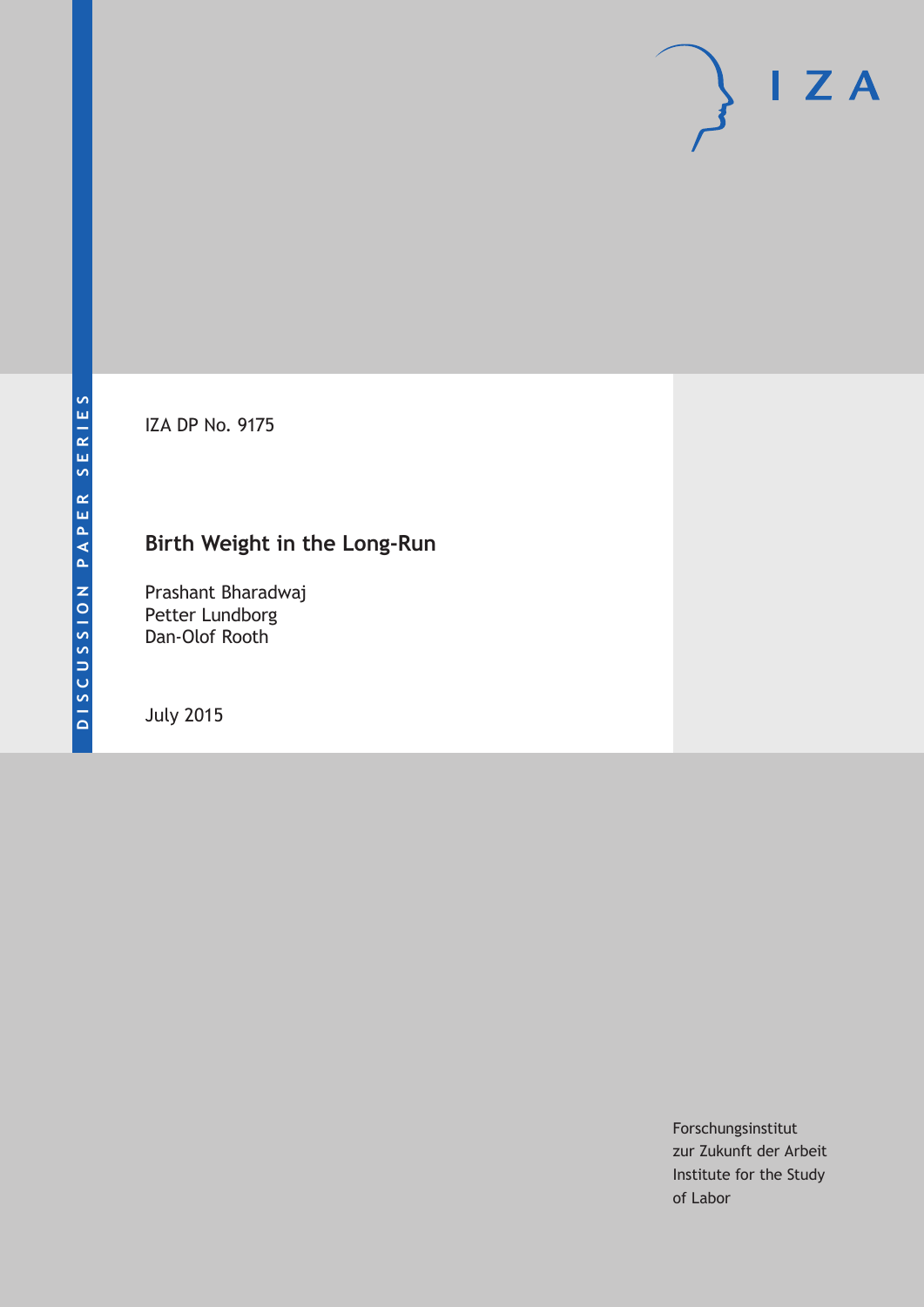# **Birth Weight in the Long-Run**

## **Prashant Bharadwaj**

*University of California, San Diego*

# **Petter Lundborg**

*Lund University and IZA*

## **Dan-Olof Rooth**

*Lund University and IZA*

### Discussion Paper No. 9175 July 2015

IZA

P.O. Box 7240 53072 Bonn **Germany** 

Phone: +49-228-3894-0 Fax: +49-228-3894-180 E-mail: iza@iza.org

Any opinions expressed here are those of the author(s) and not those of IZA. Research published in this series may include views on policy, but the institute itself takes no institutional policy positions. The IZA research network is committed to the IZA Guiding Principles of Research Integrity.

The Institute for the Study of Labor (IZA) in Bonn is a local and virtual international research center and a place of communication between science, politics and business. IZA is an independent nonprofit organization supported by Deutsche Post Foundation. The center is associated with the University of Bonn and offers a stimulating research environment through its international network, workshops and conferences, data service, project support, research visits and doctoral program. IZA engages in (i) original and internationally competitive research in all fields of labor economics, (ii) development of policy concepts, and (iii) dissemination of research results and concepts to the interested public.

<span id="page-1-0"></span>IZA Discussion Papers often represent preliminary work and are circulated to encourage discussion. Citation of such a paper should account for its provisional character. A revised version may be available directly from the author.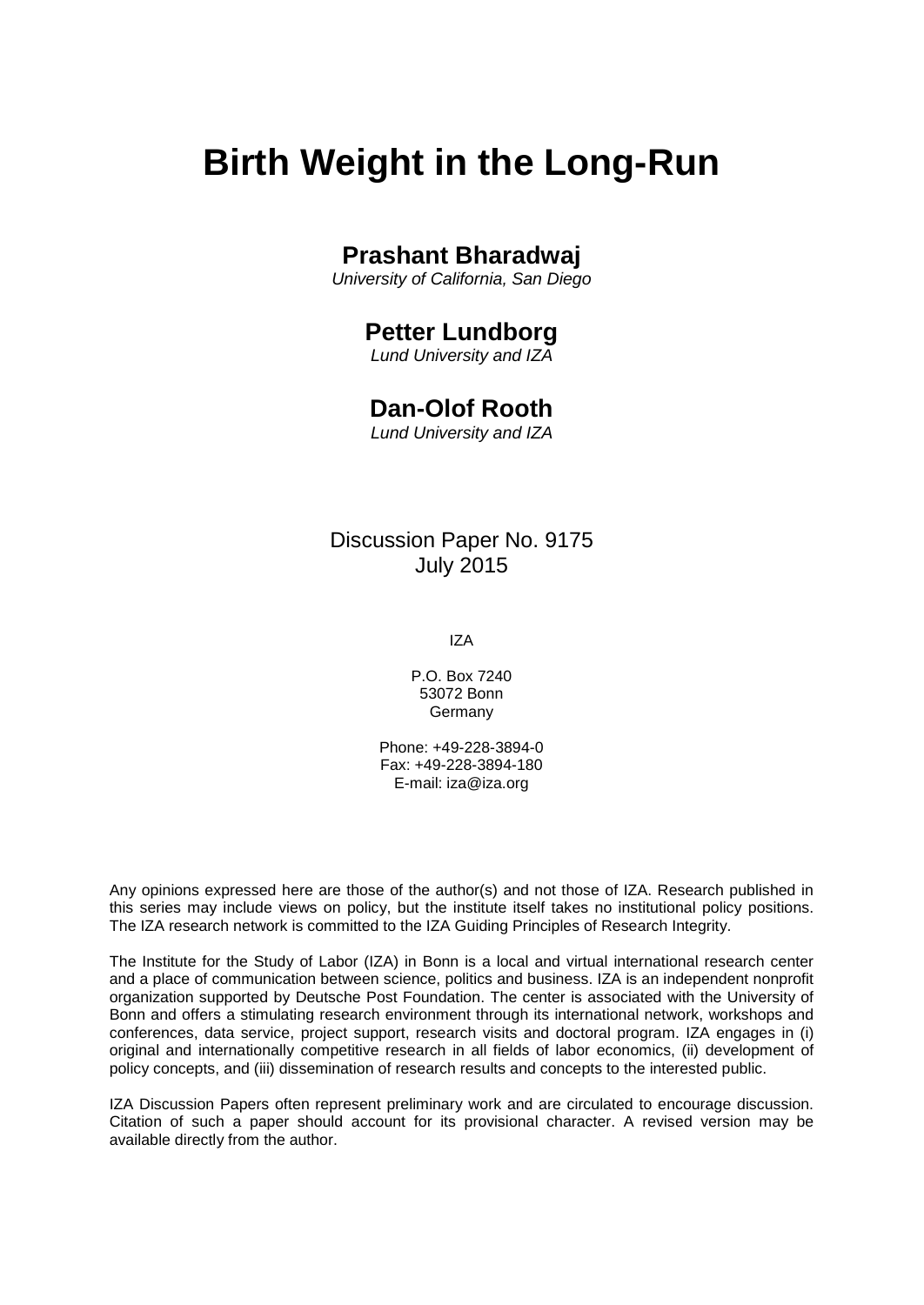IZA Discussion Paper No. 9175 July 2015

# **ABSTRACT**

# **Birth Weight in the Long-Run[\\*](#page-1-0)**

We study the effect of birth weight on long-run outcomes, including permanent income, income across various stages of the lifecycle, education, social benefits take-up, and adult mortality. For this purpose, we have linked a unique dataset on nearly all Swedish twins born between 1926-1958, containing information on birth weight, to administrative records spanning nearly entire life time labor market histories. We find that birth weight positively affects permanent income and income across large parts of the life cycle, although there is some evidence of a fade out after age 50. Our results indicate that lower birth weight children are more likely to avail of social insurance programs such as unemployment and sickness insurance and that birth weight matters for adult mortality. We supplement our main analysis with more recent data, which enables us to study how the impact of birth weight on income and education of young adults has changed across cohorts born almost 50 years apart.

JEL Classification: I10, I18

Keywords: birth weight, early life, permanent income, unemployment sickness absence, life-cycle, mortality

Corresponding author:

Petter Lundborg Department of Economics Lund University P.O. Box 705 220 07 Lund Sweden E-mail: [petter.lundborg@nek.lu.se](mailto:petter.lundborg@nek.lu.se)

Much thanks to Julie Cullen and participants at the NBER Cohort Studies Meeting for comments and to Matt Gibson for superb research assistance.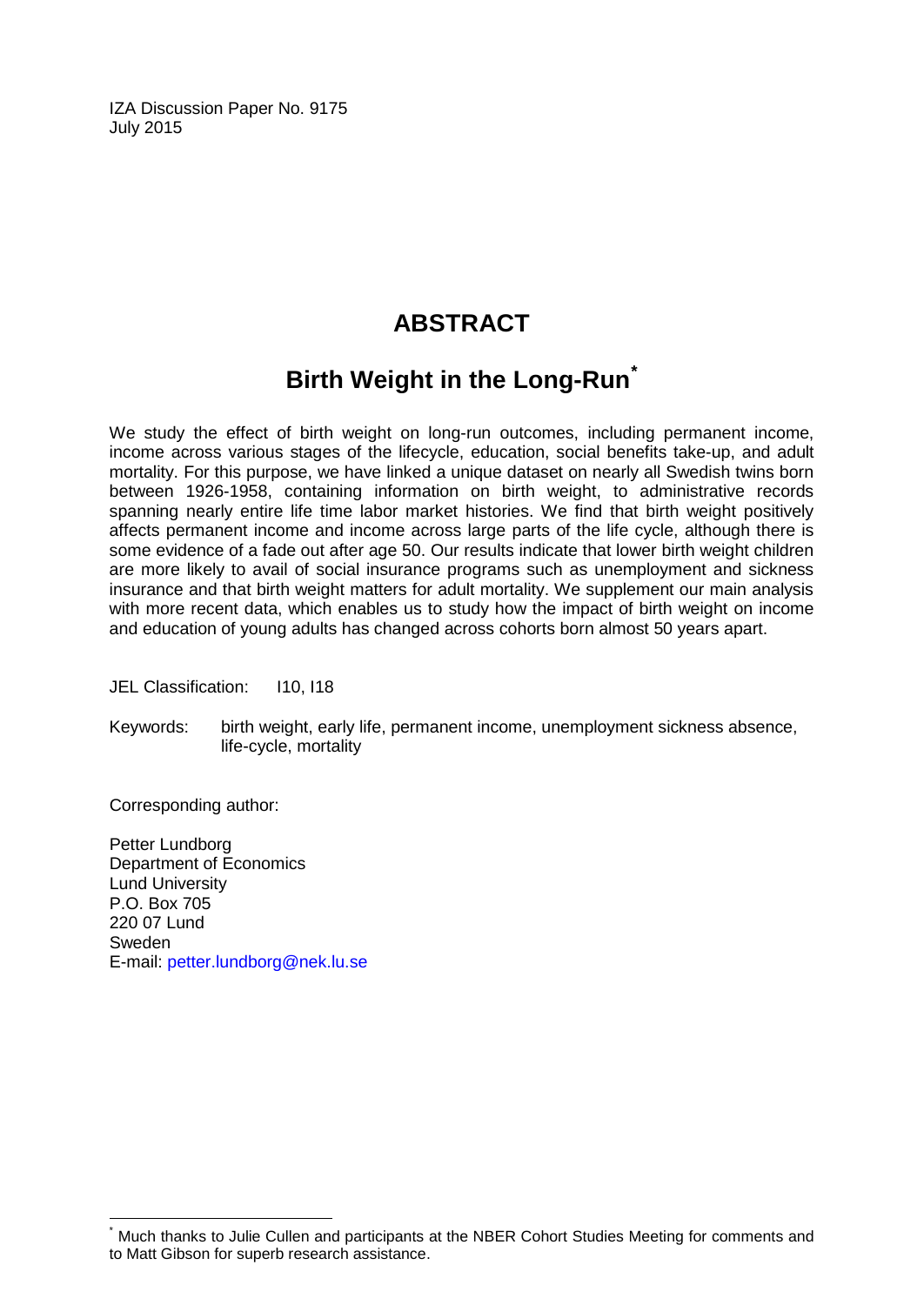### 1 Introduction

Economic research in the last decade has shown considerable consensus on the importance of early childhood health in determining various short and long term outcomes (Almond and Currie 2011; Heckman 2007). Birth outcomes, and in particular birth weight, has been shown to matter for educational achievement in school, completed years of education, IQ and labor market outcomes such as employment and earnings. Not only have the economic outcomes examined been numerous, but the settings just as varied, with studies using data from developed countries like the United States, Canada, and Norway to middle income countries like Chile, China and Taiwan and even in less developed countries like South Africa.<sup>1</sup>

One of the key reasons to examine the role of birth weight over the life cycle is to answer questions about the persistence of health inequalities at birth. However, despite the rich number of studies and geographical settings, data limitations have largely prevented an examination of the role of birth weight in determining long-term outcomes, such as permanent income, income across each point in the life-cycle, take up of various social assistance programs, and adult mortality.<sup>2</sup> For example, the income differences due to birth weight found by Black, Devereux, and Salvanes (2007) are measured around age 30; while this is an important result, it is also useful to examine whether these differences persist, increase, or fade with age. The recent literature on in utero assaults (see Almond (2006), Almond and Mazumder (2011) and Roseboom et al (2001)) has found persistent long run impacts of harm to the fetal environment.<sup>3</sup>

Our paper adds to this important literature by addressing the long term effects of low birth weight. First, we study the impact of birth weight on  $per$ manent income. Previous studies have been limited to studying the effect of

<sup>&</sup>lt;sup>1</sup>A sample of these studies in Economics include: Almond, Chay, and Lee (2005), Royer (2009), Black, Devereux, and Salvanes (2007), Behrman and Rosenzweig (2004), Oreopoulos, Stabile, Walld, and Roos (2008), Bharadwaj, Eberhard, and Neilson (2014), Lin and Liu (2009), Cooper and Sandler (1997) and more recently Figlio, Guryan, Karbownik, and Roth (2015). The literature in medicine and public health on the links between birth weight and short and long term outcomes is also equally large. Relevant to our study however, it appears that this literature has not been able to examine birth weight and old age outcomes within a causal framework.

<sup>2</sup>While other birth outcomes such as gestational age are extremely important in this context, we only examine birth weight in this study since a natural experiment providing us with arguably exogenous variation in gestational age is not possible in this setting.

 $^3$ There are many more papers that look at long run effects of in utero assaults. A small sampling of other papers of interest in this area are: Almond, Edlund, and Palme (2009), Mazumder, Almond, Park, Crimmins, and Finch (2010), Lin and Liu (2012) and Van Ewijk (2011).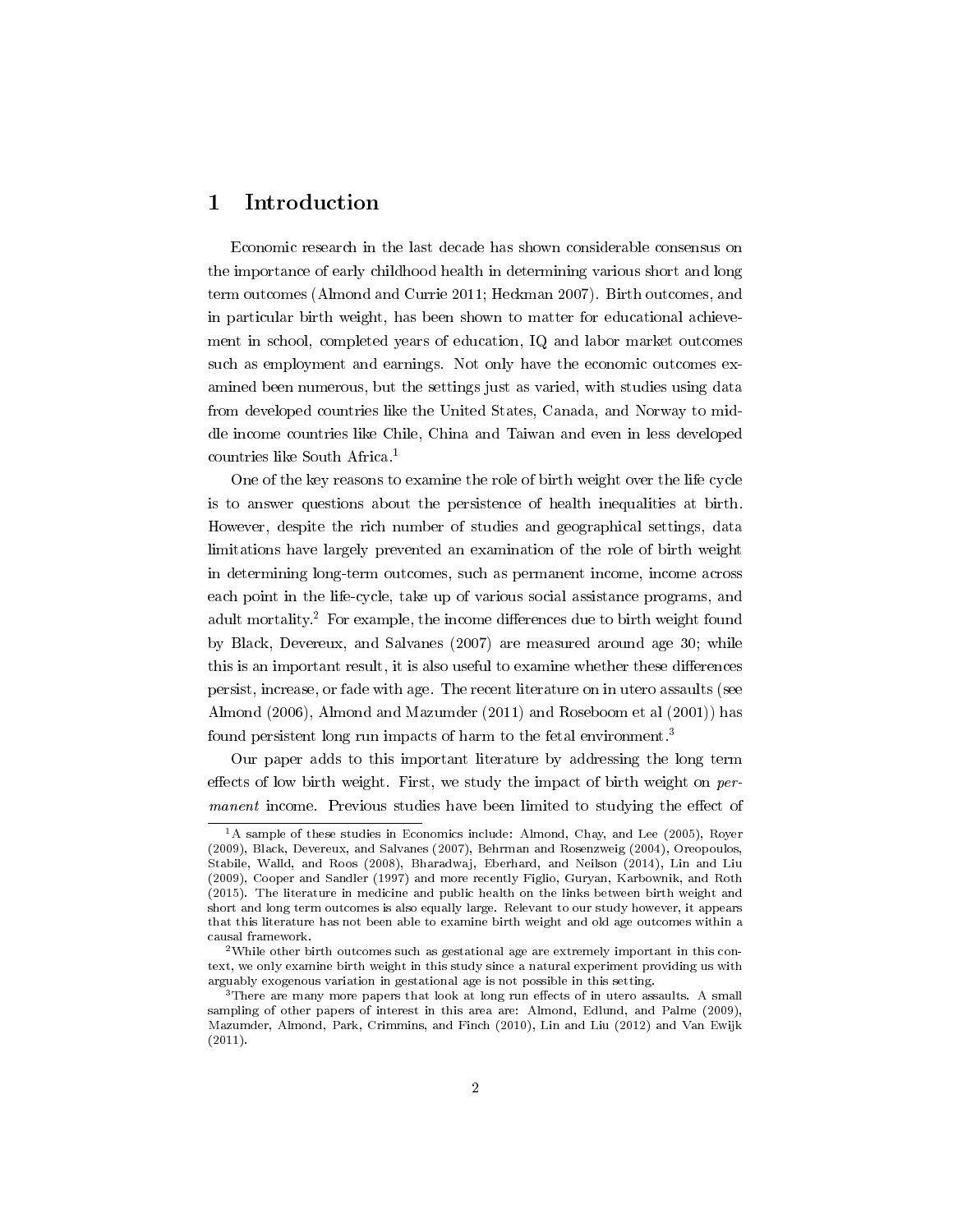birth weight on income at relatively young adult ages.<sup>4</sup>

Second, our data allows us to study the impact of birth weight on income at different stages of the lifecycle. In the fetal origins literature, poor early life environment, as reflected by low birth weight, affects long-run health through programming changes (Almond and Currie 2011). These changes makes people more susceptible to heart disease and metabolic syndrome and since these outcomes often occur later in life one can expect a stronger effect of birth weight on labor productivity as people age.<sup>5</sup> With our data, we can study if the impact of birth weight increases by age due to the fetal origins effect.

Third, we study the effect of birth weight on social assistance takeup. By doing so, we provide yet another way of quantifying the long term benefits of programs that are aimed at improving birth outcomes (for example see Bitler and Currie  $(2005)$ .<sup>6</sup> Recent work has suggested that social assistance programs not directly intended to improve early childhood health appear to have important spillovers (Hoynes, Schanzenbach, and Almond 2012); hence, understanding whether better infant health itself leads to lower social assistance take up is important.

Fourth, we study the effect of birth weight on adult mortality. While there are many studies in epidemiology that address the link between birth weight and adult mortality, these studies largely compute correlations rather than causal estimates.<sup>7</sup> Particularly in the instance of examining birth weight and mortality, we know from studies like Almond, Chay, and Lee (2005) that ordinary least squares estimates tend to be severely overestimated.

<sup>4</sup>For example, Black, Devereux, and Salvanes (2007) examine the relationship between birth weight and income for people in the age range of 25-35 years, Behrman and Rosenzweig (2004) use income as observed around age 45 and only for women and Oreopoulos, Stabile, Walld, and Roos (2008) examine the take up of social assistance between the ages of 18-22. A recent paper by Bhuller, Mogstad, and Salvanes (2011) suggests that life cycle bias in returns to education is minimized around age 32 in Norway. Hence, the paper by Black, Devereux, and Salvanes (2007) is fairly consistent with life cycle earnings estimates. Specific to our context in Sweden, Böhlmark and Lindquist (2006) show that life cycle bias is an issue when analyzing Swedish earnings data.

 $5$ It is also possible that there are latent effects on productivity that manifest themselves before the actual health shock occurs.

 $6$ Although in the Swedish context the term "assistance" refers exclusively to welfare, we use it interchangeably with "benefits" to imply take up of unemployment insurance, welfare etc.

<sup>7</sup>A recent meta-analysis of the relationship between birth weight and adult mortality found that birth weight mattered for mortality, and particularly so for mortality due to cardiovascular reasons (Risnes et al 2011). However, none of the studies discussed in this meta-analysis can claim to get close to causal estimates. However, the upside to these studies is that they analyze large population based samples, whereas studies in Economics (and this paper included) examine this question using twins who constitute a smaller fraction of overall births.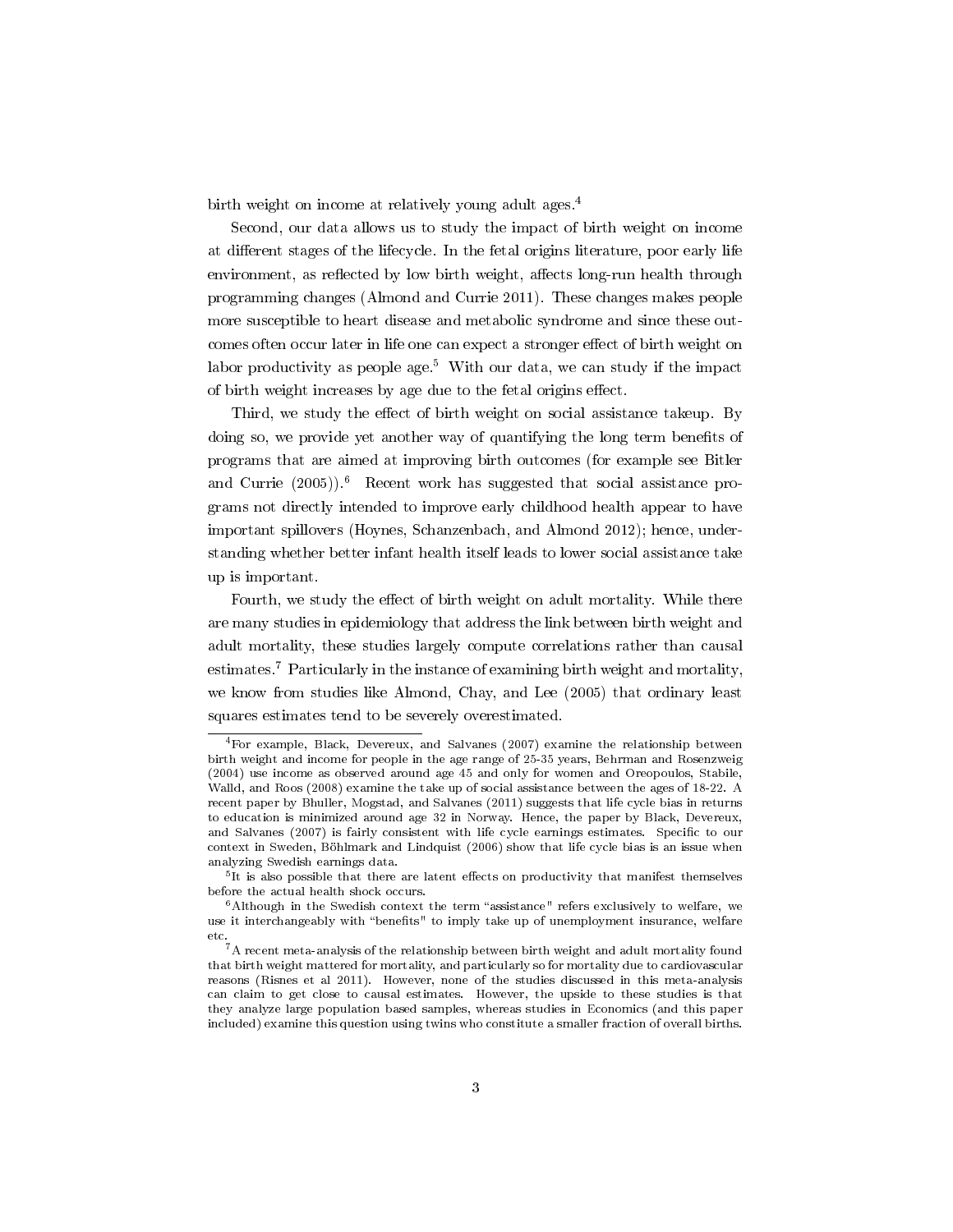Finally, we supplement our main analysis (which uses cohorts born between 1926-1958) with more recent data (cohorts born 1973-1982, similar to that used by Black et al (2007)). Hence, we are able to study how the impact of birth weight on income and education of young adults has changed across cohorts born almost 50 years apart. In so doing, we are also able to confirm the findings of Black et al.  $(2007)$  in a different context.

To deal with the endogeneity of birth weight, the predominant solution in Economics has been to use twins based estimates, taking as random the variation in birth weight within twin pairs (Almond, Chay, and Lee 2005, Royer 2009, Black, Devereux, and Salvanes 2007, Behrman and Rosenzweig 2004). We follow the same strategy in this paper. To answer the main questions we posed earlier, we need outcomes collected over a very long period of time to allow us to observe mortality outcomes and life time income, but also a data set that allows us to use empirical strategies such as twins fixed effects to obtain arguably causal estimates.

Our unique data allows us to do precisely this. Our database contains birth records matched with mortality and yearly income records (including income by source) at the individual level for a vast majority of all twins born between 1926-1958 in Sweden. On average, we have 35 years of labor market data for each twin. The average age of these twins by 2010 (the last year for which we have mortality records) is 68; the oldest alive twin pairs are 84 and the youngest alive twin pairs are 54. Since life expectancy in 2010 was around 80 for the entire population (presumably it was less for the cohorts we examine), we expect a moderate level of mortality in our sample; indeed we observe approximately 11% mortality in this sample.

In line with Black, Devereux, and Salvanes (2007) and others who have examined the relationship between birth weight and income in early adulthood, we find birth weight to have a positive and statistically significant effect on income. We find positive effects on both permanent income as well as on income over large parts of the life cycle. After age 50, however, the effect seems to fade out. Interestingly, we find that the impact of birth weight on income has remained rather constant across cohorts born almost 50 years apart.

In terms of social assistance program take up and mortality, our results show that lower birth weight twins are more likely to avail of social insurance programs like unemployment insurance and and sickness pay. The effects are strongest during the ages at which the income effects are the largest, suggesting that the income losses partly works through unemployment and sickness episodes. We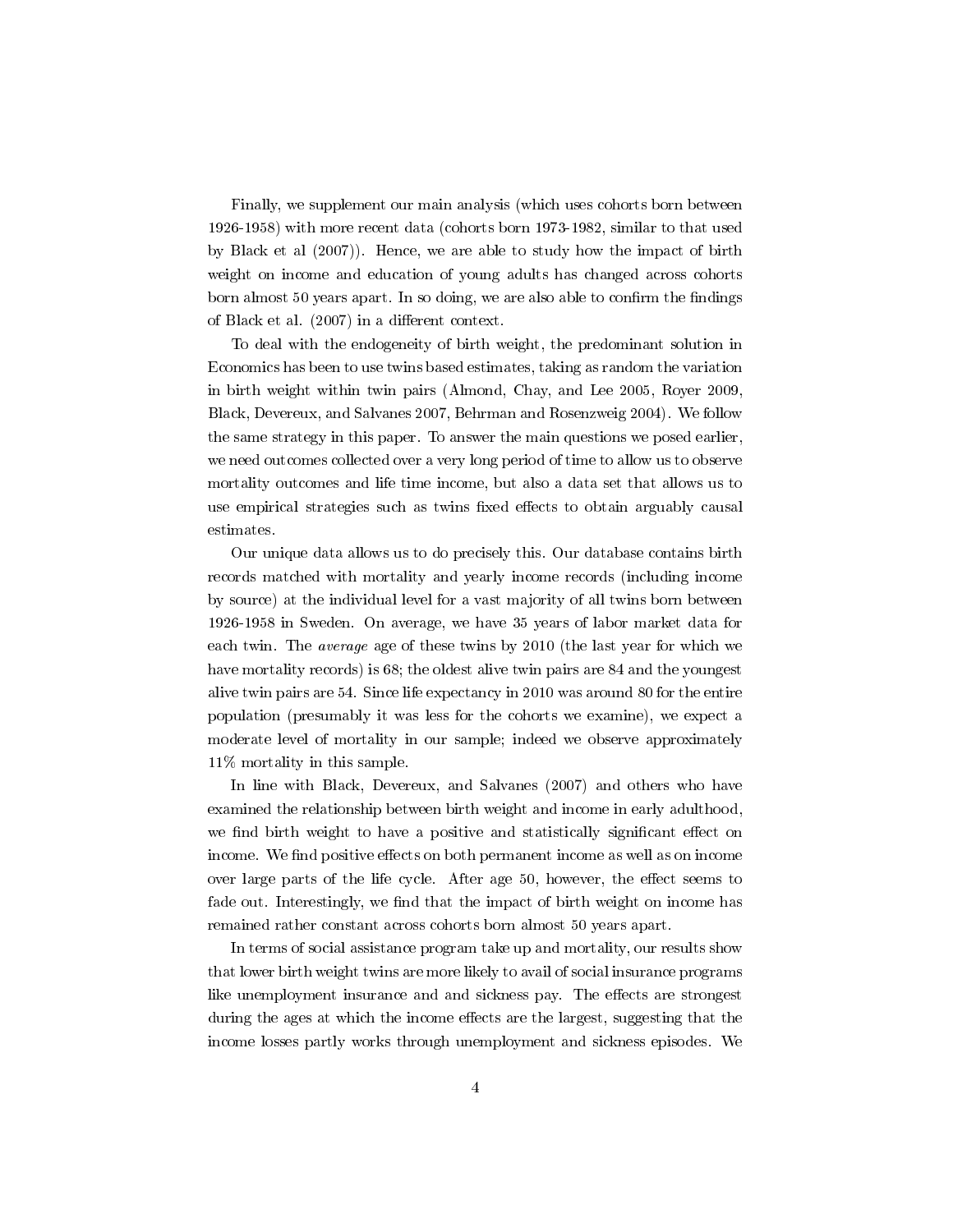find a significant effect of birth weight in mortality among males but not among females. Males with higher birth weight are less likely to die at each period of time.

We next introduce our empirical strategy. In Section 3, we describe the data used for our empirical analysis and Section 4 presents the results. Section 5 concludes.

### 2 Empirical Strategy

The empirical strategy used in this paper is a straightforward application of the traditional twins fixed effects approach used in prior work. What is different is that in some regressions we use repeated observations over time to obtain a "birth weight effect" at different ages. Our baseline specification is as follows:

$$
Y_{ijt} = \beta_t BW_{ij} + \mu_j + \gamma_t X_{ij} + \epsilon_{ijt}
$$
\n<sup>(1)</sup>

 $Y_{ijt}$  is log income of individual i, belonging to twin pair j at time t;  $X_{ij}$  are time invariant individual specific characteristics like education or sex. The coefficient of interest is  $\beta_t$  which is the birth weight effect at time t. The above equation is estimated at different ages  $(t's)$  providing us with the life cycle pattern of the birth weight effect. The key empirical strategy is the inclusion of the twin pair fixed effect  $(\mu_i)$ . Including this fixed effect controls for all twin-pair specific factors that might be relevant for birth weight formation as well as income, such as family background, parental income during pregnancy, nutritional intake of the mother etc. To see this more clearly, we can express Equation 1 in terms of within twin differences (where the other twin is  $i$ ):

$$
Y_{ijt} - Y_{i'jt} = \beta_t (BW_{ij} - BW_{i'j}) + \gamma_t (X_{ij} - X_{i'j}) + (\epsilon_{ijt} - \epsilon_{i'jt})
$$
(2)

The operating assumption for  $\beta_t$  to be interpreted as the birth weight effect at a given point in time t is that  $BW_{ij} - BW_{i'j}$  is uncorrelated with  $\epsilon_{ijt} - \epsilon_{i'jt}$ . In some regressions, we replace the birth weight variable with a dummy variable taking the value of 1 if the twin's birth weight is less than certain treshold values.<sup>8</sup> In our main specifications, we only include birth weight indicators as controls but in subsequent regressions, we add education and income as controls

<sup>&</sup>lt;sup>8</sup>For this, we use some of the common classifications of birth weight, such as low birth weight (below 2500 grams) and very low birth weight (below 1500 grams).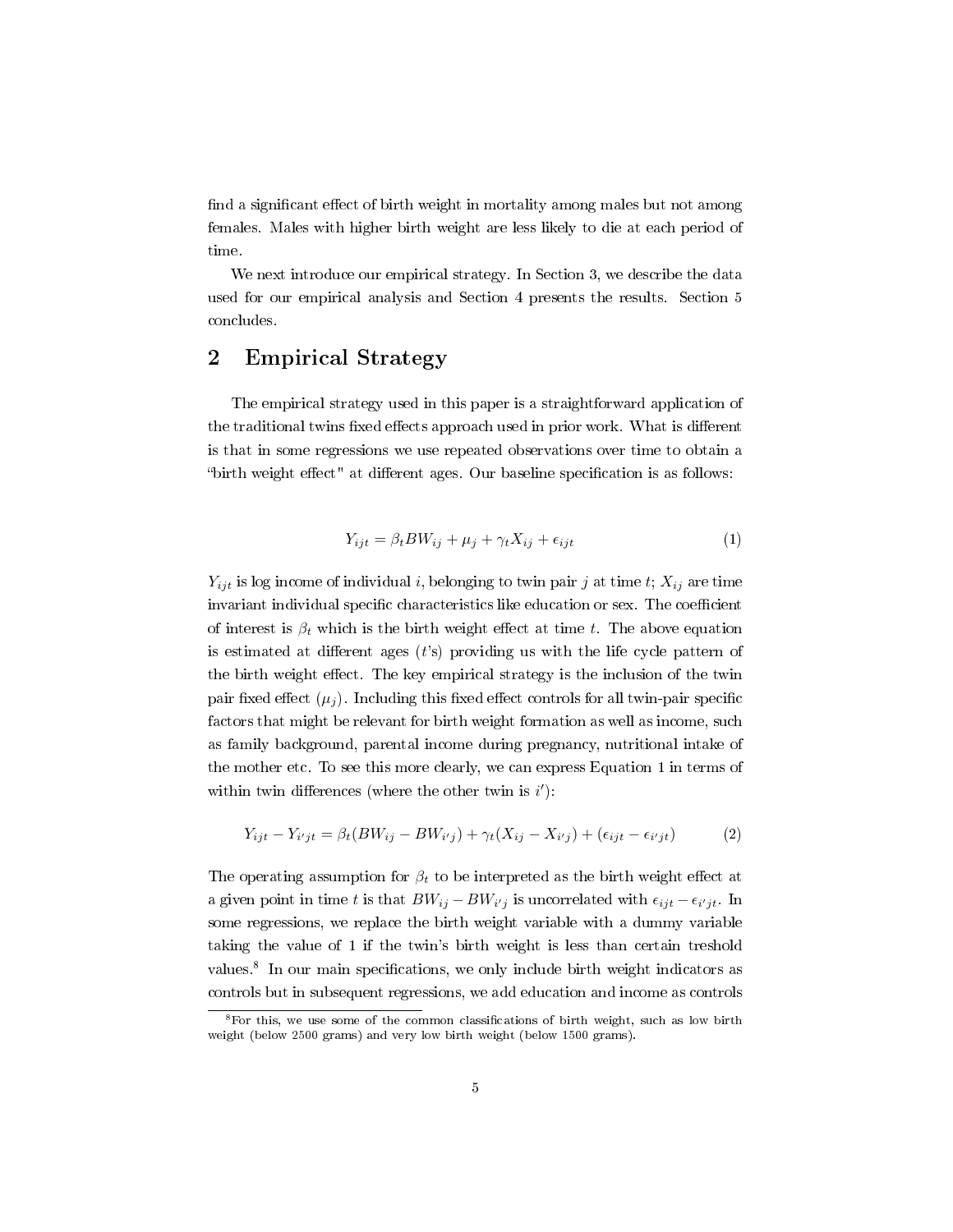in some specifications. In our regressions, the standard errors are clustered at the twin pair level.

The question of whether parents react to birth weight or initial endowments is a subject of recent research (for a recent review see see Almond and Mazumder (2012)).<sup>9</sup> In the framework of Bharadwaj, Eberhard, and Neilson (2014) and Conti, Heckman, Yi, and Zhang (2010) (both these papers explicitly use a framework that involves twins), the bias in OLS estimates arise largely from parental investments that compensate or reinforce initial health differences. Under their framework, OLS estimates will tend to overstate initial differences if parents act in reinforcing ways, and understate the role of initial differences if parents act in compensating ways. To the extent that parents in developed countries like Sweden might act in more compensatory ways, we interpret our estimates of the long run effects of birth weight that arise *despite* parents' best efforts to compensate.<sup>10</sup>

#### 3 Data

We use two different sets of data in our empirical analyses. Our most important source of data, BIRTH, originates from the Swedish Twin Registry. BIRTH is part of a project where researchers at the twin registry in Sweden went out to get the birth records of all twins born in Sweden between 1926-1958. These birth records were kept in paper form at local delivery archives around Sweden. Collecting and preserving birth information is/was enforced by law and people at the twin registry set out to digitize them. The BIRTH sample only includes twins that survived up to 1972. In 1972, there was a large twin survey conducted for the twin cohorts born 1926-1958, which formed the basis for the collection of birth data. Unfortunately we do not have access to the universe of twins used to obtain the sample interviewed in 1972. Hence we are unable to construct weights or assess attrition in any systematic manner. The information we have on twins interviewed in 1972 include information on birth weight, sex, year of birth and year of death (if after  $1972$ ).<sup>11</sup>

<sup>&</sup>lt;sup>9</sup>Some papers that tackle this issue are: Aizer and Cunha (2012), Conti, Heckman, Yi, and Zhang (2010), Adhvaryu and Nyshadham (2014), and Bharadwaj, Eberhard, and Neilson (2014).

 $10$ Another underlying aspect of twins fixed effects estimates is the role of sibling peer effects or how one twin can affect the other twin's choices. We recognize this as something that might be occurring in the background, but we are not aware of papers that explicitly address this issue or how this might drive our results.

 $11$ Since we only capture twins where both were alive as of 1972, we expect to find fewer twins from the 1930's as compared to twins from the 1950's. As a fraction of overall live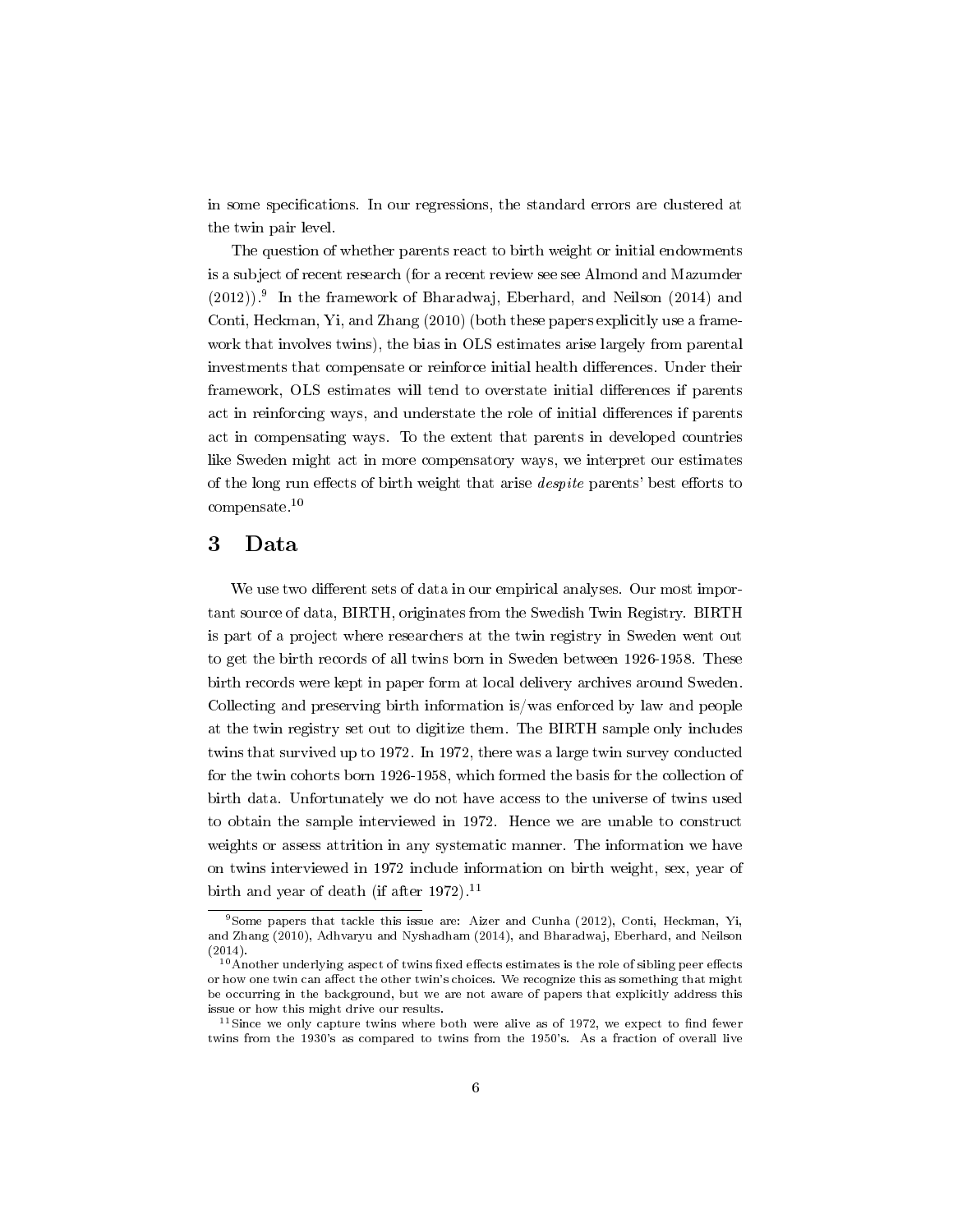Our second data source on birth outcomes is the Swedish medical birth register. From this, we get information on birth outcomes for cohorts born 1973 and onwards. The register was founded in 1973 and includes data on the universe of deliveries in Sweden. The information in the register is collected from medical records from prenatal, delivery, and neonatal care units. Evaluations have shown the register to be of high quality; attrition through the period range between 0.5-3 percent (Socialstyrelsen 2014). The register covers information such as weight and height at birth, duration of pregnancy, APGAR score, mode of delivery, infant diagoses, infant mortality, and maternal diagnoses and lifestyle factors. By exploiting information on the mothers ID in the register, we are able to link children born to the same mothers. Since we also have information on the month and year of birth, we can also identify twins.

It should be noted that prior to 1973, there exists no digitized birth register in Sweden. The BIRTH sample is an exception, where researchers went out to collect birth data on twins. Since the BIRTH data only includes data on twins, and since no other digitized birth data exists prior to 1973, we can only run analyses on singletons and siblings for the cohorts born 1973 and onwards.

We use the data from the medical birth register for two purposes. First, with these data, we can check to what extent the effect of birth weight on outcomes such as education and income have changed across cohorts born many years apart. By combining the BIRTH sample with the data from the medical birth register, we are in a unique situation to study changes across cohorts born as far apart as 1926-1982. Second, we can replicate the findings in Black et al. (2007) for Norway. While the Swedish medical birth register does not entirely overlap with its Norweigan counterpart, which starts in 1967, it is close enough to make for an interesting replication.

For both the young and older cohorts, we merge data on individual years of schooling from the education register (utbildningsregistret, UREG) from 1990 or 2007, where years of schooling has been imputed based on obtained degree.<sup>12</sup> For the overwhelming majority of people, we thus have register-based information

births we certainly capture fewer twins than perhaps expected from earlier cohorts. The fraction of twins (compared to total live births) observed in the data stabilizes around 1940. Unfortunately, since we do not observe the original universe of twins, it is difficult the assess the degree to which the earlier cohorts suffer from selective survival. As robustness checks, we test if there have been important changes in the impact of birth weight across early and late cohorts.

 $12$ If the information differs between 1990 and 2007, we use the information on highest attained schooling. Few individuals change their highest obtained schooling between those years, however.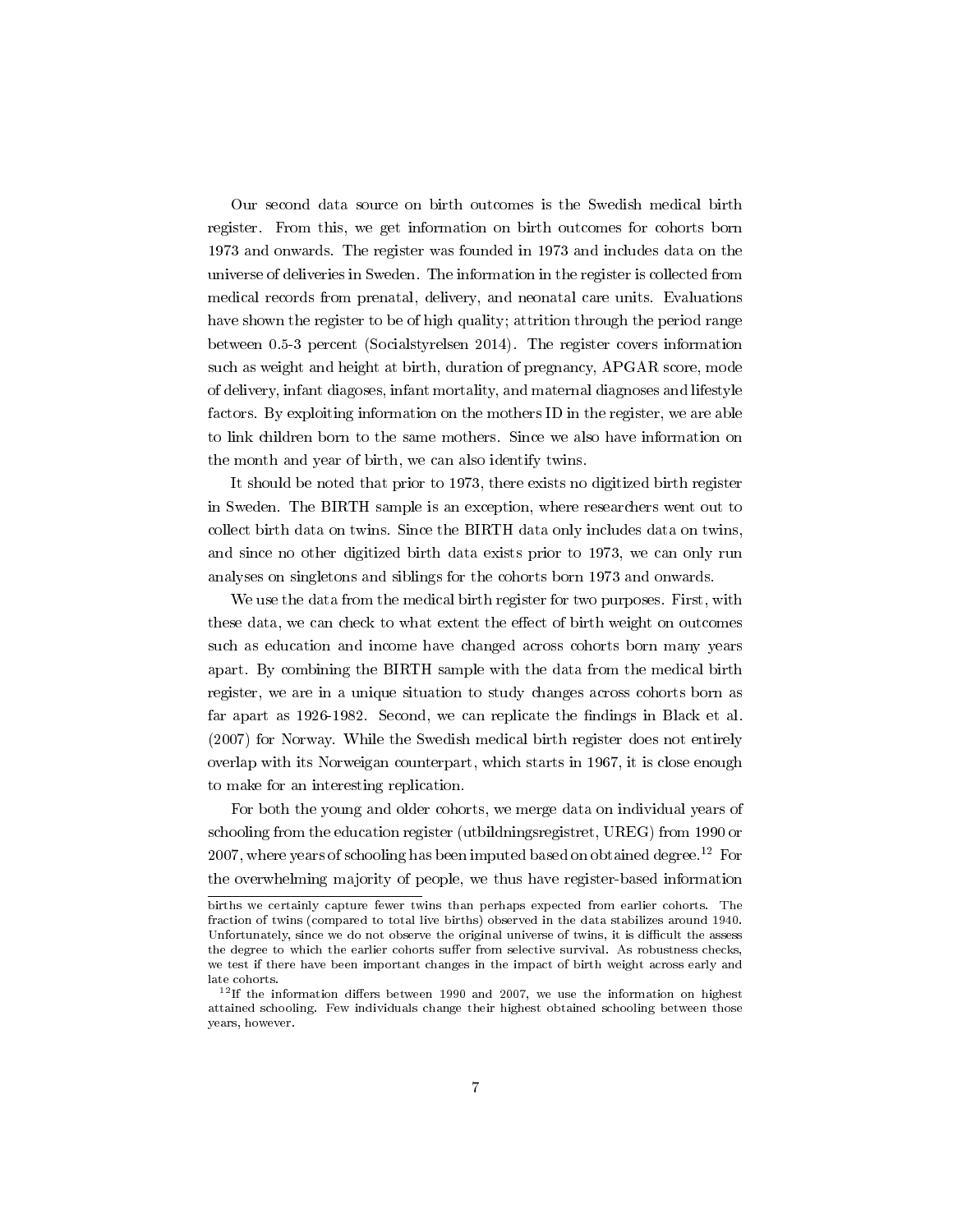on schooling. If the person died before 1990, schooling information was taken from the census of 1970.

Income records at the individual level are available starting in 1968 and ending in 2007. The income records come from the equivalent of W2 records in the United States, in that the income is reported by employers and is not based on self reports. For people with multiple jobs, only the total income is reported. This same data source also provides information on income by source, such as unemployment benefits, sickness pay and welfare pay. All of our income data is adjusted by 2007 CPI measures to make them comparable.<sup>13</sup>

While we have income data for the BIRTH sample from 1968-2007, there have been some changes in what is included in our main income measure. Different income sources (labor income, income from social safety nets etc) exist in the register because they are taxable. Fortunately, starting in 1974, most income sources, including the various social benefits, were taxable and are included separately in the data. Between 1968-1974 we only have access to income from labor market participation and self employment.<sup>14</sup>

The main income measure we use in this paper is a measure that includes several sources of income. For total income, we use the definition by Statistics Sweden, where it consists of income from work and income from self-employment. Income from work includes, besides wage income, income from pensions, sickness benets, and other taxable benets. As previously mentioned, this means that the income measure before and after 1974 are not strictly comparable, as the pre-1974 period excludes benefits. Even though many benefits became taxable in 1974, most are not separately shown until later. Pensions are shown from 1974, unemployment benefits from 1978 and sickness insurance benefits from 1981.<sup>15</sup>

It should be noted that it seems common to include social safety net income in the total income measure in papers using Scandinavian data.<sup>16</sup> It is also

 $13$  For the cohorts we examine, there does not appear to be much by way of changing variances in income over time.

 $14$ Recent work by Bjorklund, Jantti, and Lindquist (2009) suggests that this change in definition is not of primary concern for our analysis since benefits constituted less than 5 percent of total earnings in years prior to 1974. In any case, we can reproduce our main analysis restricting the sample to years after 1974 and the basic pattern of results remains unchanged.

<sup>&</sup>lt;sup>15</sup>Sickness benefits reporting underwent a large change in 1992. Starting in 1992, only sickness benefits where sick leave was taken for more than 2 weeks were reported in the tax registry. Hence, for the analysis of sickness benets, we restrict our analysis to the 1992-2005 period.

<sup>16</sup>See for instance Black et al. (2007) and Böhlmark and Lindqvist (2006).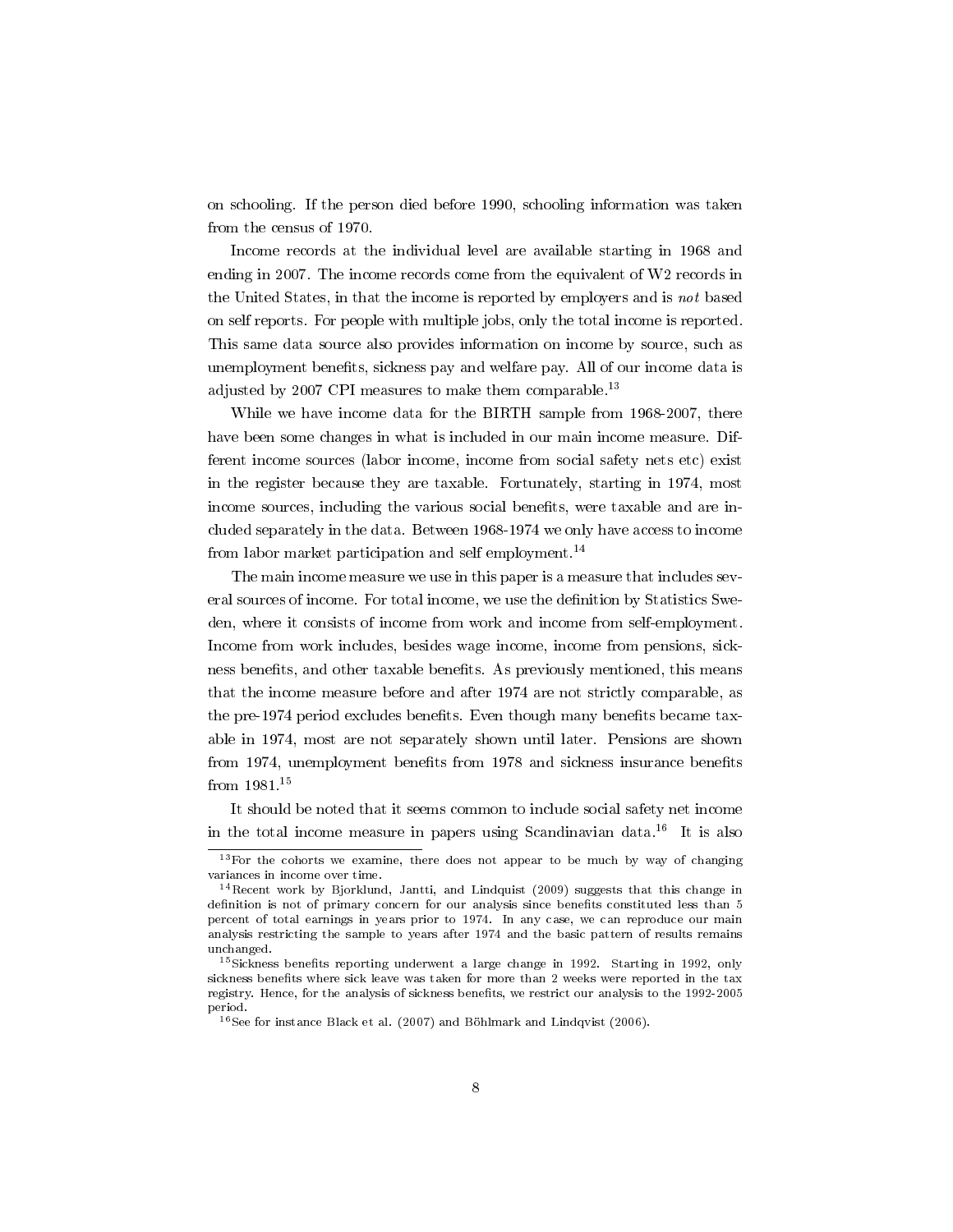important to understand that most benets are related to having worked and to one's earnings. Sickness benets and unemployment benets are related to one's labor income and typically 80-90 percent of one's labor earnings are paid out, although with a cap at some level, which has varied over time. So in some sense, labor income plus benefits paid out will better reflect one's *contracted* labor earnings that year compared to a measure that only includes labor income.

As an alternative income measure, we focus on "pure" labor income as an outcome in some regressions, consisting only of wage income from work or selfemployment, i.e. net of taxable benefits. It can be of interest to contrast the findings using total income with those using labor income, since the latter does not include compensation paid by the welfare state. If birth weight has a negative effect on productivity and labor supply, we expect to see a stronger effect of birth weight when using pure labor income as an outcome.<sup>17</sup>

In some of our main analyses, we will use a measure of permanent income as an outcome. This is defined as average earnings across ages 35-45. We base this on the paper by Böhlmark and Lindquist (2006), where they show that average income across these ages is a good proxy for permanent income.

The income data was matched to all twins in the BIRTH sample who were contacted and alive during the 1972-73 survey. Since the data from the medical birth register comes from a separate database, the linkage to income is also slightly different. Here, we have the same type of income data as for the BIRTH sample, but this time from 1990 and onwards. The more limited time period is not of concern, however, since the oldest cohorts in the medical birth register would still only be 17 years of age in 1990. We lose less than 1% of the data due to matching issues across the vital statistics and income registries.

In order to study the effect of birth weight on mortality, we use data from the Swedish causes of death register. The register started in 1961 and covers all deaths among individuals who were permanently residing in Sweden, irrespective of whether the death took place in or outside Sweden. The register includes information on the date and cause of death, as well as information on where the death took place.

For our replication of Black et al. (2007), we follow them as closely as possible when we construct our outcome measures. We define high school completion as having at least 12 years of schooling and require that the person was at least

 $17$ While the benefits received in general are related to a person's labor earnings, it is not a perfect relationship. The cap in unemployment and sickness benets means that high-earners lose more than low-earners.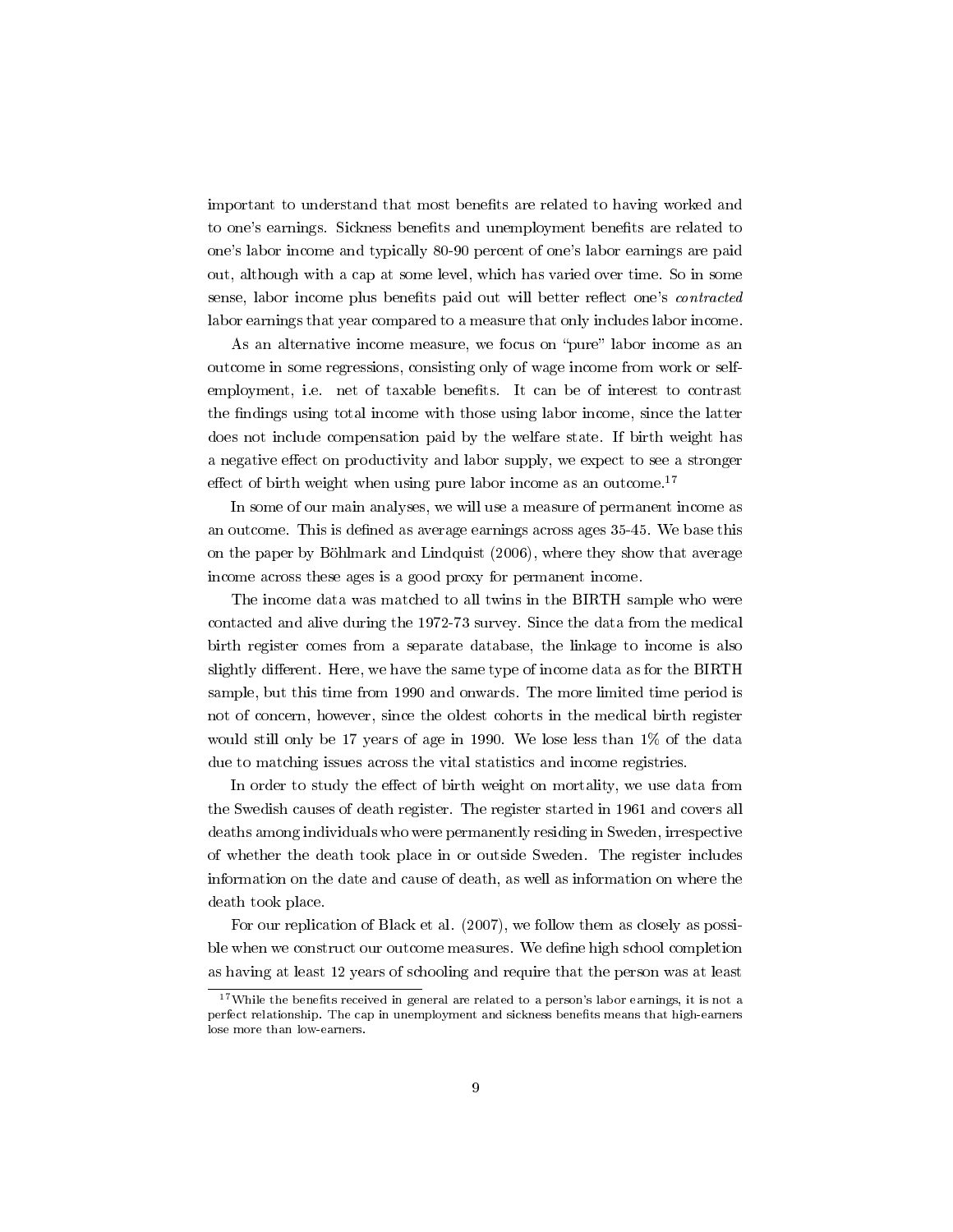twenty-one when measured, meaning that we include the cohorts born 1973 to 1982, since the last year of measurement of education is 2003. For income, we have data until 2006 for the medical birth register sample. The closest we can get to the analysis in Black et al. (2007), where income at the age range 25- 35 is used, is thus to use the age range 25-33, born between 1973-1981. The yearly earnings measure used by Black et al. (2007) includes labor earnings, unemployment insurance payments, sickness benefits, parental leave benefits, and pensions. The measure of yearly earnings we use includes labor earnings, unemployment benefits, sickness benefits, but does not include parental benefits and pensions. Black et al. (200) also restrict their analysis to full-time employees, based on register information. The Swedish registers do not contain such information and we are thus unable to impose the same restriction.

The other outcomes we study in our replication are infant mortality and five-minute APGAR scores. The former is measured as mortality during the first year of life and is taken directly from the birth register. The APGAR score is a summary measure of health at birth, ranging from 0-10, including measures of activity, pulse, grimace, appearance, and respiration (Black et al. 2007). For the analyses of infant mortality and APGAR we use data for the entire birth cohorts 1973-2007.

Table 1 provides the essential statistics on the BIRTH sample and the sample from the medical birth register. For the BIRTH sample, we have 12,888 male twins and 13,266 female twins in complete twin pairs with non-missing data on birth weight and education. Note that the number of observations used in the regressions will differ according to the outcome studied and the ages considered. Since the income register starts in 1968, we cannot study earnings between ages 35-45 for cohorts born earlier than 1933, for instance. For some of our main outcomes, we will show results both for unbalanced and balanced panels. The statistics in the table are shown for the samples used in studying education as an outcome, where we need to put no restrictions on the cohorts included. From the medical birth register, we observe 4,992 and 5,050 male and female twins, respectively, born between 1973-1982.

From Table 1, we learn that the average birth weight of twins has remained rather constant over time. The average is slightly higher for the older cohorts, which reflects the fact that the fraction born with very low birth weight has more than doubled in the younger cohorts. This has occurred due to improvements in the medical technology to treat low-birth infants. We can also observe that twins on average have lower birth weight than singletons. The difference amounts to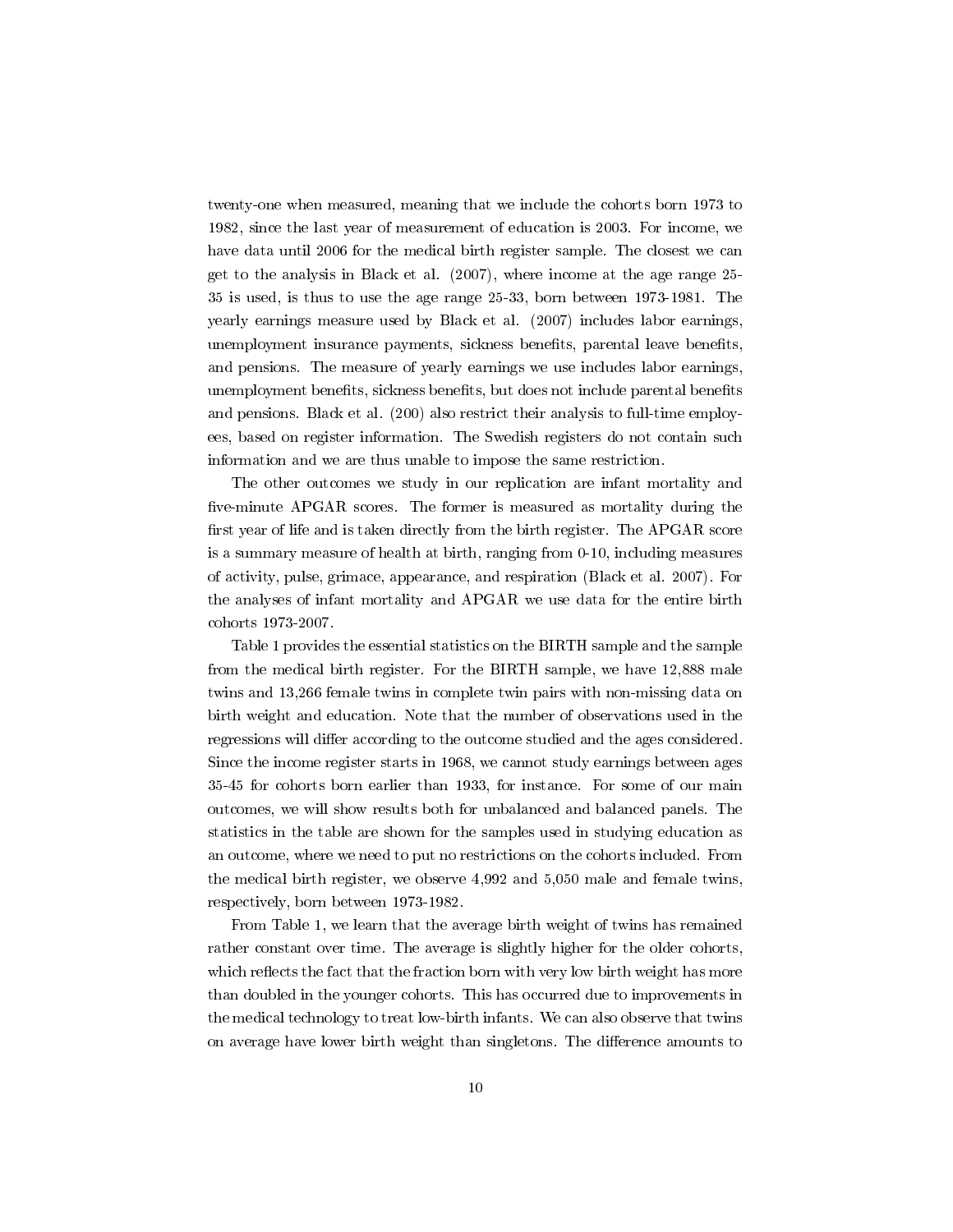almost 1 kilogram on average and is consistent with data from other countries (Black et al. 2007). The average discordance in birth weight among twins has decreased somewhat over time but the difference is quite small. The average birth weight and discordance across the cohorts born 1926-1958 and 1973-1982 are also illustrated in Figure 1. Figure 2 illustrates the life expectancy at birth for our cohorts. The average life expectancy increased from 63 to 76 between 1926 and 1982 and the gap between males and females appears to have widened across cohorts.

Since we are using birth weight data from a time when measurement methods were perhaps less refined, it is likely that birth weight and subsequently birth weight differences are measured with more error for the earlier cohorts than for later cohorts. While we have no direct way of assessing the extent to which measurement error plays a role, we can use rounding as a proxy for poor measurement. We do this by examining the fraction of births that are rounded to 50 gram intervals in Figure 3. The first panel shows very clearly that the number of children where birth weight was a multiple of 50 has reduced considerably between 1926-1982. This is likely due to improvements in birth weight measurements over time. In addition, the second panel shows that in the early 1930's a much larger fraction of twins were noted to have the same birth weight. This number falls from around 6-8% in the early 1930's to around 2% in the  $1940$ 's and  $1\%$  in later cohorts. Because of these differences across cohorts, we will check the robustness of some of our main results when rounding all the birth weight data. In general, we find no difference in results when we conduct these robustness checks.

Table 1 shows that we observe about 14 percent and 10 percent of males and females in the BIRTH sample dying during the sample period. Among those observed to die, the average age of death is about 60.

### 4 Results

#### 4.1 Replication

We start our empirical analysis by studying the effect of birth weight on short- and medium-run outcomes for the "young" cohorts born 1973 and onwards. We then compare some of these estimates with those obtained for the cohorts born 1926-1958. These analyses serve as a replication of the results in Black et al. (2007) but also allows us to study to what extent the impact of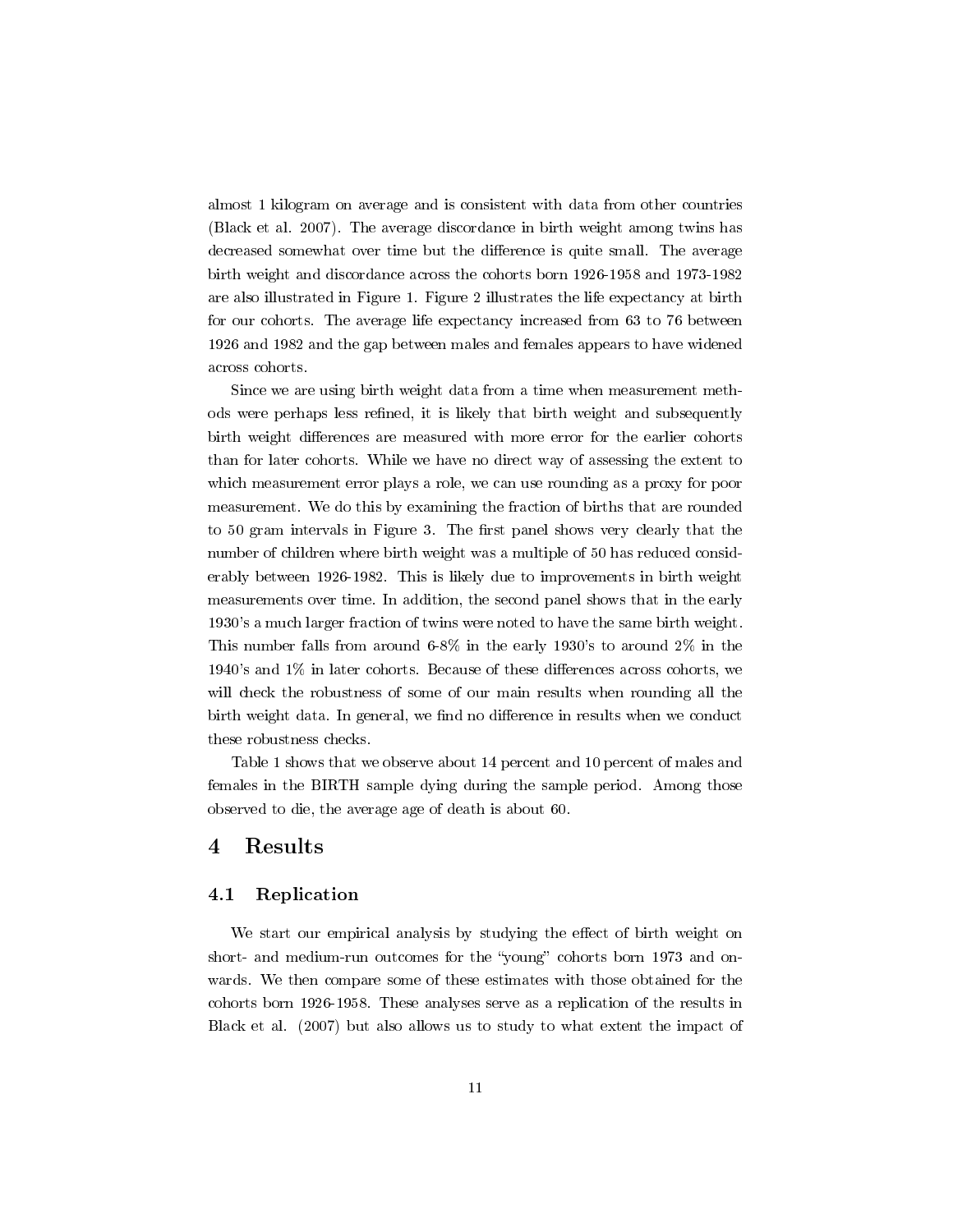birth weight have changed across cohorts. For the purpose of the replication, we closely follow Black et al. (2007) and include both male and female twins (and both same-sex and mixed-sex pairs) in the regressions and control for gender. The estimates are shown in Table 2, where each coefficient represents an estimate from a separate regression. For the young cohorts, we show results for both singletons and twins and run both OLS and family fixed effects regressions. For the sibling fixed effects regressions, we also show estimates when we restrict the birth weight range to be the same as in the twin sample. In the OLS regressions, we control for year and month of birth, mother's education, mother's year of birth, birth order, and sex of the child. In the sibling fixed effects regressions, we use the same controls except for mother's education and mother's year of birth, which do not vary across siblings. The twin fixed effects regressions only control for birth weight and sex of the child.<sup>18</sup>

We present our analyses in chronological order and first examine short-term outcomes for the young cohorts, including infant mortality and five-minute  $AP-$ GAR scores. We focus first on our sample of main interest, the twins, and as also found in Black et al. (2007) our pooled twins estimates of -180 in Panel A suggest that higher birth weight decreases infant mortality. The estimates for one-year mortality are interpreted as a reduction in the number of deaths per  $1000$  and the magnitude of the effect means that a 10 percent increase in birth weight would lead to 18 fewer deaths per 1000 births. The twin fixed effect estimate is substantially smaller, at -55, but is statistically significant and not far from the estimate of -41 in Black et al. (2007).

For APGAR scores, our pooled twins and fixed effects estimates of 1.53 and 0.47 are also quite similar to those of Black et al. (1.46 and 0.35). The estimates are signicant, again suggesting that higher birth weight leads to improved health outcomes in the short-term.

Moving on to educational outcomes, we find that birth weight is positively related to the probability of high school completition, meaning having at least 12 years of schooling. Like Black et al.  $(2007)$ , we find that the twin fixed effects estimates are somewhat greater in magnitude compared to the pooled OLS twins estimates. The former estimate implies that a 10 percent increase in birth weight increases the probability of high school completion by 7 percentage

<sup>18</sup>We do not include the birth order of the twins in the regressions, since we lack this information for the older cohorts and since we want to have comparable results. When we include the birth order of twins as a control variable in the regressions on the young cohorts, the results are practically unchanged (results available on request).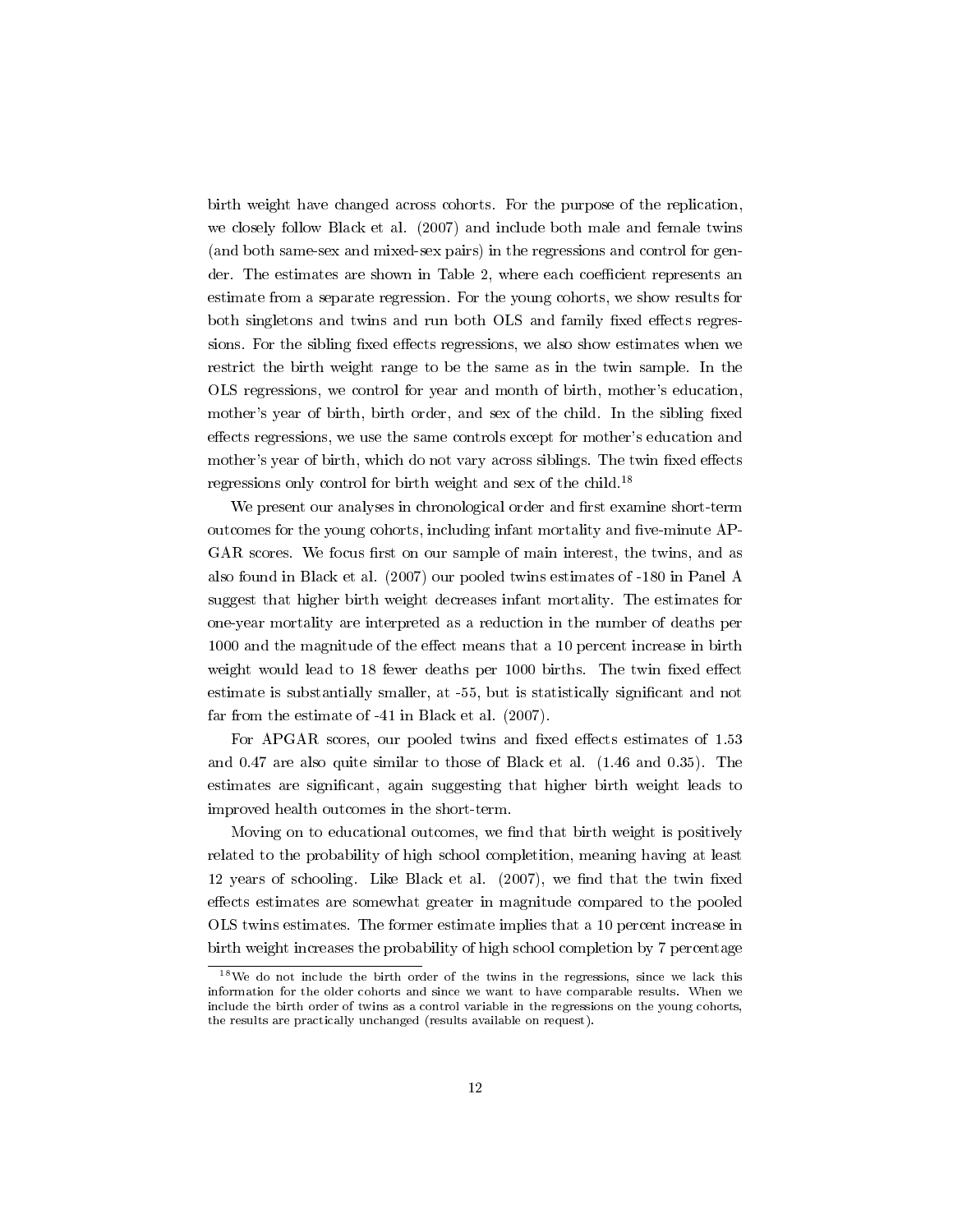points, which is similar to Black et al's estimate of 9 percentage points.

For income at ages 25-33 our twin FE estimates are substantially greater in magnitude, around 9 percent, compared to the pooled twins estimates, which are not significant. Our twin FE estimate is close to the one obtained for ages 25-35 in Black et al. (2007) and they also found the FE estimate to be greater in magnitude than the OLS estimate, although the difference in estimates was smaller in their case. As our OLS estimate is rather imprecise, however, we cannot reject that the estimates are in fact the same.

In Appendix Tables A and B, we show the estimates broken down by gender. Note that the sum of the observations in the male and female samples of siblings and twins do not add upp to the numbers in Table 2, since mixed-sex siblings and twins are now not included. For most of the outcomes, the estimates are similar across genders. The estimate for log earnings increase somewhat to 0.12 and 0.14 for males and females, respectively, whereas the estimate for high school completion stays roughly the same.

Overall, our results are similar to those obtained by Black et al. (2007). This should not come as a surprise since the countries share many characteristics and since we use roughly the same birth cohorts. As in their case, our twin fixed effects estimates are smaller than the corresponding OLS estimates for short-term outcomes, while the estimates are more similar for the medium-run outcomes. The difference in the patterns across short and medium-run results may reflect that compensating parental investments by birth weight affect the medium-run estimates but not the short-run estimates.

#### 4.1.1 Comparison with singletons

Table 2 also shows the corresponding estimates for our sample of singletons, with and without controlling for family fixed effects. The first thing to note is that for our short-term measures, the pooled OLS estimates for the twin sample are substantially greater in magnitude that the corresponding estimates for the singleton sample. Second, for the same outcomes, the sibling FE are greater in magnitude than the twin FE estimates. Both these patterns were obtained in Black et al. (2007) as well.

For high school completion and income, our OLS estimates on the siblings and twins sample are much more similar. Moreover, the twin FE estimates are in this case greater in magnitude than the corresponding sibling FE estimates. Again, the same pattern was found in Black et al. (2007).

Summing up, the siblings FE estimates are greater for short-term outcomes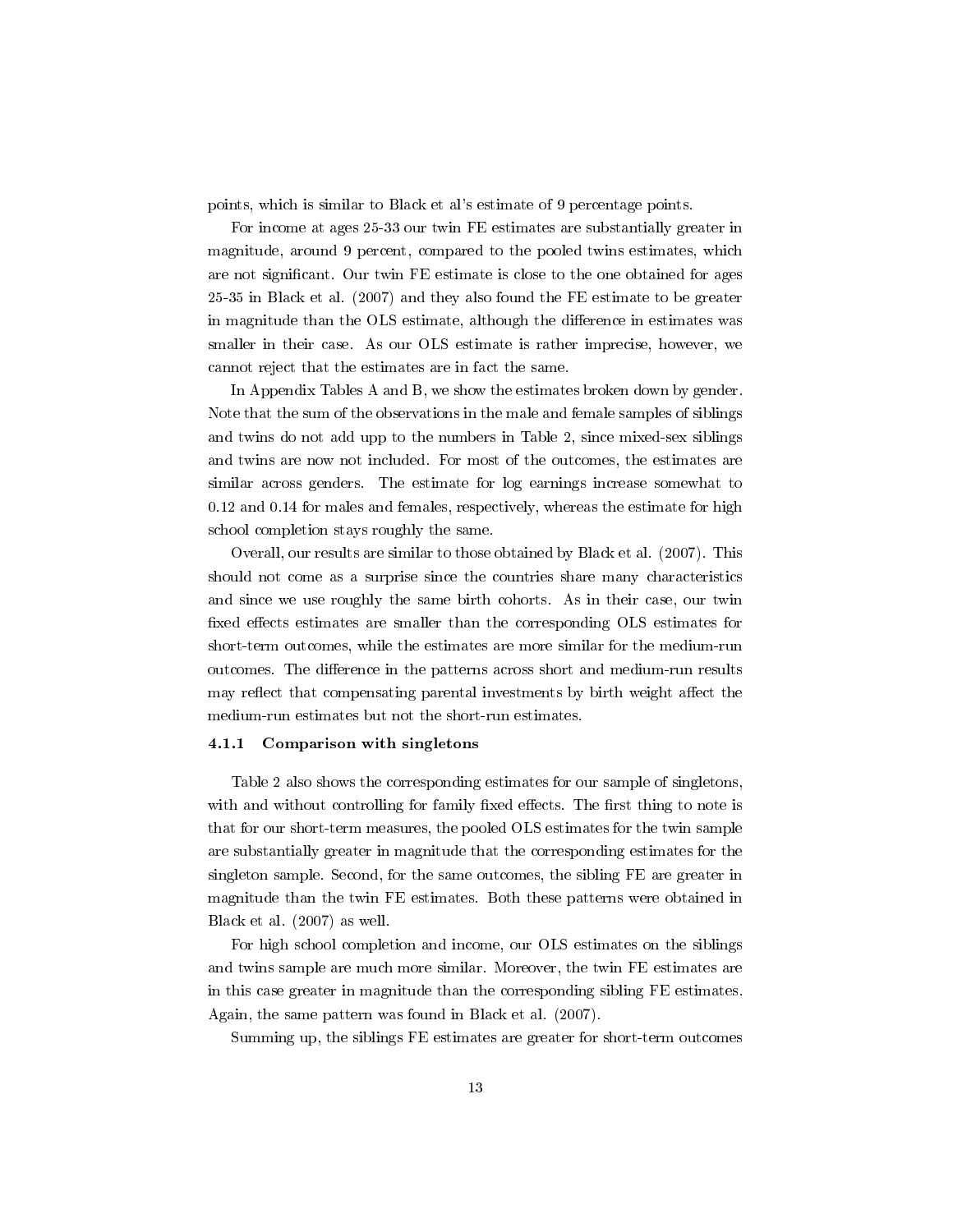whereas the twin FE estimates are greater for our medium- and long-outcomes.

#### 4.1.2 Results for the BIRTH cohorts: education and income

We next move back in time and analyze the effect of birth weight on various outcomes for our sample of main interest; the cohorts born 1926-1958. We focus first on education and income as outcomes, as these are the outcomes we are able to measure for both the old and young cohorts.

Panel B of Table 2 shows the effect of birth weight on educational outcomes and Panel B ofTables A and B in the Appendix show the same results by gender.<sup>19</sup> For the sake of replicating Black et al. (2007), we show results for mixed-sex couples in Table 2, but the results are similar when including only same-sex pairs (results available on request).

The estimates suggest that higher birth weight has a positive effect on high school completion, where a ten percent increase increases the probability of high school completion by 10 percentage points. This estimate is somewhat larger than that of the younger cohorts, where the corresponding number was 7 percentage points. The estimate is also quite similar across genders.

Table 2 also includes estimates for years of schooling. Although this outcome was not included when we ran regressions on the young cohorts, it is of interest to include for the old cohorts, as we can be quite sure that they have completed their schooling at the ages when we measure it, which was not the case for the young cohorts. In addition, in our analyses of income, welfare-takeup, and mortality, we will run specifications including years of schooling as a control variable. Our estimates for the pooled sample suggest that a 10-percent increase in birth weight leads to 0.67 additional years of schooling and the estimate is similar for males and females.

#### 4.1.3 Income

In Panel B of Table 2, we also report results for income between ages 25-  $33.<sup>20</sup>$  The estimated twin FE effect of birth weight on income during these

<sup>19</sup>In the OLS regressions for the old cohorts, we control for the sex of the child and birth year. The reason is that we lack information on parents' education, month of birth, birth order, and mothers' year of birth.

 $^{20}$ Since the income register starts in 1968, the analyses on income use different cohorts than the ones we use for educational outcomes. For the analyis of income between ages 25-33, the analyses was restricted to cohorts born 1943 and onwards and for permanent income, analyzed in section 4.2, the corresponding restriction was those born 1933 and onwards. We have checked if the estimates for education are the same when using the same cohort restrictions. We found this to be the case; in the analysis when we pool same-sex male and female twin pairs, the effect of birth on years of schooling is 0.60 for the cohort born 1943 and onwards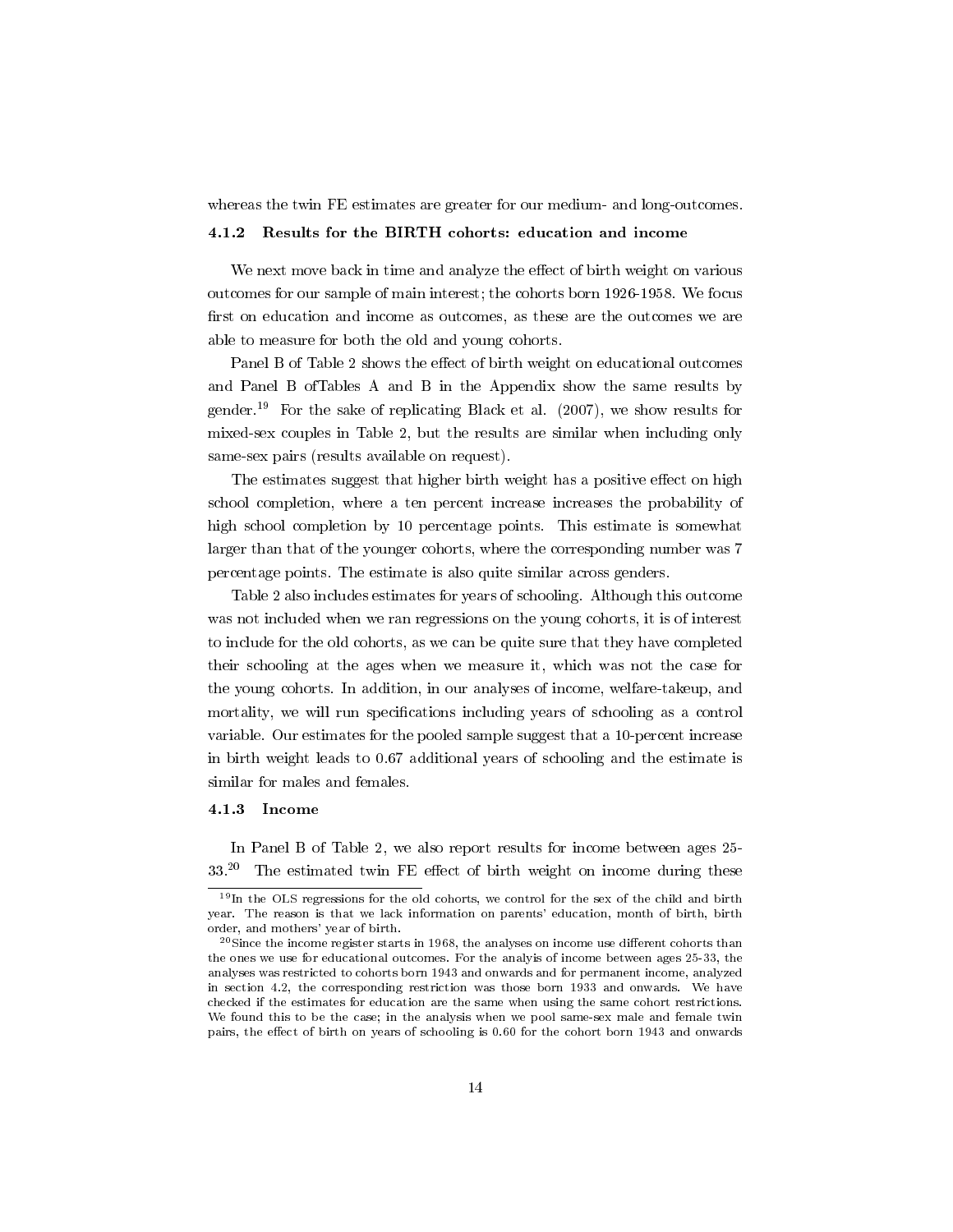ages, 0.09, is remarkably similar to the estimate we obtained for the younger cohorts. It thus appears that the impact of birth weight on earnings as a young adult is rather constant across cohorts born almost 50 years apart. As we show in Appendix Tables A and B, the estimate is similar across genders, although less precisely measured for females. We again find the OLS estimate to be insignificant and smaller in magnitude compared to the FE estimate. There is no statistically significant difference between the estimates, however

#### 4.2 Permanent income

We next turn to our measure of permanent income, i.e average income between ages 35-45. As shown in the second column of Table 3, the twin FE estimate for this outcome is more or less the same as the ones we obtained in our earlier analysis on the young and old cohorts, the estimate suggesting that a 10 percent increase in birth weight leads to a 1 percent increase in permanent income. The estimate is quite similar between genders and is robust to instead using labor income as an outcome, as shown in Panel B of Table 3. Controlling for years of schooling only slightly reduces the magnitude of the estimate. The corresponding OLS estimates are about half in magnitude but the differences are again not statistically signicant.

While using the log of birth weight in our income regressions allows for some non-linearity in the effect, we can also employ more flexible specifications. Figures 4 and 5 plot estimates from specifications where we have constructed 100 grams bins of birth weight. We then run OLS and FE regressions including these bins as dummy variables, the reference category being twins with a birth weight below 1500 grams. For males, the graph shows an increase in permanent income by birth weight up until roughly 2500 grams after which the curve flattens out. The corresponding graph for females shows a similar pattern. Note that the estimates at the end-points of the graph are quite noisy, which reflects that fewer observations are found at those levels of birth weight.

Another way to explore potential non-linearities is to replace our birth weight measure with various birth weight tresholds, as shown in Table C in the Appendix. Here, the coefficients displayed are from separate regressions, using various tresholds. Some of these point estimates are quite large where, for instance, being below 2500 grams results in 2.5 percent reduction in perment income. The estimates for weighting less than 1500 grams are sometimes large

and 0.59 for cohorts born 1933 and onwards.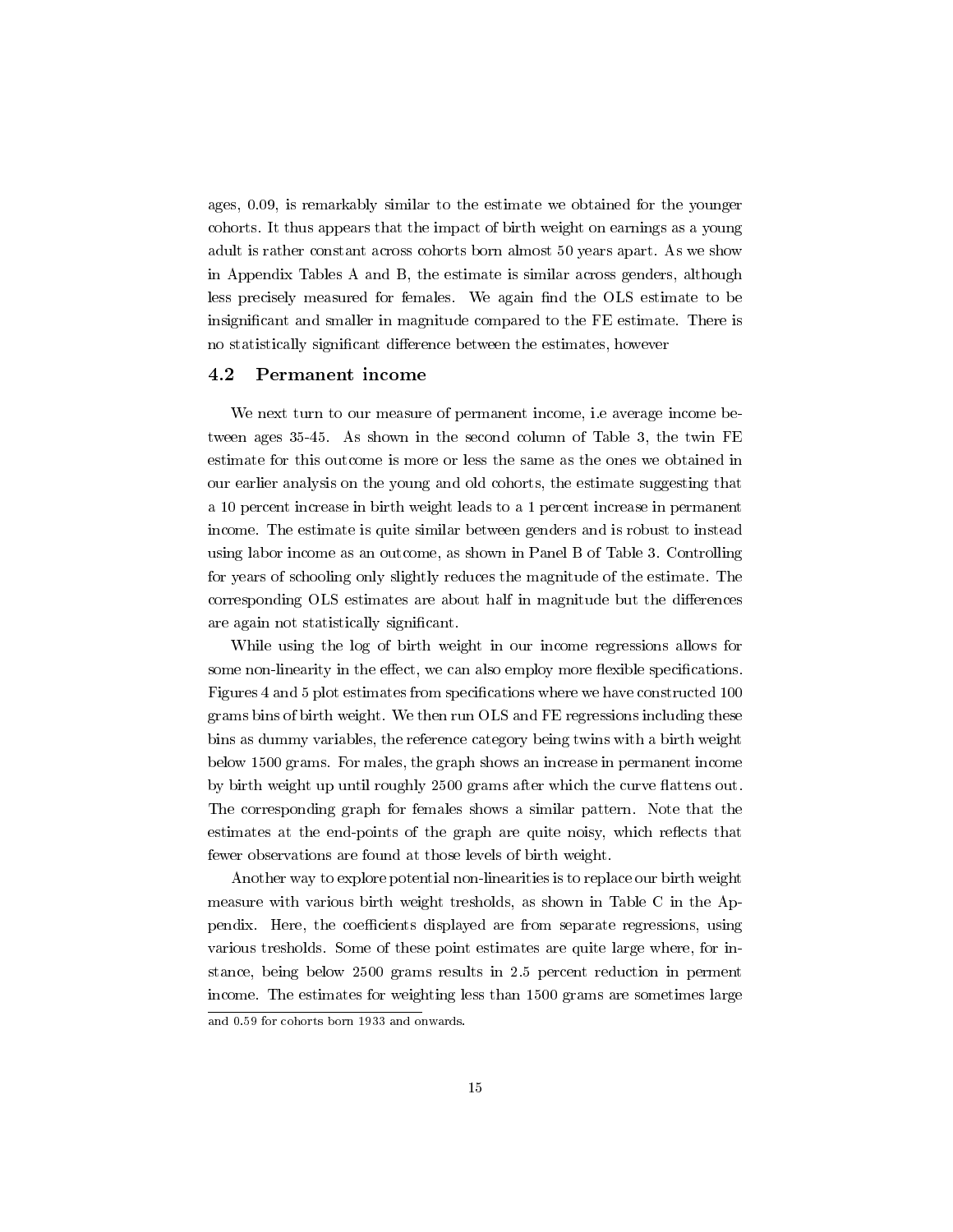but suffer from low precision. The estimates are quite similar for permanent income and permanent labor income.

We can also study if the effect of birth weight on permanent income changes across cohorts in the BIRTH sample. For this, we divided the data into three groups, twins born 1933-1939, 1940-1949, and 1950-1958 and interacted the birth weight variable with the cohort indicators. To gain sufficient power, and since results were fairly similar across genders, we pool males and females. The results, shown in Table D in the Appendix, show that there are no signicant differences in the effect across cohorts. The point estimate for the oldest cohort suggests a smaller effect that could perhaps reflect more measurement error in the data for the oldest cohorts. To investigate this, the third and fourth columns show results where we rounded the birth weight measure to the nearest 50 gram  $\sin^{21}$  This does not affect the estimates in any important way, showing that the more prominent rounding of the birth weight measure in the older cohorts is not a problem.

#### 4.3 Income across the lifecycle

We next ask whether the effect of birth weight on income varies across the lifecycle. This would for instance be suggested by the Barker hypothesis, where poor early life environment leads to programming changes that makes people more susceptible to heart disease and metabolic syndrome as people age.

Figures 6 and 7 show the estimates of the relationship between log birth weight and log income at each point in the life cycle using both fixed effects and OLS estimation methodologies. The coefficients can be interpreted as the effect on 4 year moving averages since at each age, we use 4 years of data to smooth the graphs. To be precise, the coefficient shown for age 50 uses data from ages 50-53, the coefficient for age 51 uses data from ages  $51-54$  and so on. These regressions control for calendar year of observation and nothing else. In addition, the figures show the difference in OLS and FE estimates and the associated confidence intervals around this difference.

For males, the figure suggests that higher birth weight seems to lead to higher income early in the life cycle, but that the effect declines at older ages. In panel A of Table 4, we show regression estimates for an unbalanced sample of male twins where the outcome is 5-year average earnings.<sup>22</sup> The coefficient for age

 $^{21}$  Recall that part of the reason for more measurement error in the data for the old cohorts was that such rounding was more prominent.

 $^{22}$ The reason that the number of observations change across specifications is that the income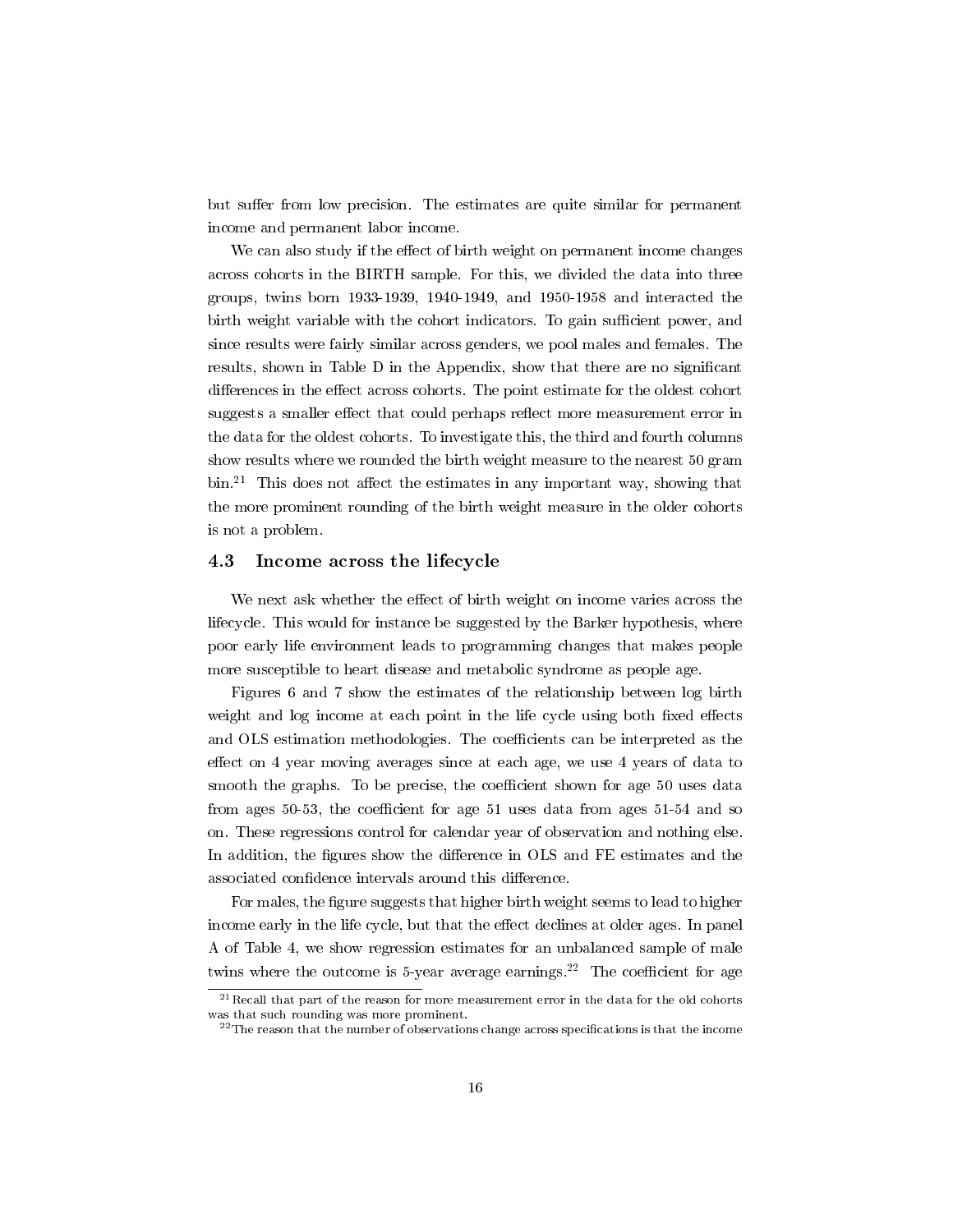30, for instance, shows the impact of birth weight on average earnings between 28-32.<sup>23</sup> At these ages, a 10 percent increase in birth weight (approximately 250 grams) leads to a 1.25 percent increase in total income among males. These estimates are quite similar to our earlier estimates on permament income and to the ones in Black, Devereux, and Salvanes (2007). This birth weight effect seems to last until around age 40-50 after which it appears to fade out. For parsimony, these regressions do not control for schooling but the results are similar when doing so.

In order to check if the change in results across the lifecycle reflects changes in the sample compostion, we can restrict the analysis to a balanced sample, as in Table E. While the point estimates at higher ages are reduced in magnitude, the precision is also lower due to the smaller sample size and we cannot rule out that there are large effects also at high ages. The results do not provide any evidence, however, that the impact of birth weight on income increase by age due to the fetal programming effect.

The fact that the birth weight effect appears to fade out after age 50 is perhaps unexpected if we believe that initial labor market differences tend to persist. Many studies have found that labor market conditions at the time of entry are incredibly important for long term outcomes (see for example Kahn (2010) and Beaudry and DiNardo (1991)). The declining result is not a feature of the sample itself changing since the results from the balanced panel for ages  $30-55$  in Table E showed a remarkable decline in the birth weight effect by age 50 and nearly disappearing at older ages. Examining just the results for income earned from labor market activity, shown in Panels B and D of Table 4 results in similar results where, if anything, the point estimates at ages 50 an above are smaller in magnitude.

For females, the patterns across the lifecycle are quite different. Figure 7 suggests that birth weight has a positive effect early on and late during the lifecycle. This is also suggested in Table 4, where the effects are largest at ages 30-35 and 50-60. These results hold up less well when running the same

register starts in 1968 and ends in 2007 and that our cohorts are born 1926-1958. For income at age 30, for instance, we can only include cohorts born 1938 and onwards. The number of observations increase until age 45 after which it declines again. The reason is that at age 50 and onwards fewer and fewer of the younger cohorts can be included. At age 55, for instance, the youngest cohorts included are born in 1952.

<sup>&</sup>lt;sup>23</sup>In these regressions, we require that both twins are present for the same number of years when calculating the average. If income is available only for a subset of the years of the 5-year intervals, we base the calculation on those years. The number of observations in the table is the number of unique individuals.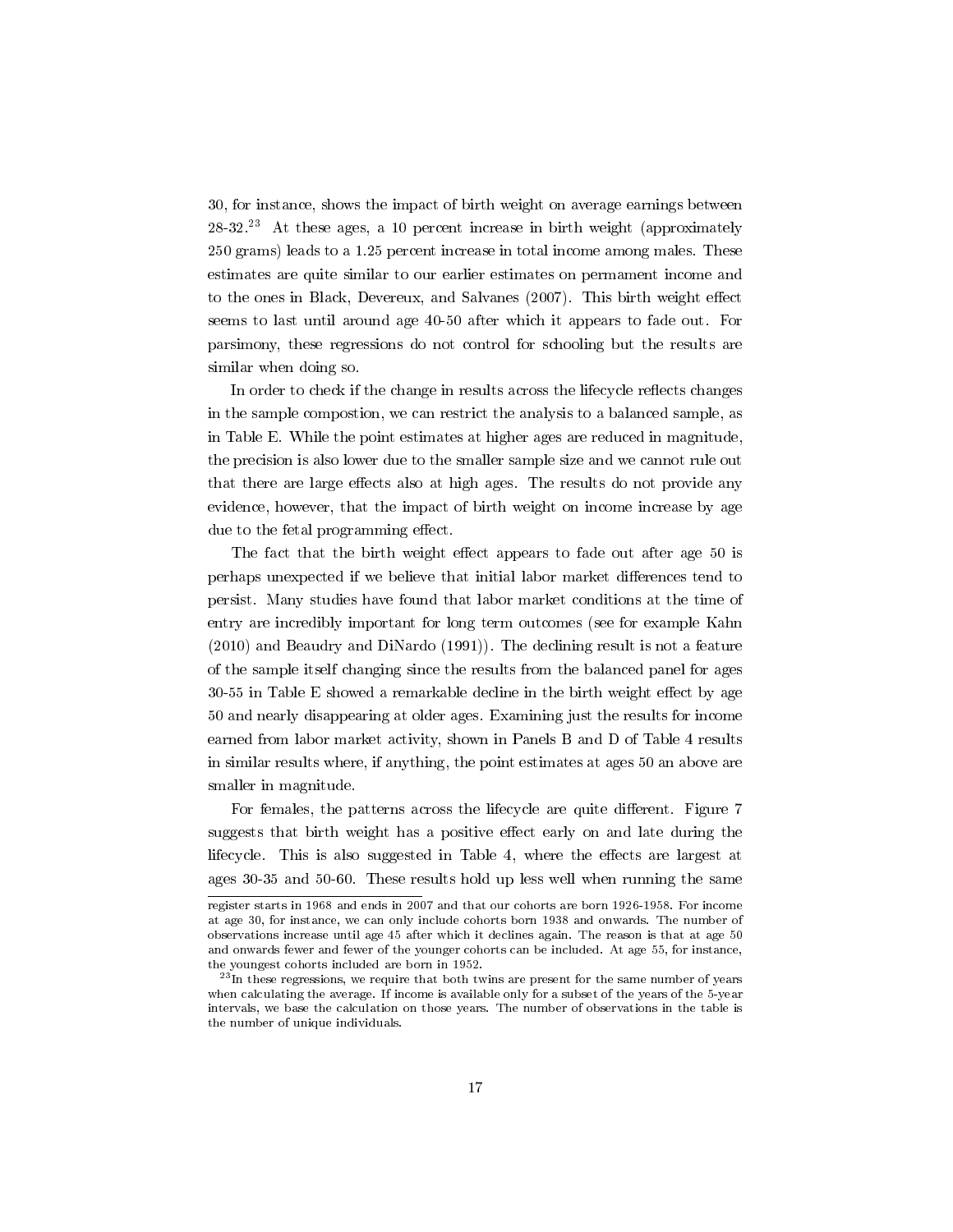regression on the balanced panel. The estimates at ages 30 and 35 increase in magnitude but at older ages the estimates become smaller and imprecise.

Tables F and G explore non-linearity in the birth weight-income relationship across the lifecycle, where the different rows show estimates from separate regressions with different tresholds indicated and where Table F show results for total income and Table G for labor income. While most coefficients in these tables are not signicant, the general pattern suggests some non-linearity in the birth weight - income relationship. The coefficients on very low birth weight (VLBW) tend to be larger than the effects for higher thresholds, although the coefficients are rarely statistically significant.

#### 4.4 Social Benefits

Having established that birth weight affects both permanent income and income at different stages of the lifecycle, we next set out to understand the effect of birth weight on the uptake of various social benefits. Table 5 show regressions where the dependent variable is the fraction of time spent earning income from social assistance sources (we examine these in 10 year intervals). The results suggest that a 10 percent decrease in birth weight is associated with a 0.0065 increase in the fraction of time between the ages of 35-45 that males spent on sickness pay. Given a base of 0.22, this suggests an increase of nearly 3 percent. Likewise, between the ages of 45-55, a 10 percent decrease in birth weight can lead to an increase in unemployment insurance take up of 0.003 which translates to a 3.6 percent increase in the fraction of time spent on UI. These estimates are almost unchanged when we control for education. Note that we do not show specifications controlling for income here, as the level of the benefits is mechanically related to one's earnings.

Among females, few of the point estimates show up as signicant and most are small in magnitude. The exception is time spent on sickness benefits during ages 55-65, where higher birth weight leads to significant and rather strong decline in the uptake of sickness benefits.

We can relate our findings on social benefits to our earlier findings on income. Among males, birth weight is significantly related to the use of sickness benefits during the same ages at which we obtained significant effects on permanent income, i.e. at ages 35-45. This suggests that part of the negative effect on permanent income works through increased use of sickness benets. This, in turn, suggests that some of the effect of birth weight on income works through health-related problems. The fading out of the effect on social benefits by age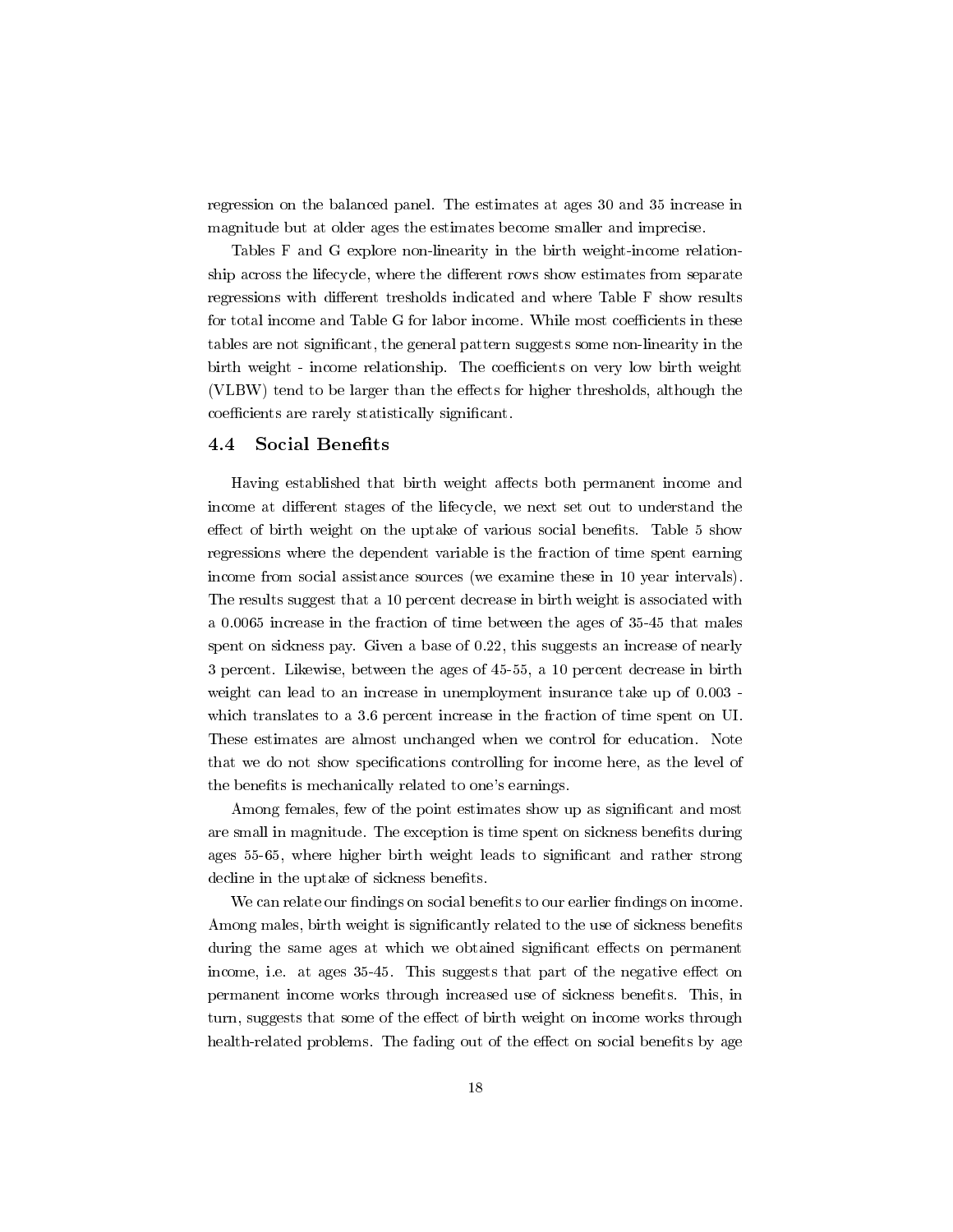is also consistent with the fading out of the income effect.<sup>24</sup>

Among females, our findings on social benefits do not explain the effect on permanent income to the same degree. Looking at the lifecycle patterns, however, we found strong income effects late in the lifecycle, which is also where we found that birth weight affects sickness benefits, i.e. at ages 55-65. It thus appears that part of the late-life income effect works through poor health, as expressed through being on sick-leave.

#### 4.5 Mortality

Given the negative effects of birth weight on economic outcomes that we have found so far, it is natural to ask if this these effects also translate into reduced longevity. In Figure 8 we illustrate such potential patterns by plotting the mortality hazard rates of light versus heavy twins, while allowing for the censoring in the data. These Kaplan-Meier estimates show greater hazard rates for the lighter twin, suggesting a possible mortality gradient in birth weight. The pattern is most pronouced for males, where the difference in hazard rates start already in the 40s.

In order to obtain more precise estimates of the mortality gradient, we run Cox proportional hazard models, where we account for twin fixed effects by allowing for twin-pair specific baseline hazards. These models account for the censoring in mortality and exploit differences in the timing of death within twin pairs. In Table 6, we first show the Cox estimates with only birth weight as control and we then subsequently add education and income. These regressions are based on the entire cohorts born 1926-1958.

For males, we obtain a significant hazard ratio, where higher birth weight leads to lower mortality. The hazard rate is 0.51, suggesting that a 10 percent increase in birth weight halves the instantaneous hazard of dying. The estimate does not change much when we add education and average income at ages 38- 42 to the regression, suggesting that income and education are not important mechanisms through which the effect of birth weight on mortality arises.<sup>25,26</sup>

 $^{24}$ In order to shed more light on the reasons for the fading out of the income effect by age, we have checked if individuals with higher birth weight retire earlier. This would be the case if such individuals hold more attractive jobs that allow for earlier retirement. We found the opposite though; birth weight was negatively and signicantly related to the probability of being retired at ages 50, 55, 60, and 65. These results are available on request.

 $25$ We chose the age range 38-42 for income in order to maximize the sample size. Including incomes at other ages, or permanent income, leads to smaller sample size but similar results.

 $26$ We also ran regressions including controls for welfare use at the different age ranges used in Table 5. This did not change the birth weight coefficient in any meaningful way. Welfare use was in itself linked to increased mortality. We also investigated if the birth weight effect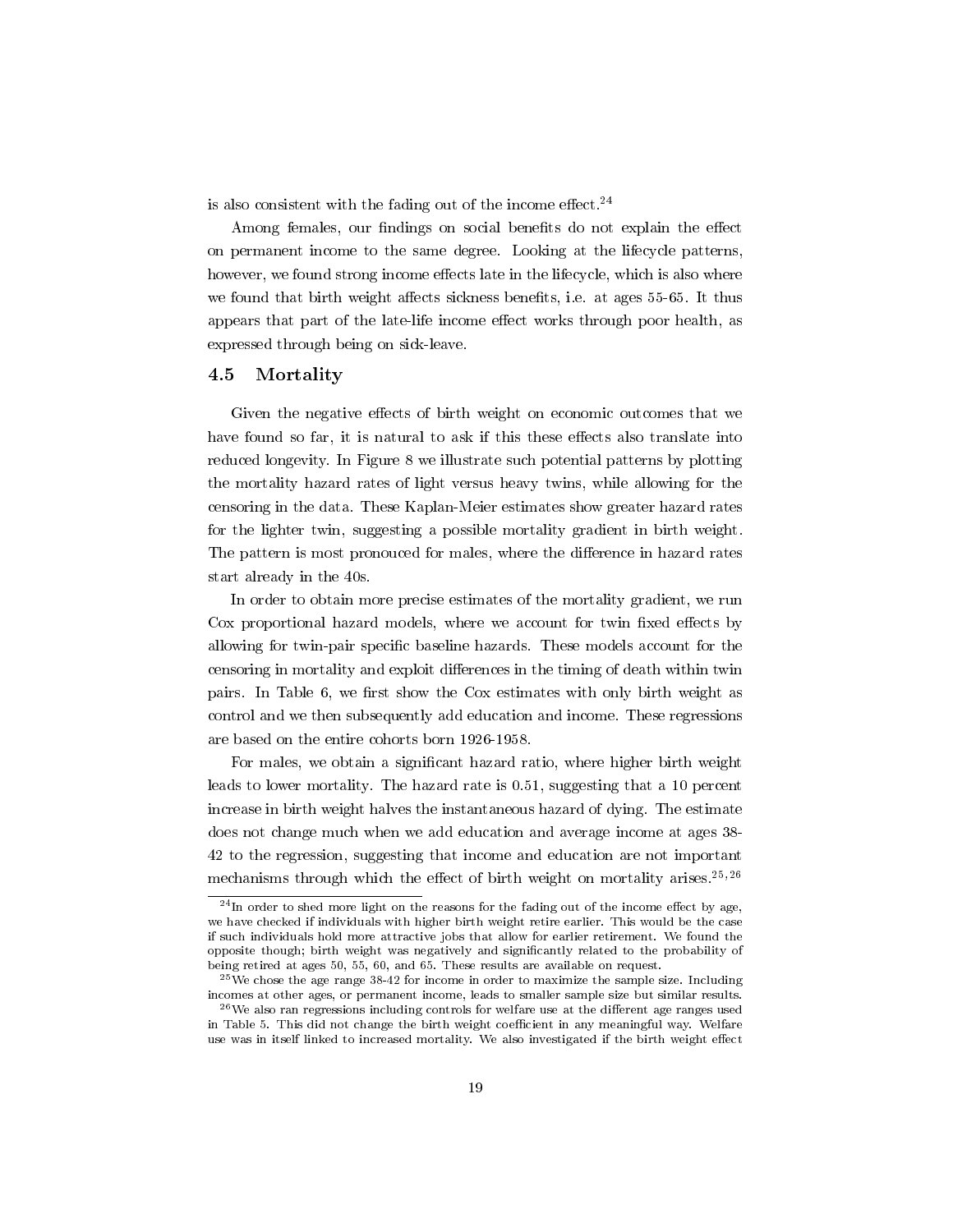In contrast to the results for males, we find no significant effects of birth weight on mortality for females.

In order to shed more light on what variation across the birth weight distribution that is generating the significant results for males, Table 6 also shows specifications using birth weight cutoffs. Here, the coefficients shown are obtained from separate regressions. From these, we see that the hazard ratio for males is largest for the specification using the  $1500$  gram cutoff, although the estimate is only significant at the 10 percent level. At the bottom row, we also show results comparing the lighter twin to his heavier counterpart. The results mirror those in Figure 8 and show that the hazard of dying signicantly increases by between 15 to 18 percent for the lighter twin, depending on the covariates included. Again, we obtain no significant estimates for females.<sup>27</sup>

### 5 Conclusion

This paper adds to the emerging literature on the long lasting impacts of birth outcomes by examining the relationship between birth weight and long-run outcomes, including permanent income, income across the lifecycle, education, social benefits take-up, and adult mortality. Moreover, we add to the literature by examining how the impact of birth weight has changed across cohorts born almost 50 years apart and by replicating findings from another Scandinavian country. We find that birth weight is a predictor of permanent income and that most of the effects on income appear concentrated in early adulthood. Our results indicate that lower birth weight children are more likely to avail of social insurance programs such as unemployment and sickness insurance. We also find important effects on longevity among males but not among females. The effects on income and education at young adulthood are surprisingly constant across cohorts and similar to the effects found in a previous study in Norway.

Our results are important in highlighting how inequalities at birth play out over the life cycle and support the idea that part of the health-income gradient

on mortality was different for people that used welfare. The interaction between birth weight and welfare use at different age ranges was always insignificant however. These results are available on request.

 $27$ We have also ran linear probability regressions on the effect of birth weight on the probability of dying first within a twin pair (on the subsample of twin pairs where we observe at least one twin dying). For males, a ten percent increase in birth weight lowered the probability of dying first by 44 percentage points. The estimate was significant at the 5 percent level and did not change much when adding education and income to the regressions. Among females, the corresponding estimate was 28 percentage points but it did not reach statistical significance.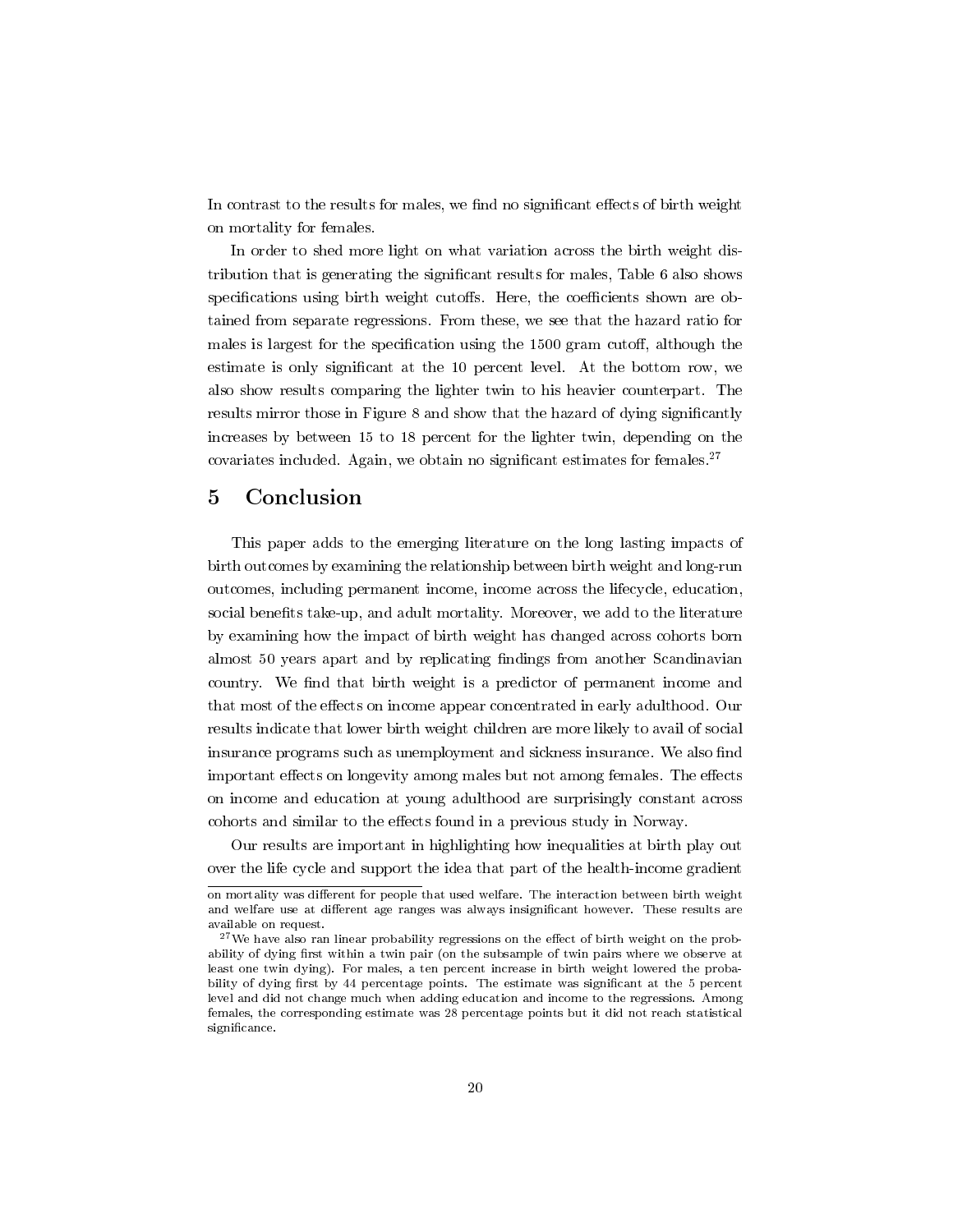in adulthood can be explained by health in childhood (Case, Lubotsky, and Paxson 2001). The extent to which policies or parental investments can remedy initial deficiencies is an important question for researchers to tackle. A first step towards this goal is to understand whether initial differences have long lasting impacts and then to examine intermediary channels that might drive the long run results. We recognize that differences in early childhood can lead to differences in the medium/long term for various reasons and pinning down which one of these intermediary channels best explains the long run results is beyond the scope of this paper. We therefore view our results as arising from a combination of health deciencies at birth and subsequent behavioral responses that might be aimed at mitigating or exacerbating these initial differences.

We acknowledge that twins form a small fraction of the overall population and hence are sympathetic to concerns about the generalizability of these findings. However, because twins are smaller at birth than singletons, if there are non-linearities in the *true* effect of birth weight on various outcomes, then we can take some comfort in that our effects are over the relevant range of birth weight. Indeed, as Bharadwaj, Eberhard and Neilson (2014) show, the effects of birth weight on test scores at least, are quite similar across twins and sibling fixed effects for siblings close together in age. In related work, Oreopoulos, Stabile, Walld, and Roos (2008) examine the effects of birth weight using both sibling and twin fixed effects models; while for social assistance take up it appears that twins and siblings estimates are quite different, the effects of birth weight appear quite similar for schooling related outcomes. Since we lack data on siblings for our main sample, we are unable to make such comparisons with our own data. We do not wish to claim that variation in twin birth weight is generalizable to the larger population, but rather that there is at least some indication that this variation might be useful for making broader inferences. Ultimately, variation in birth weight using twins fixed effects is the closest we have to randomly assigned birth weight; however, the extent to which this variation in relevant for policy is still an open question.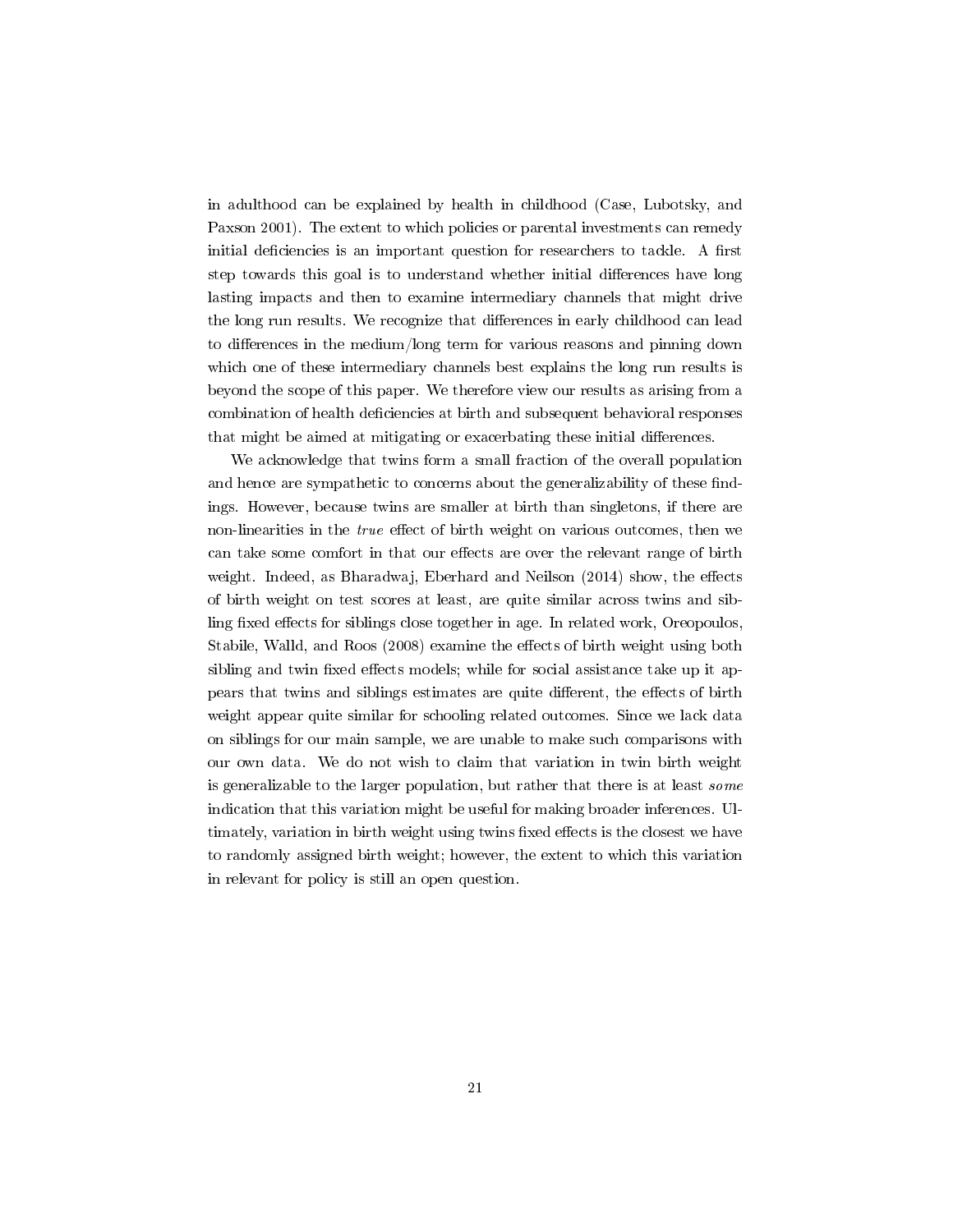#### References

Adhvaryu, A., and A. Nyshadham (2014). Endowments and investments within the household: Evidence from iodine supplementation in Tanzania, forthcoming in Economic Journal.

Aizer, A., and F. Cunha (2012). The Production of Child Human Capital: Endowments, Investments and Fertility. NBER Working Paper No. 18429.

Almond, D. (2006). Is the 1918 Influenza pandemic over? Long-term effects of in utero Influenza exposure in the post-1940 US population. Journal of Political Economy, 114(4), 672-712.

Almond, D., K. Chay, and D. Lee (2005). The Costs of Low Birth Weight, The Quarterly Journal of Economics. 120(3), 1031-1083.

Almond, D., and J. Currie (2011). Killing me softly: The fetal origins hypothesis, The Journal of Economic Perspectives. 25(3), 153-172.

Almond, D., L. Edlund, and M. Palme (2009). Chernobyl's subclinical legacy: prena- tal exposure to radioactive fallout and school outcomes in Sweden. The Quarterly Journal of Economics, 124(4), 1729-1772.

Almond, D., and B. Mazumder (2011). Health Capital and the Prenatal Environment: The Effect of Maternal Fasting During Pregnancy. American Economic Journal: Applied Economics, 3, 56-85.

Almond, D., and B. Mazumder (2012). Fetal origins and parental responses. FRB of Chicago Working Paper.

Beaudry, P., and J. DiNardo (1991). The effect of implicit contracts on the movement of wages over the business cycle: Evidence from micro data. Journal of Political Economy, 99, 665-688.

Behrman, J., and M. Rosenzweig (2004). Returns to birthweight. Review of Economics and Statistics, 86(2), 586-601.

Bharadwaj, P., J. Eberhard, and C. Neilson (2014). Do Initial Endowments Matter only Initially? Birth Weight, Parental Investments and Academic Achievement. Working Paper, University of California, San Diego.

Bhuller, M., M. Mogstad, and K. Salvanes (2011). Life-cycle bias and the returns to schooling in current and lifetime earnings. IZA Discussion Paper 5788.

Bitler, M. P., and J. Currie (2005). Does WIC work? The effects of WIC on pregnancy and birth outcomes. Journal of Policy Analysis and Management. 24(1), 73-91.

Bjorklund, A., M. Jantti, and M. J. Lindquist (2009). Family background and income during the rise of the welfare state: brother correlations in income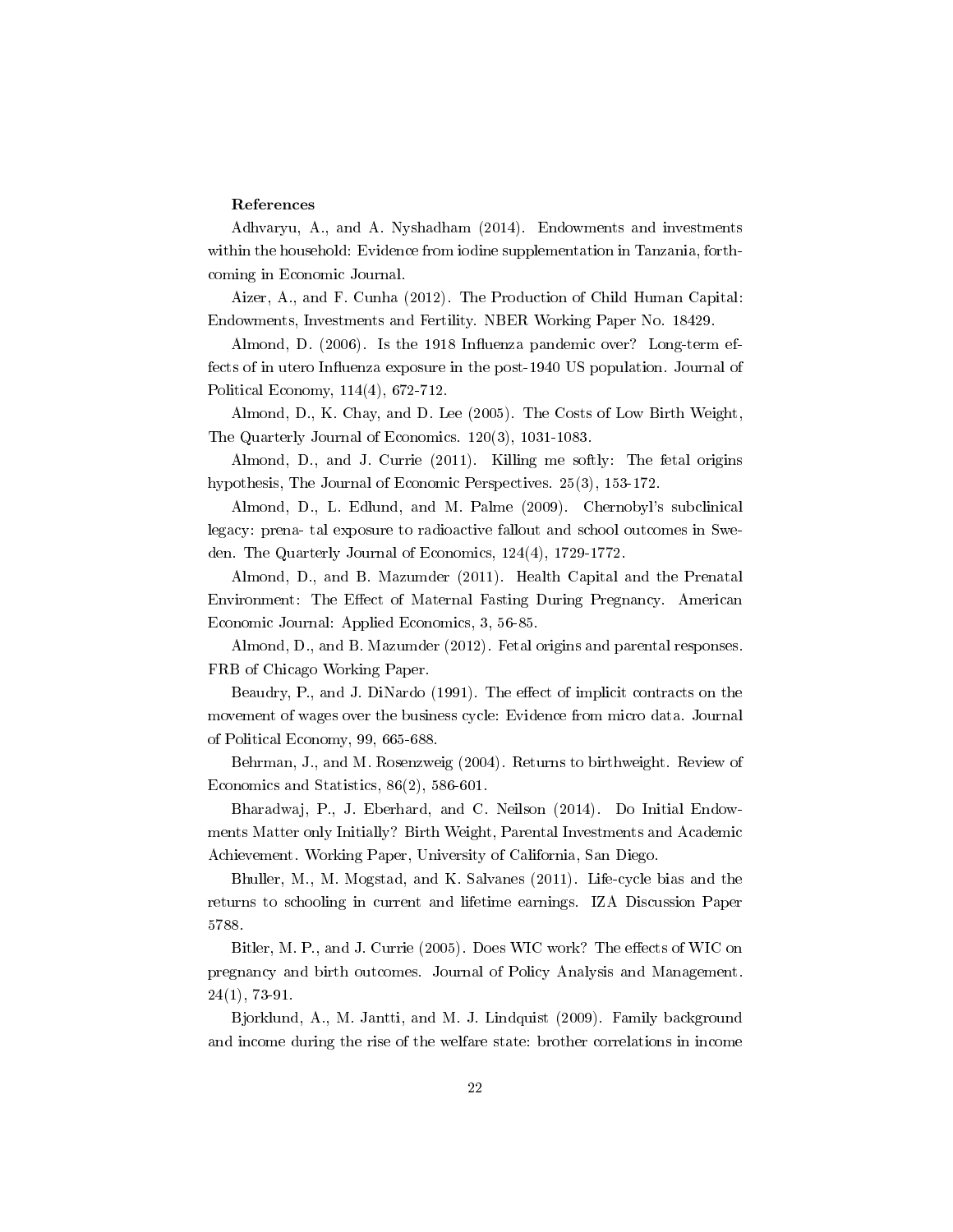for Swedish men born 1932-1968. Journal of Public Economics, 93(5), 671-680.

Black, S., P. Devereux, and K. Salvanes (2007). From the Cradle to the Labor Market? The Effect of Birth Weight on Adult Outcomes. The Quarterly Journal of Economics, 122(1), 409-439.

Bohlmark, A., and M. J. Lindquist (2006). Life-Cycle Variations in the Association between Current and Lifetime Income: Replication and Extension for Sweden. Journal of Labor Economics, 24(4), 879-896.

Case, A., D. Lubotsky, and C. Paxson (2001). Economic status and health in childhood: The origins of the gradient. Discussion paper, National Bureau of Economic Research WP 8344.

Conti, G., J. J. Heckman, J. Yi, and J. Zhang (2010). Early Health Shocks, Parental Responses, and Child Outcomes. Department of Economics, University of Hong Kong.

Cooper, P., and D. Sandler (1997). Outcome of very low birth weight infants at 12 to 18 months of age in Soweto, South Africa. Pediatrics, 99(4), 537-544.

Figlio, D. N., J. Guryan, K. Karbownik, and J. Roth  $(2014)$ . The Effects of Poor Neonatal Health on Children's Cognitive Development. American Economic Review, 104, 3921-3955.

Heckman, J. (2007). The economics, technology, and neuroscience of human capability formation. Proceedings of the National Academy of Sciences, 104(33), 13250-13255.

Hoynes, H. W., D. W. Schanzenbach, and D. Almond (2012). Long run impacts of childhood access to the safety net. Discussion paper, National Bureau of Economic Research WP 18535.

Kahn, L. B. (2010). The long-term labor market consequences of graduating from college in a bad economy. Labour Economics, 17(2), 303-316.

Lin, M., and E. Liu (2012). Does in utero Exposure to Illness Matter? The 1918 In uenza Epidemic in Taiwan as a Natural Experiment," Discussion paper, Mimeo, University of Houston.

Lin, M., and J. Liu (2009). Do lower birth weight babies have lower grades? Twin fixed effect and instrumental variable method evidence from Taiwan. Social Science & Medicine, 68(10), 1780-1787.

Mazumder, B., D. Almond, K. Park, E. Crimmins, and C. Finch (2010). Lingering prenatal eects of the 1918 influenza pandemic on cardiovascular disease. Journal of developmental origins of health and disease, 1(01), 26-34.

Oreopoulos, P., M. Stabile, R. Walld, and L. Roos (2008). Short-, Medium-, and Long-Term Consequences of Poor Infant Health An Analysis Using Siblings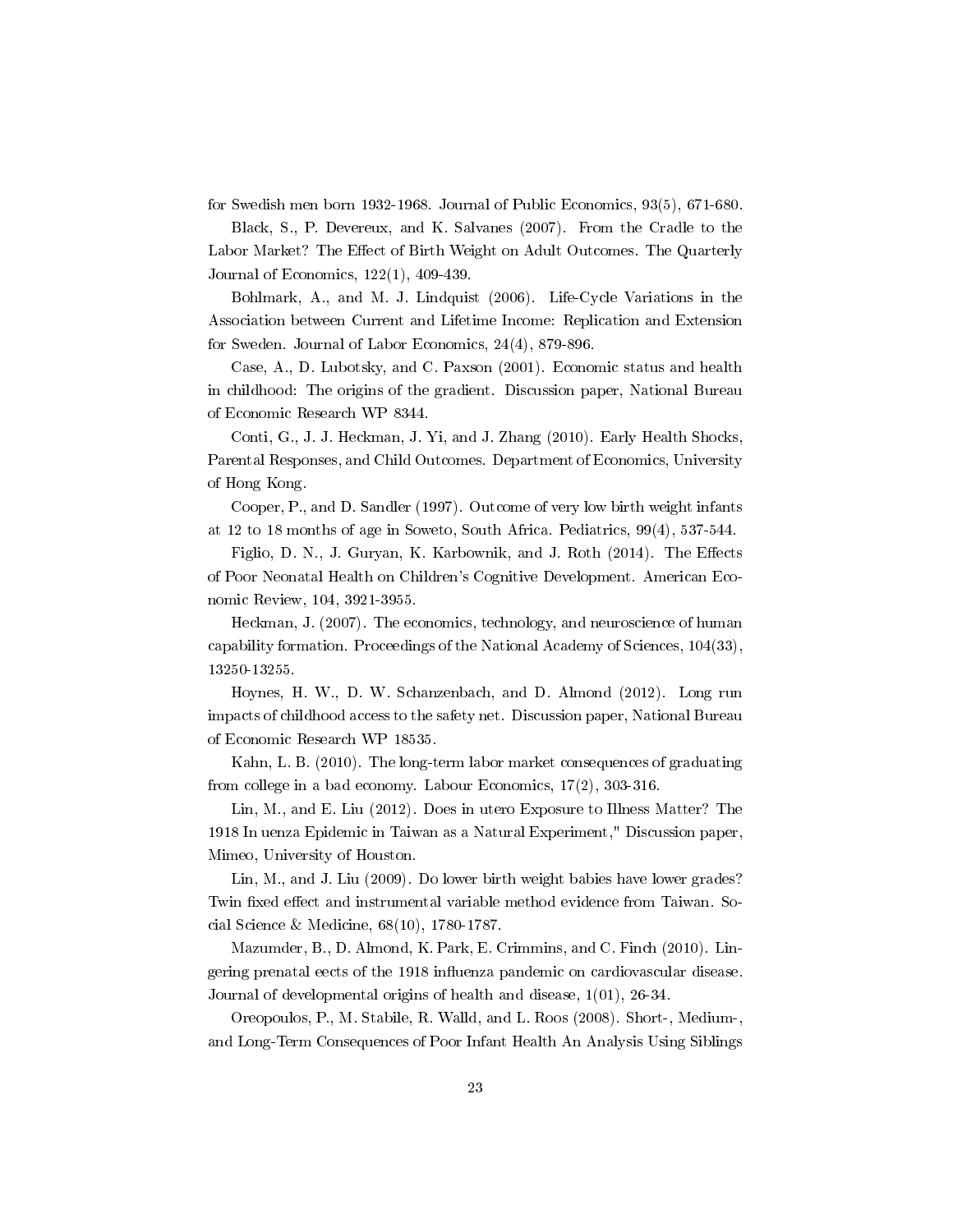and Twins. Journal of Human Resources, 43(1), 88-138.

Risnes, K., L. Vatten, J. Baker, K. Jameson, U. Sovio, E. Kajantie, M. Osler, R. Morley, M. Jokela, R. Painter, et al. (2011). Birthweight and mortality in adulthood: a systematic review and meta-analysis. International journal of epidemiology, 40(3), 647-661.

Roseboom, T., J. Van Der Meulen, A. Ravelli, C. Osmond, D. Barker, and O. Bleker (2001). Effects of prenatal exposure to the Dutch famine on adult disease in later life: an overview. Twin research, 4(5), 293-298.

Royer, H. (2009). Separated at girth: Estimating the long-run and intergenerational Eects of Birthweight using Twins. American Economic Journal - Applied Economics, 1, 49-85.

Socialstyrelsen (2014). Graviditeter, förlossningar och nyfödda barn - Medicinska födelseregistret  $1973-2013$  – Assisterad befruktning 1991-2012. Stockholm: Socialstyrelsen.

Van Ewijk, R. (2011). Long-term health effects on the next generation of Ramadan fasting during pregnancy. Journal of Health Economics, 30(6), 1246- 1260.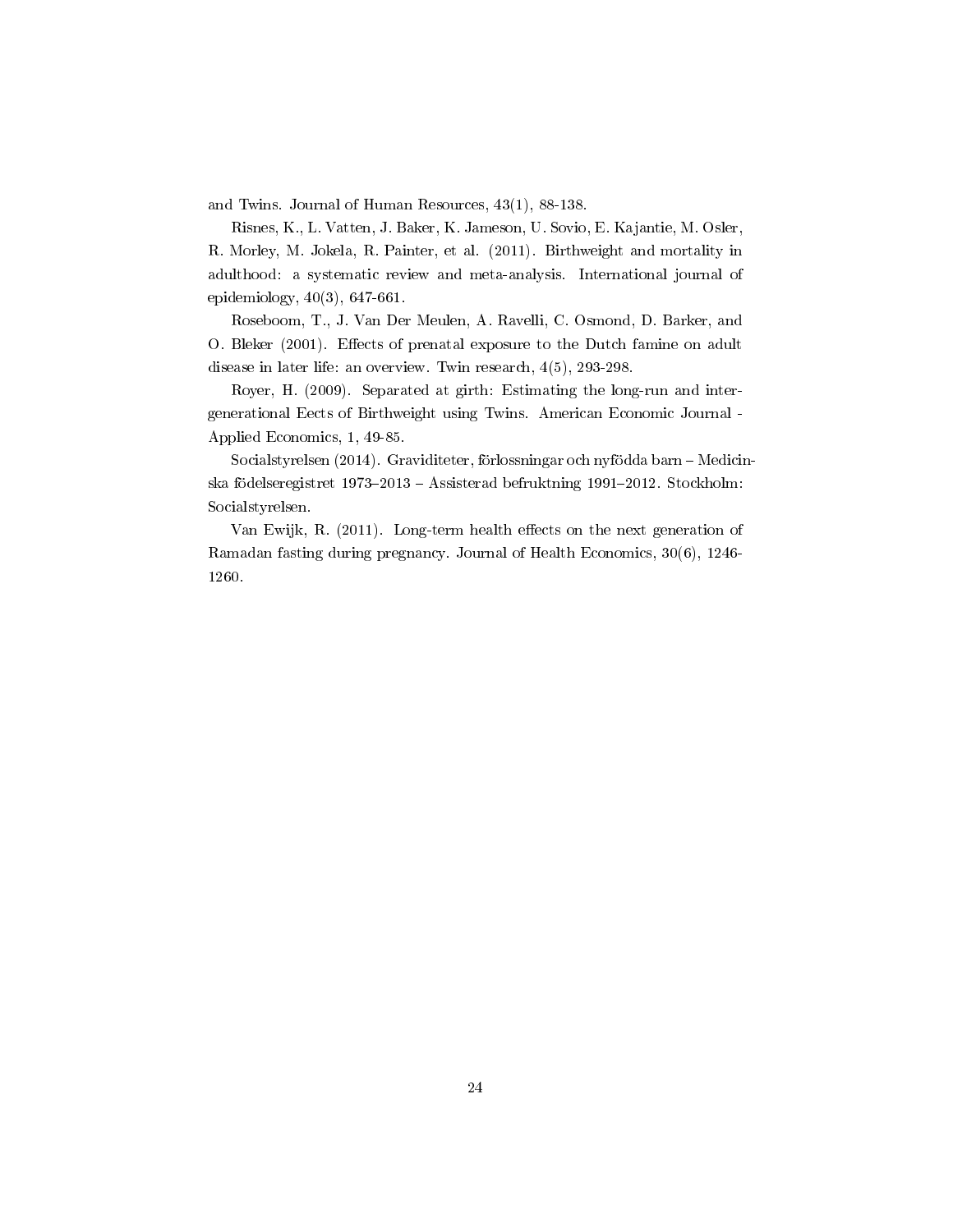|                            | Old cohorts (1926-1958) |           |         | Young cohorts (1973-1982) |          | Young cohorts (1973-1982) |
|----------------------------|-------------------------|-----------|---------|---------------------------|----------|---------------------------|
|                            | Twins                   |           |         | Twins                     |          | Siblings                  |
|                            | Males                   | Females   | Males   | Females                   | Males    | Females                   |
| Birth weight               | 2704.5                  | 2582.1    | 2641.0  | 2548.7                    | 3578.1   | 3476.7                    |
|                            | (510.7)                 | (500.8)   | (535.7) | (514.2)                   | (532.4)  | (513.6)                   |
| Less than 1500 grams       | 0.00667                 | 0.0127    | 0.0252  | 0.0313                    | 0.00213  | 0.00232                   |
|                            | (0.0814)                | (0.112)   | (0.157) | (0.174)                   | (0.0461) | (0.0481)                  |
| Less than 2500 grams       | 0.337                   | 0.422     | 0.375   | 0.442                     | 0.0251   | 0.0295                    |
|                            | (0.473)                 | (0.494)   | (0.484) | (0.497)                   | (0.156)  | (0.169)                   |
| Birth weight diff.         | 337.5                   | 325.8     | 313.4   | 307.4                     | 412.3    | 394.9                     |
|                            | (278.3)                 | (273.7)   | (274.7) | (268.9)                   | (350.1)  | (341.7)                   |
| High school completion     | 0.388                   | 0.328     | 0.794   | 0.845                     | 0.784    | 0.827                     |
|                            | (0.487)                 | (0.469)   | (0.404) | (0.362)                   | (0.411)  | (0.378)                   |
| Years of schooling         | 10.85                   | 10.81     |         |                           |          |                           |
|                            | (3.064)                 | (2.938)   |         |                           |          |                           |
| Permanent income           | 254442.6                | 154084.5  |         |                           |          |                           |
|                            | (125801.8)              | (69114.5) |         |                           |          |                           |
| Welfare use $45-55*$       | 0.0602                  | 0.0884    |         |                           |          |                           |
|                            | (0.191)                 | (0.235)   |         |                           |          |                           |
| Unemploment 45-55*         | 0.0585                  | 0.0589    |         |                           |          |                           |
|                            | (0.166)                 | (0.165)   |         |                           |          |                           |
| Sickness benefits 45-55*   | 0.161                   | 0.230     |         |                           |          |                           |
|                            | (0.230)                 | (0.261)   |         |                           |          |                           |
| Fraction observed deaths   | 0.142                   | 0.0991    |         |                           |          |                           |
|                            | (0.349)                 | (0.299)   |         |                           |          |                           |
| Age at death**             | 59.84                   | 60.78     |         |                           |          |                           |
|                            | (12.92)                 | (11.93)   |         |                           |          |                           |
| Observations               | 12888                   | 13266     | 4992    | 5050                      | 159873   | 143362                    |
| $\#$ twin pairs (families) | 6444                    | 6633      | 2496    | 2525                      | 70702    | 63161                     |
|                            |                         |           |         |                           |          |                           |

Table 1: Descriptive statistics. Means and SDs.

Notes: The table shows descriptive statistics for  $(1)$  the "old" cohorts born 1926-1958 and  $(2)$ the "young" cohorts born 1973 and onwards. The statistics are for the twin sample in the "old" cohorts and for the twin and sibling samples in the "young" cohorts. In the old sample, the statistics for birth weight, education outcomes, and mortality are based on the entire cohorts born 1926-1958. For permanent income, welfare use, and unemployment benefits, and sickness benefits, the sample size and the cohorts included vary, depending on the data available for the different outcomes, see data section for details. The sample sizes are as follows for males and females, respectively: Permanent income: 5,607 and 5,687. Unemployment benefits: 12,250 and 12,802. Welfare use: 11,842 and 12,366. Sickness benets: 10,060 and 10404. \* Measured as the the fraction of time during ages 45-55 using the benefit. \*\* The statistics for age at death are for those who are observed to die during the sample period. Permanent income is measured as average earnings during ages 35-45. High school completion is measured as having 12 or more years of schooling. For the siblings sample, the average difference in birth weight is based on the difference in birth weight between the two observed youngest siblings of the same gender in a family. The statistics for the young cohorts are based on individuals born between 1973-1982.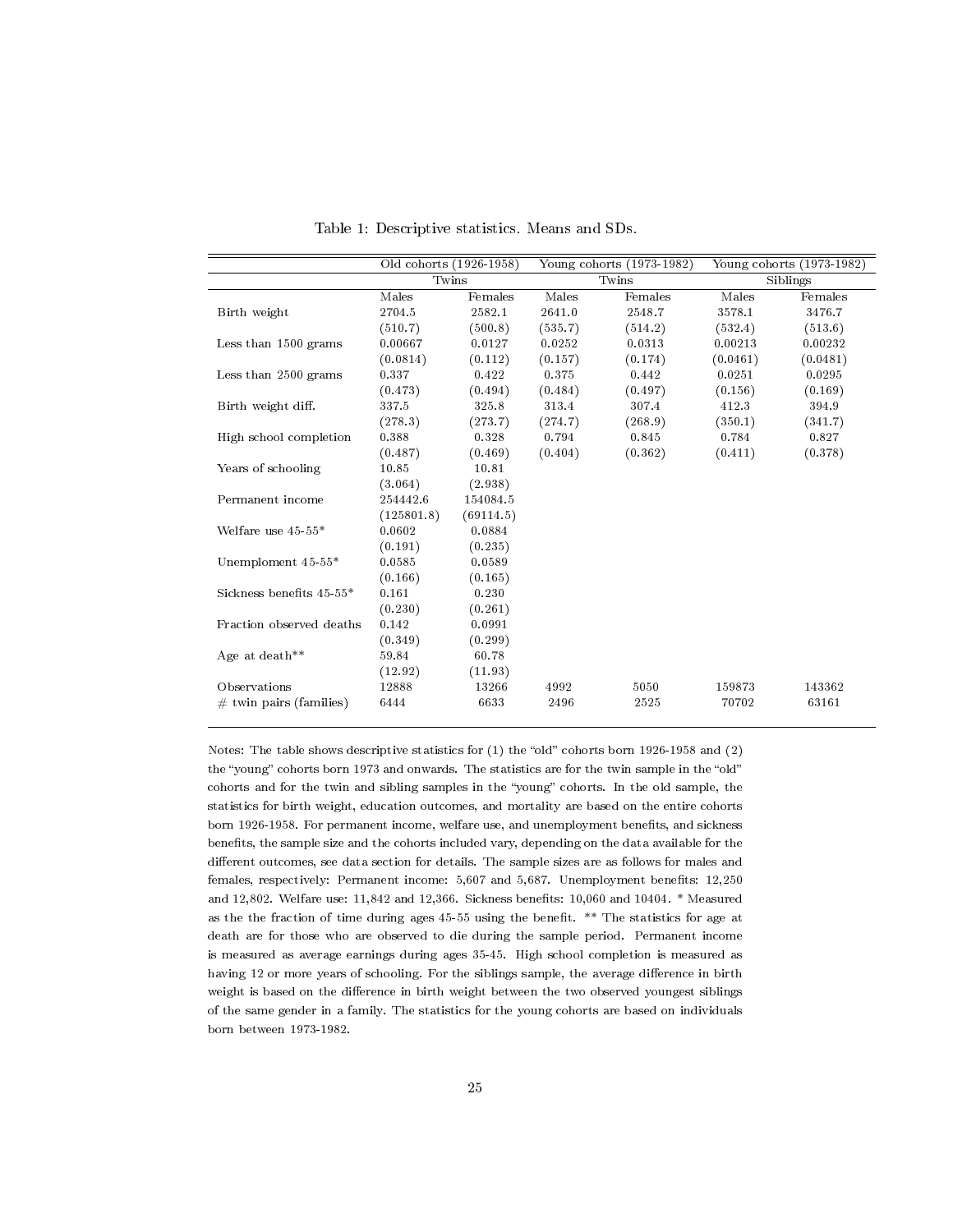|                    |               | Singletons    |                                 | Twins         |               |  |
|--------------------|---------------|---------------|---------------------------------|---------------|---------------|--|
| Dependent          | <b>OLS</b>    | Sibling FE    | Sibling FE                      | <b>OLS</b>    | Twins FE      |  |
| variable           |               |               | restricted                      |               |               |  |
|                    |               |               | Panel A: Cohorts born 1973      |               |               |  |
| One-year mortality | $-83.066$     | $-132.561$    | $-122.316$                      | $-179.617$    | $-54.961$     |  |
|                    | $(1.056)$ *** | $(1.662)$ *** | $(1.693)$ ***                   | $(6.156)$ *** | $(7.728)$ *** |  |
| $\cal N$           |               | 2,379,386     | 2,237,795                       |               | 64,976        |  |
|                    |               |               |                                 |               |               |  |
| Five minute        | 0.665         | 1.033         | 1.033                           | 1.523         | 0.470         |  |
| APGAR score        | $(0.007)$ *** | $(0.010)$ *** | $(0.010)$ ***                   | $(0.037)$ *** | $(0.059)$ *** |  |
| N                  |               | 2,153,559     | 2,153,544                       |               | 59,448        |  |
|                    |               |               |                                 |               |               |  |
| High school        | 0.048         | 0.033         | 0.033                           | 0.042         | 0.070         |  |
| completion         | $(0.004)$ *** | $(0.006)$ *** | $(0.006)$ ***                   | $(0.017)$ **  | $(0.029)$ **  |  |
|                    |               | 509,427       | 484,038                         |               | 13,972        |  |
| ln(earnings)       | 0.038         | 0.041         | 0.042                           | 0.025         | 0.090         |  |
| Ages 25-33         | $(0.004)$ *** | $(0.007)$ *** | $(0.007)$ ***                   | (0.017)       | $(0.035)$ **  |  |
| N                  |               | 287,970       | 273,409                         | 8,352         |               |  |
|                    |               |               | Panel B: Cohorts born 1926-1958 |               |               |  |
| High school        |               |               |                                 | $0.0551***$   | $0.101***$    |  |
| completion         |               |               |                                 | (0.0136)      | (0.0225)      |  |
| $\boldsymbol{N}$   |               |               |                                 |               | 35,046        |  |
|                    |               |               |                                 |               |               |  |
| ln(earnings)       |               |               |                                 | $-0.00894$    | $0.0916**$    |  |
| Ages 25-33         |               |               |                                 | (0.0224)      | (0.0416)      |  |
| $\boldsymbol{N}$   |               |               |                                 |               | 16,400        |  |
|                    |               |               |                                 |               |               |  |
| Years of           |               |               |                                 | $0.322***$    | $0.671***$    |  |
| schooling          |               |               |                                 | (0.0804)      | (0.126)       |  |
| $\boldsymbol{N}$   |               |               |                                 |               | 35,046        |  |

Table 2: Effects of birth weight on selected outcomes for cohorts born 1973 and onwards and cohorts born 1926-1958.

Notes: The table shows regressions on the relationship between birth weight and selected outcomes for the cohorts born 1973 and onwards and for cohorts born 1926-1958. The number of cohorts included depend on the outcome studied, see data section for detailed information. In the OLS regresssions for cohorts born 1973 and onwards, we control for year and month of birth, mother's education, birth order, mother's year of birth, and sex of the child. Sibling fixed effect regressions control for all of the above except for mother's year of birth and mother's education. Twin fixed effect regressions control for sex. In the OLS regressions for the cohorts born 1926-1958, we control sex of the child and birth cohort. The third column shows sibling fixed effect results when restricting the birth weight range to that in the corresponding twin sample. Clustered standard errors in parentheses. \*\*\*  $p<0.01$ , \*\*  $p<0.05$ , \*  $p<0.1$ .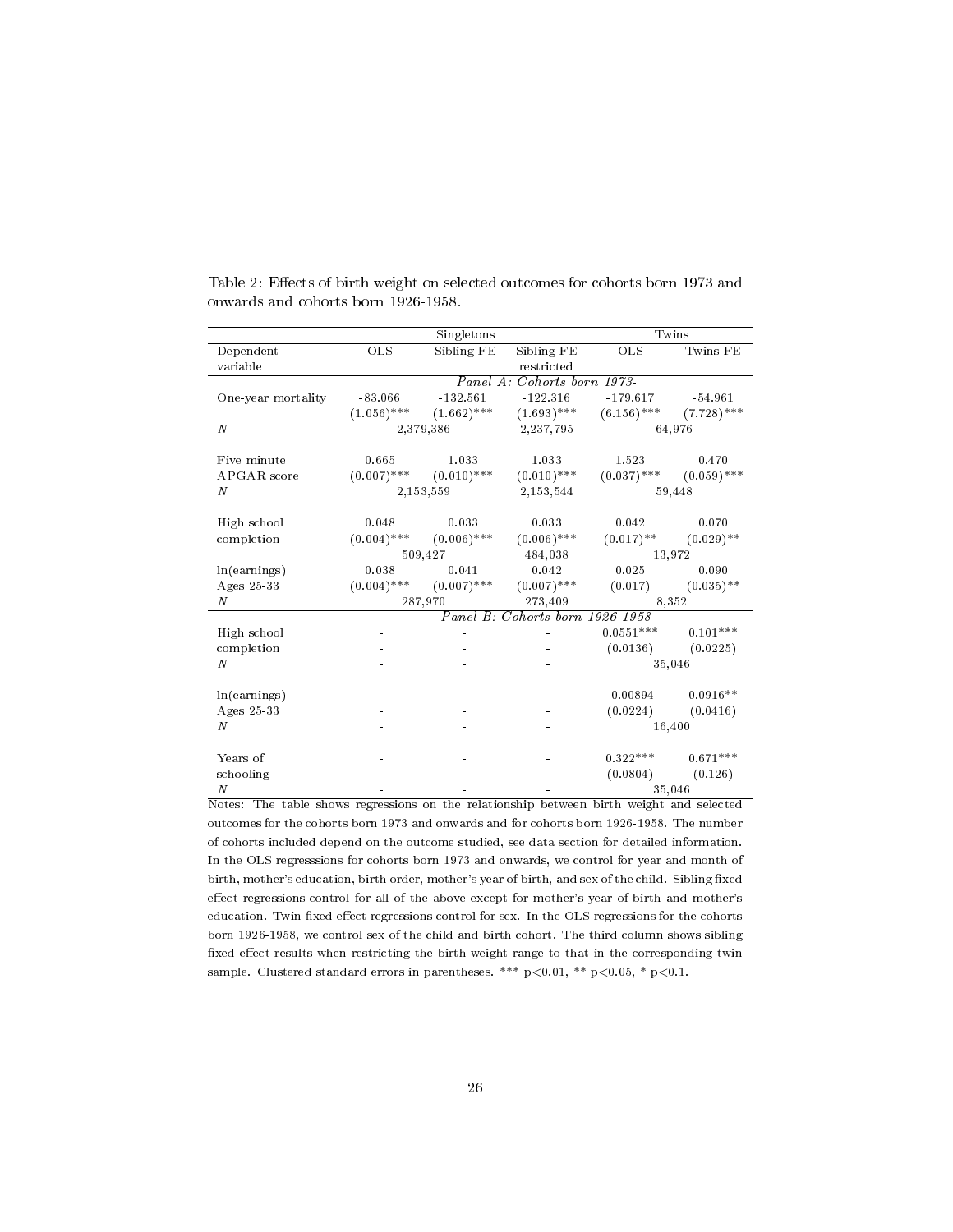|                       |             | Pooled     |                   |                                             | Males     |           | Females  |
|-----------------------|-------------|------------|-------------------|---------------------------------------------|-----------|-----------|----------|
|                       | (1)         | (2)        | $\left( 3\right)$ | (4)                                         | (5)       | (6)       | (7)      |
|                       | <b>OLS</b>  | FE         | FE                | FE                                          | FE        | FE        | FE       |
|                       |             |            |                   | Panel A: Permanent income (age 35-45)       |           |           |          |
| Ln Birth weight       | $0.0509***$ | $0.104***$ | $0.0736**$        | $0.102$ ***                                 | $0.0695*$ | $0.106*$  | 0.0790   |
|                       | (0.0188)    | (0.0344)   | (0.0339)          | (0.0391)                                    | (0.0381)  | (0.0560)  | (0.0555) |
| Observations          | 22,588      | 22,588     | 22,588            | 11,214                                      | 11,214    | 11,374    | 11,374   |
| $#$ twin pairs        | 11,294      | 11,294     | 11,294            | 5,607                                       | 5,607     | 5,687     | 5,687    |
|                       |             |            |                   | Panel B: Permanent labor income (age 35-45) |           |           |          |
| Ln Birth weight       | $0.0646***$ | $0.125***$ | $0.0893**$        | $0.100**$                                   | 0.0621    | $0.148**$ | $0.116*$ |
|                       | (0.0216)    | (0.0400)   | (0.0394)          | (0.0487)                                    | (0.0477)  | (0.0629)  | (0.0622) |
| Observations          | 22,376      | 22,200     | 22,200            | 11,060                                      | 11,060    | 11,140    | 11,140   |
| $#$ twin pairs        | 11,100      | 11,100     | 11,100            | 5,530                                       | 5,530     | 5,570     | 5,570    |
| Control for schooling | No          | No         | Yes               | No                                          | Yes       | No        | Yes      |

Table 3: Birth weight and permanent income. Cohorts born 1933-1958.

Notes: This table shows regressions on birth weight and permanent income for the cohorts born 1933-1958. Columns (1) to (3) show results for the pooled sample of males and females. Columns (4) and (5) show results for males and columns (6) and (7) for females. The coefficients in columns (2) to (7) are from twin fixed effects models, whereas the coefficient in column (1) is from an OLS regression. Panel A show reults for permanent total income and Panel B show results for permanent labor income. Income is defined as labor income from employment and self-employment plus taxable benets, whereas labor income excludes the latter. Permanent income is calculated as the average income between the ages 35 and 45. Years of schooling is included in columns (3), (5), and (7) and is controlled for using discrete categories. The regressions on permanent income include cohorts born 1933-1958.  $*$   $p < 0.10$ , \*\*  $p < 0.05$ , \*\*\*  $p < 0.01$ .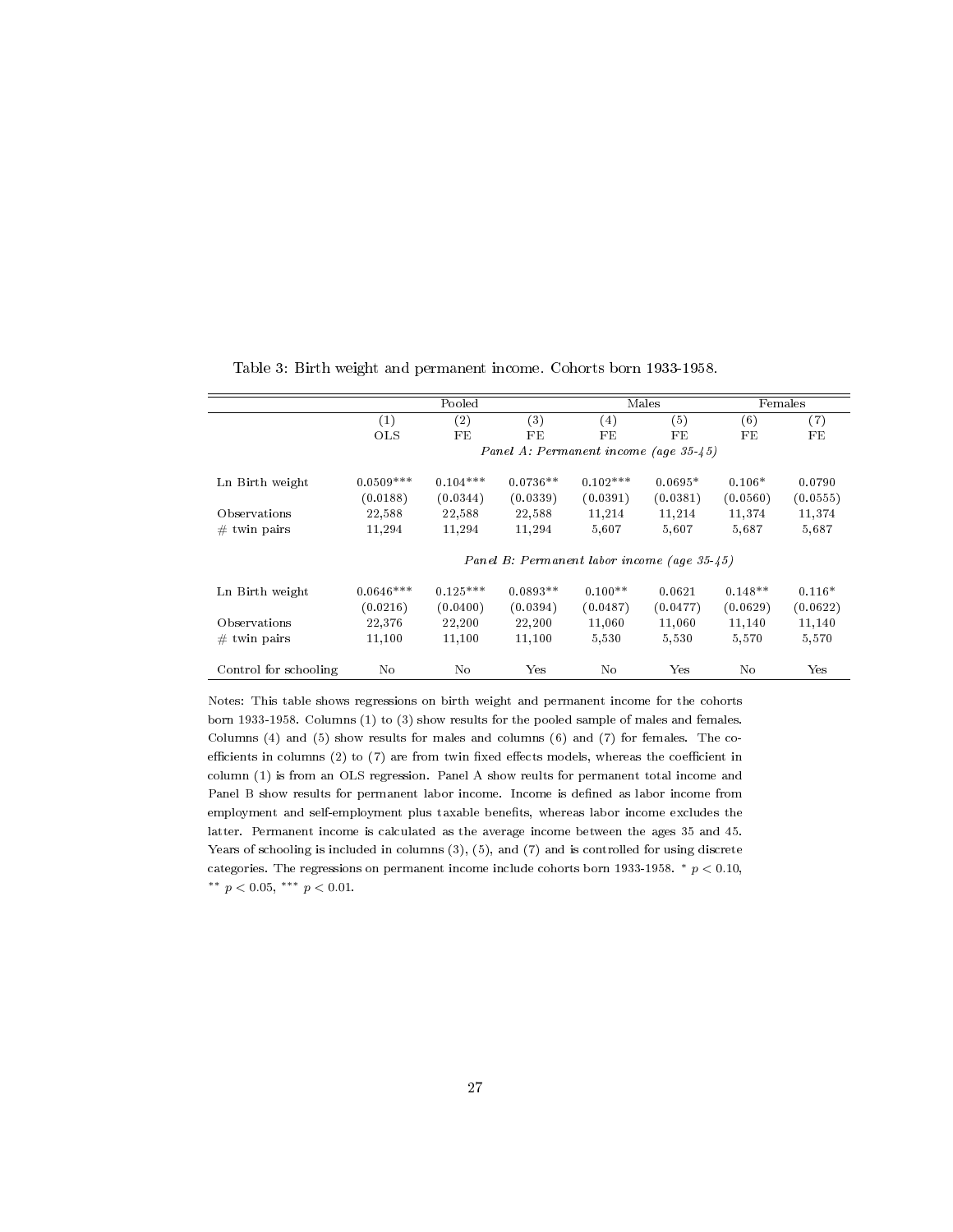|                      |                          |            |           | Age                            |           |           |           |
|----------------------|--------------------------|------------|-----------|--------------------------------|-----------|-----------|-----------|
|                      | 30                       | 35         | 40        | 45                             | 50        | 55        | 60        |
|                      |                          |            |           | Panel A: Income, males         |           |           |           |
| Log birth weight     | $0.125***$               | $0.123***$ | $0.107**$ | $0.101**$                      | $0.0996*$ | 0.0605    | 0.0696    |
|                      | (0.0451)                 | (0.0448)   | (0.0447)  | (0.0489)                       | (0.0524)  | (0.0580)  | (0.0679)  |
| Observations         | 10,636                   | 11,632     | 12,554    | 12,368                         | 12,044    | 9,886     | 7,292     |
| Number of twin pairs | 5,318                    | 5,816      | 6,277     | 6,184                          | 6.022     | 4,943     | 3,646     |
|                      |                          |            |           | Panel B: Labor income, males   |           |           |           |
| Log birth weight     | $0.137***$               | $0.153***$ | 0.0597    | $0.173***$                     | $0.155*$  | $-0.0207$ | 0.160     |
|                      | (0.0473)                 | (0.0498)   | (0.0560)  | (0.0667)                       | (0.0803)  | (0.111)   | (0.217)   |
| Observations         | 10,518                   | 11,400     | 12,126    | 11,712                         | 11,058    | 8.662     | 5,840     |
| Number of twin pairs | 5,259                    | 5,700      | 6,063     | 5,856                          | 5.529     | 4,331     | 2,920     |
|                      | Panel C: Income, females |            |           |                                |           |           |           |
| Log birth weight     | $0.211*$                 | $0.180*$   | 0.0761    | 0.00323                        | $0.131**$ | $0.163**$ | $0.152**$ |
|                      | (0.112)                  | (0.0971)   | (0.0796)  | (0.0641)                       | (0.0593)  | (0.0637)  | (0.0752)  |
| Observations         | 9,656                    | 11,064     | 12,228    | 12,484                         | 12,434    | 10,428    | 8,126     |
| Number of twin pairs | 4,828                    | 5,532      | 6,114     | 6,242                          | 6,217     | 5,214     | 4,063     |
|                      |                          |            |           | Panel D: Labor income, females |           |           |           |
| Log birth weight     | 0.173                    | $0.215**$  | 0.0732    | 0.0460                         | 0.153     | $0.251**$ | 0.270     |
|                      | (0.114)                  | (0.100)    | (0.0875)  | (0.0764)                       | (0.103)   | (0.126)   | (0.216)   |
| Observations         | 9,426                    | 10,618     | 11,526    | 11,504                         | 10,984    | 8,666     | 5,964     |
| Number of twin pairs | 4,713                    | 5,309      | 5,763     | 5,752                          | 5,492     | 4,333     | 2,982     |

Table 4: Birth weight across the lifecycle.

Notes: This table shows regressions on birth weight and income across the lifecycle for the cohorts born 1926-1958. All coefficients are from twin fixed effects models. Panels A and B show regressions on average 5-year income and average 5-year labor income among males. Panels C and D shows the corresponding regressions for females. Income is defined as labor income from employment and self-employment plus taxable benefits, whereas labor income excludes the latter. The ages in the table refer to the midpoints of the 5-year averages. No controls for schooling. The cohorts included in the regressions vary, see the text for details. <sup>∗</sup>  $p < 0.10,$  \*\*  $p < 0.05,$  \*\*\*  $p < 0.01$ .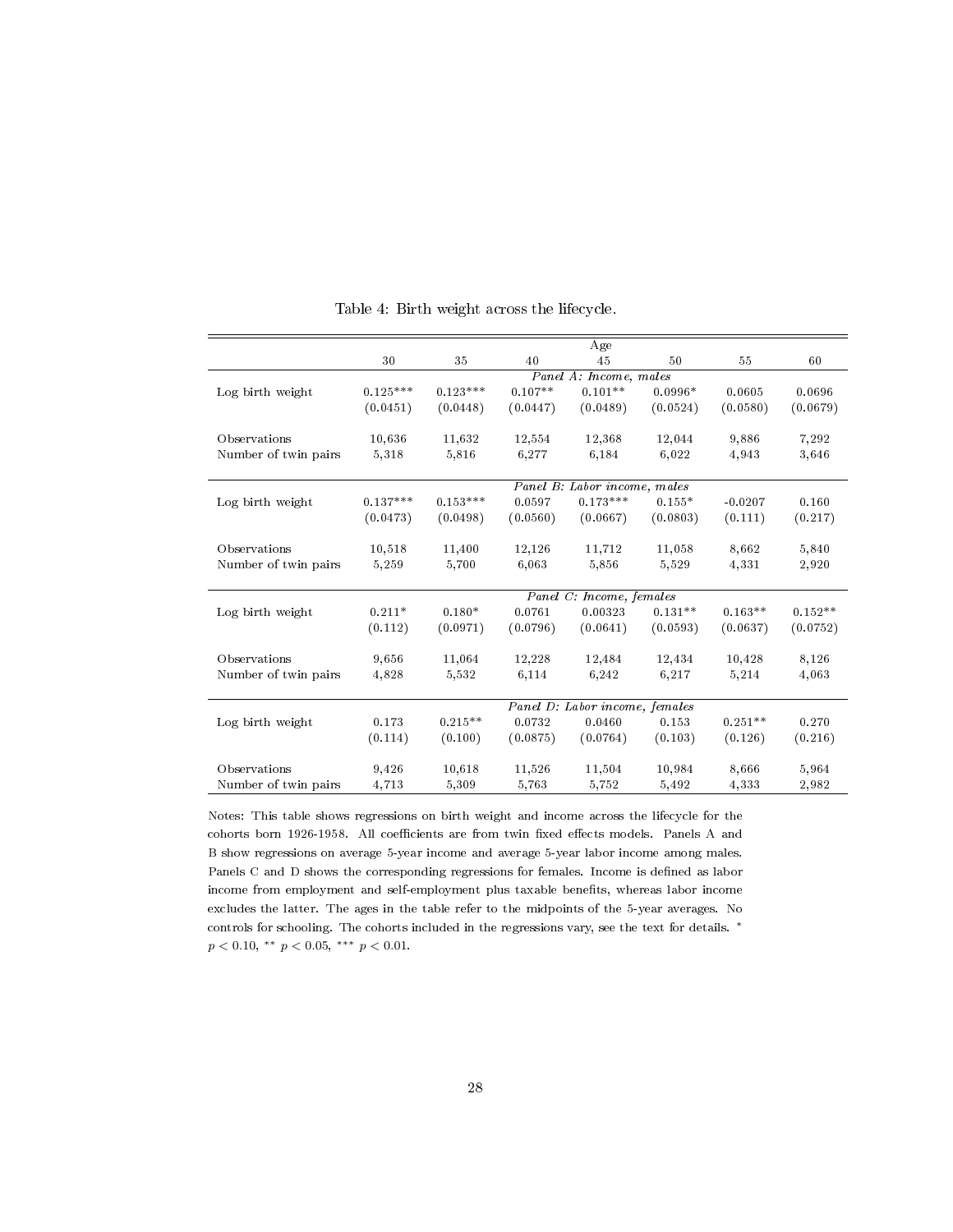|                                                                                                                                             |           |           |           | Age        |                       |            |          |              |           |
|---------------------------------------------------------------------------------------------------------------------------------------------|-----------|-----------|-----------|------------|-----------------------|------------|----------|--------------|-----------|
|                                                                                                                                             |           | $35 - 45$ |           |            | 4555                  |            |          | 5565         |           |
|                                                                                                                                             | $\Box$    | ವ         | Welfare   | 5          | 55                    | Welfare    | $\Box$   | 55           | Welfare   |
|                                                                                                                                             |           |           |           |            | Panel A: Male twins   |            |          |              |           |
| A. Log birth weight                                                                                                                         | $-0.0120$ | $0.0652*$ | 0.0455    | $0.0323**$ | $-0.0244$             | $-0.00508$ | 0.0341   | 0.00659      | $-0.0144$ |
|                                                                                                                                             | (0.0112)  | (0.0347)  | (0.0299)  | (0.0159)   | (0.0241)              | (0.0188)   | (0.0234) | (0.0282)     | (0.0201)  |
| <b>B.</b> Log birth weight                                                                                                                  | $-0.0130$ | $0.0626*$ | 0.0386    | $0.0318**$ | 0.0215                | 0.00132    | 0.0330   | 0.00629      | 0.0119    |
|                                                                                                                                             |           |           |           |            |                       |            |          |              |           |
| (control for schooling)                                                                                                                     | (0.0111)  | (0.0347)  | (0.0298)  | (0.0159)   | (0.0241)              | (0.0188)   | (0.0233) | (0.0282)     | (0.0201)  |
| Observations                                                                                                                                | $11,200$  | 6,390     | 9,904     | 12,250     | 10,060                | 11,842     | 8,890    | 8,750        | 8,890     |
| Number of twin pairs                                                                                                                        | 5,600     | 3,195     | 4,952     | 6,125      | 5,030                 | 5,921      | 4,445    | 4,375        | 4,445     |
|                                                                                                                                             |           |           |           |            |                       |            |          |              |           |
|                                                                                                                                             |           |           |           |            | Panel B: Female twins |            |          |              |           |
| A. Log birth weight                                                                                                                         | 0.0117    | 0.0120    | $-0.0111$ | 0.00211    | $-0.0272$             | 0.0117     | 0.00195  | $-0.0678**$  | $-0.0151$ |
|                                                                                                                                             | (0.0115)  | (0.0375)  | (0.0334)  | (0.0157)   | (0.0262)              | (0.0221)   | (0.0227) | (0.0285)     | (0.0235)  |
|                                                                                                                                             |           |           |           |            |                       |            |          |              |           |
| B. Log birth weight                                                                                                                         | 0.000.0   | $-0.0150$ | 0.00710   | 0.000129   | $-0.0291$             | 0.0145     | 0.00159  | $-0.0694***$ | $-0.0108$ |
| (control for schooling)                                                                                                                     | (0.0115)  | (0.0375)  | (0.0334)  | (0.0157)   | (0.0262)              | (0.0221)   | (0.0227) | (0.0285)     | (0.0235)  |
|                                                                                                                                             |           |           |           |            |                       |            |          |              |           |
| Observations                                                                                                                                | 11,464    | 6,384     | 10,124    | 12,802     | 10,404                | 12,366     | 9,720    | 9,620        | 9,718     |
| Number of twin pairs                                                                                                                        | 5,732     | 3,192     | 5,062     | 6,401      | 5,202                 | 6,183      | 4,860    | 4,810        | 4,859     |
| Thie table charge mamacrane on hirth waight and use of social benefite acrose the lifeorele for the cohorte born 1096-1058. All coefficient |           |           |           |            |                       |            |          |              |           |

Table 5: Birth weight, social insurance, and welfare Table 5: Birth weight, social insurance, and welfare Notes: This table shows regressions on birth weight and use of social benefits across the lifecycle for the cohorts born 1926-1958. All coefficients are from twin fixed effects models. The regressions show the effect of bi Notes: This table shows regressions on birth weight and use of social benets across the lifecycle for the cohorts born 1926-1958. All coecients are from twin fixed effects models. The regressions show the effect of birth weight on the fraction of time spend using different social insurance systems in 10-year intervals. Years of schooling is controlled for using discrete categories. The cohorts included in the regressions vary, see the text for details. \*  $p < 0.10$ , \*\*  $p < 0.05$ , \*\*\*  $p < 0.01$ . p < 0.10, ∗∗ p < 0.05, ∗∗∗ p < 0.01.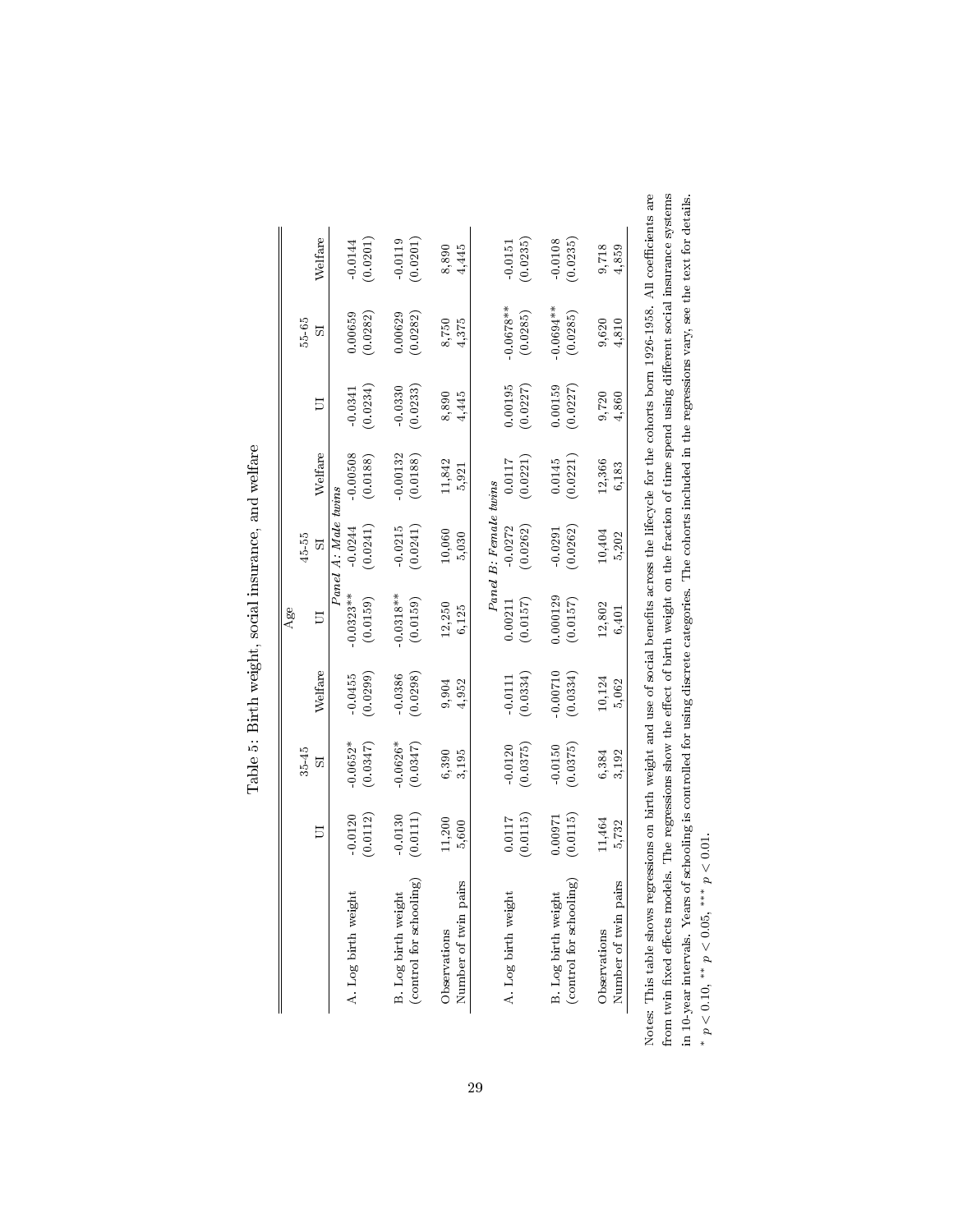|                         | $\ominus$      | Males<br>$\widehat{\infty}$ | $\widehat{c}$ | $\textcircled{\scriptsize{1}}$ | Females<br>$\widehat{\mathfrak{S}}$ | $\widehat{c}$ |
|-------------------------|----------------|-----------------------------|---------------|--------------------------------|-------------------------------------|---------------|
| A. Log birth weight     | $0.506***$     | $0.513***$                  | $0.470***$    | (0.282)                        | (0.296)                             | (0.340)       |
|                         | (0.148)        | (0.155)                     | (0.150)       | 0.843                          | 0.863                               | 0.896         |
| B. Less than 1500 grams | (1.606)        | (1.748)                     | (1.640)       | (0.368)                        | (0.481)                             | (0.466)       |
|                         | $2.750*$       | $2.807*$                    | 2.571         | $0.818\,$                      | 1.027                               | 0.945         |
| C. Less than 2000 grams | (0.183)        | (0.203)                     | (0.225)       | (0.170)                        | (0.170)                             | (0.192)       |
|                         | 1.114          | 1.194                       | 1.248         | 0.985                          | 0.960                               | 1.010         |
| D. Less than 2500 grams | (0.116)        | (0.119)                     | (0.128)       | (0.118)                        | (0.120)                             | (0.132)       |
|                         | 1.124          | 1.122                       | 1.139         | 1.064                          | $1.046\,$                           | 1.025         |
| E. Lighter twin         | 1.152***       | $1.150***$                  | $1.176***$    | (0.0566)                       | (0.0578)                            | (0.0634)      |
|                         | (0.0585)       | (0.0602)                    | (0.0650)      | 0.968                          | 0.959                               | 0.946         |
| Number of twin pairs    | 13,022         | 13,022                      | 12,554        | 13,392                         | 13,392                              | 12,228        |
| Control for schooling   | 6511           | <b>XES</b>                  | 6277          | 6696                           | 6696                                | 6114          |
| Control for income      | $\overline{S}$ | 6511                        | <b>YES</b>    | $\overline{Q}$                 | YES                                 | <b>SHA</b>    |
| Observations            | $\frac{1}{2}$  | $\overline{R}$              | YES           | $\overline{R}$                 | $\overline{Q}$                      | YES           |

Table 6: Birth weight and adult mortality. Cox proportional hazard models.  $\frac{1}{2}$ Ĕ  $\vec{\zeta}$ ł, ł, Ė  $\frac{1}{2}$ 

Notes: This table shows regressions on birth weight and mortality for the cohorts born 1926-1958. All coefficients are from Cox proportional hazard models with twin fixed effects (twin-pair specific baseline hazards). The different rows come from separate regressions. In the regressions controlling for income, we use average income during ages 38-42, see text for details.<br>\*  $p < 0.10, ** p < 0.05, *** p < 0.01$ . Notes: This table shows regressions on birth weight and mortality for the cohorts born 1926-1958. All coefficients are from Cox proportional hazard models with twin fixed effects (twin-pair specific baseline hazards). The coefficients represent hazard ratios. The coefficients presented in the different rows come from separate regressions. In the regressions controlling for income, we use average income during ages 38-42, see text for details. \*  $p < 0.10$ , \*\*  $p < 0.05$ , \*\*\*  $p < 0.01$ .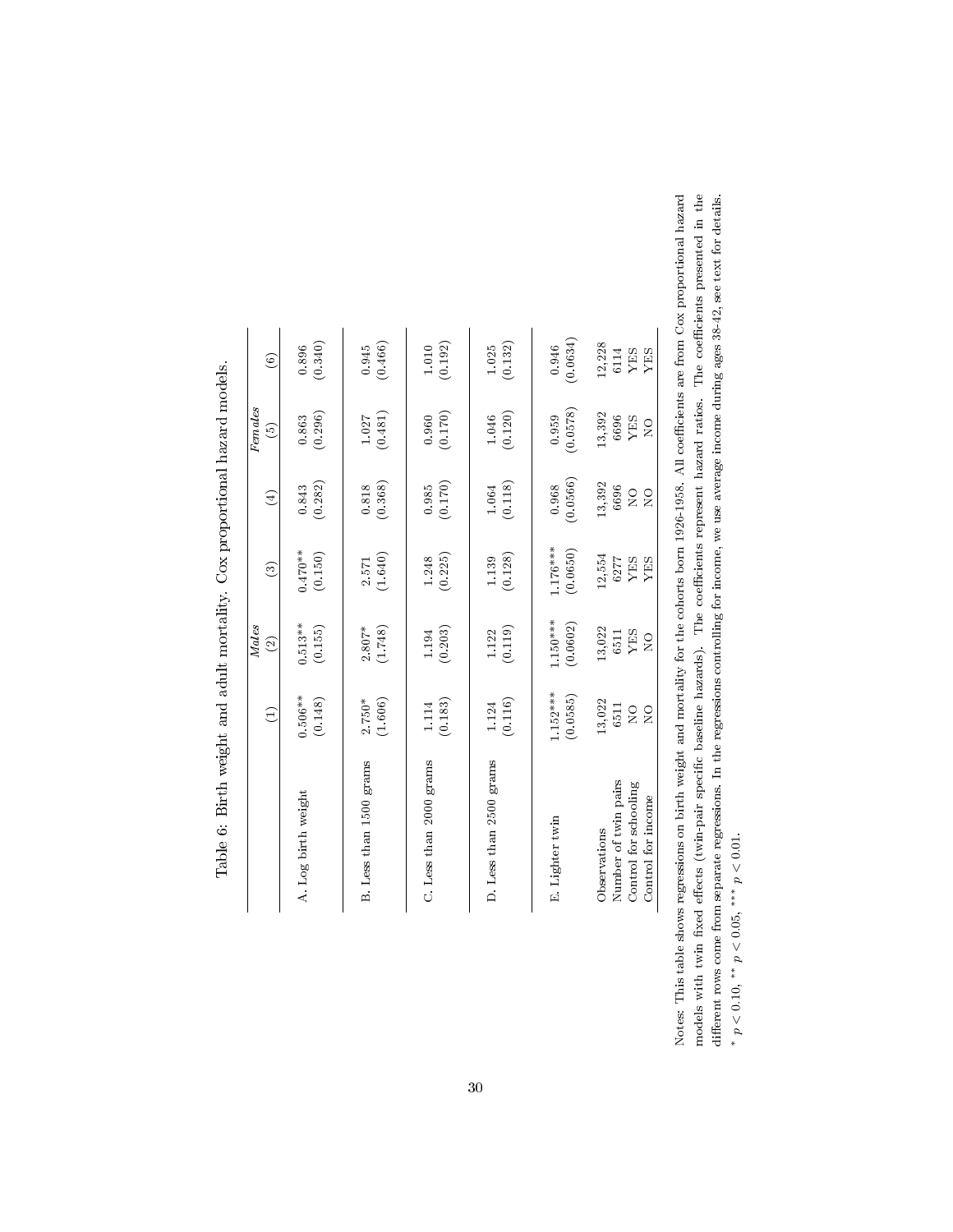|                       |               | Singletons              |                                 | Twins          |                |  |  |
|-----------------------|---------------|-------------------------|---------------------------------|----------------|----------------|--|--|
| Dependent<br>variable | <b>OLS</b>    | Sibling FE              | Sibling FE<br>restricted        | OLS            | Twins FE       |  |  |
|                       |               |                         | Panel A: Cohorts born 1973-     |                |                |  |  |
| One-year mortality    | $-106.668$    | $-160.822$              | $-160.836$                      | $-214.389$     | $-68.971$      |  |  |
|                       | $(1.777)$ *** | $(2.599)$ ***           | $(2.600)$ ***                   | $(10.360)$ *** | $(15.569)$ *** |  |  |
| $\cal N$              |               | 965,444                 | 965,438                         |                | 22,456         |  |  |
| Five minute           | 0.757         | 1.133                   | 1.133                           | 1.666          | 0.466          |  |  |
| APGAR score           | $(0.012)$ *** | $(0.017)$ ***           | $(0.017)$ ***                   | $(0.062)$ ***  | $(0.107)$ ***  |  |  |
| N                     |               | 861,546                 | 861,541                         |                | 20,522         |  |  |
| High school           | 0.055         | 0.025                   | 0.026                           | 0.061          | 0.067          |  |  |
| completion            | $(0.007)$ *** | $(0.011)$ <sup>**</sup> | $(0.011)$ **                    | $(0.030)$ **   | (0.050)        |  |  |
| N                     |               | 159,873                 | 159,872                         |                | 4,992          |  |  |
| ln(earnings)          | 0.060         | 0.047                   | 0.047                           | 0.039          | 0.121          |  |  |
| Ages 25-33            | $(0.007)$ *** | $(0.013)$ ***           | $(0.014)$ ***                   | (0.028)        | $(0.054)$ **   |  |  |
| N                     |               | 86,365                  |                                 | 3,180          |                |  |  |
|                       |               |                         | Panel B: Cohorts born 1926-1958 |                |                |  |  |
| High school           |               |                         |                                 | $0.0492**$     | $0.111***$     |  |  |
| completion            |               |                         |                                 | (0.0232)       | (0.0375)       |  |  |
| N                     |               |                         |                                 |                | 12,888         |  |  |
| ln(earnings)          |               |                         |                                 | 0.0165         | $0.0827**$     |  |  |
| Ages 25-33            |               |                         |                                 | (0.0208)       | (0.0356)       |  |  |
| N                     |               |                         |                                 |                | 8,232          |  |  |
| Years of              |               |                         |                                 | 0.114          | $0.554***$     |  |  |
| schooling             |               |                         |                                 | (0.139)        | (0.210)        |  |  |
| $\boldsymbol{N}$      |               |                         |                                 |                | 12,888         |  |  |

Table A: Effects of birth weight on selected outcomes for cohorts born 1973 and onwards and cohorts born 1926-1958. Males.

Notes: The table shows regressions on the relationship between birth weight and selected outcomes for the cohorts born 1973 and onwards and cohorts born 1926-1958. The number of cohorts included depend on the outcome studied, see data section for detailed information. In the OLS regresssions, we control for year and month of birth, mother's education, birth order, mother's year of birth, and sex of the child. Sibling fixed effect regressions control for all of the above except for mother's year of birth and mother's education. Twin fixed effect regressions control for sex. The third column shows sibling fixed effect results when restricting the birth weight range to that in the corresponding twin sample. In the OLS regressions for the cohorts born 1926-1958, we control sex of the child and birth cohort. Clustered standard errors in parentheses. \*\*\*  $p<0.01$ , \*\*  $p<0.05$ , \*  $p<0.1$ .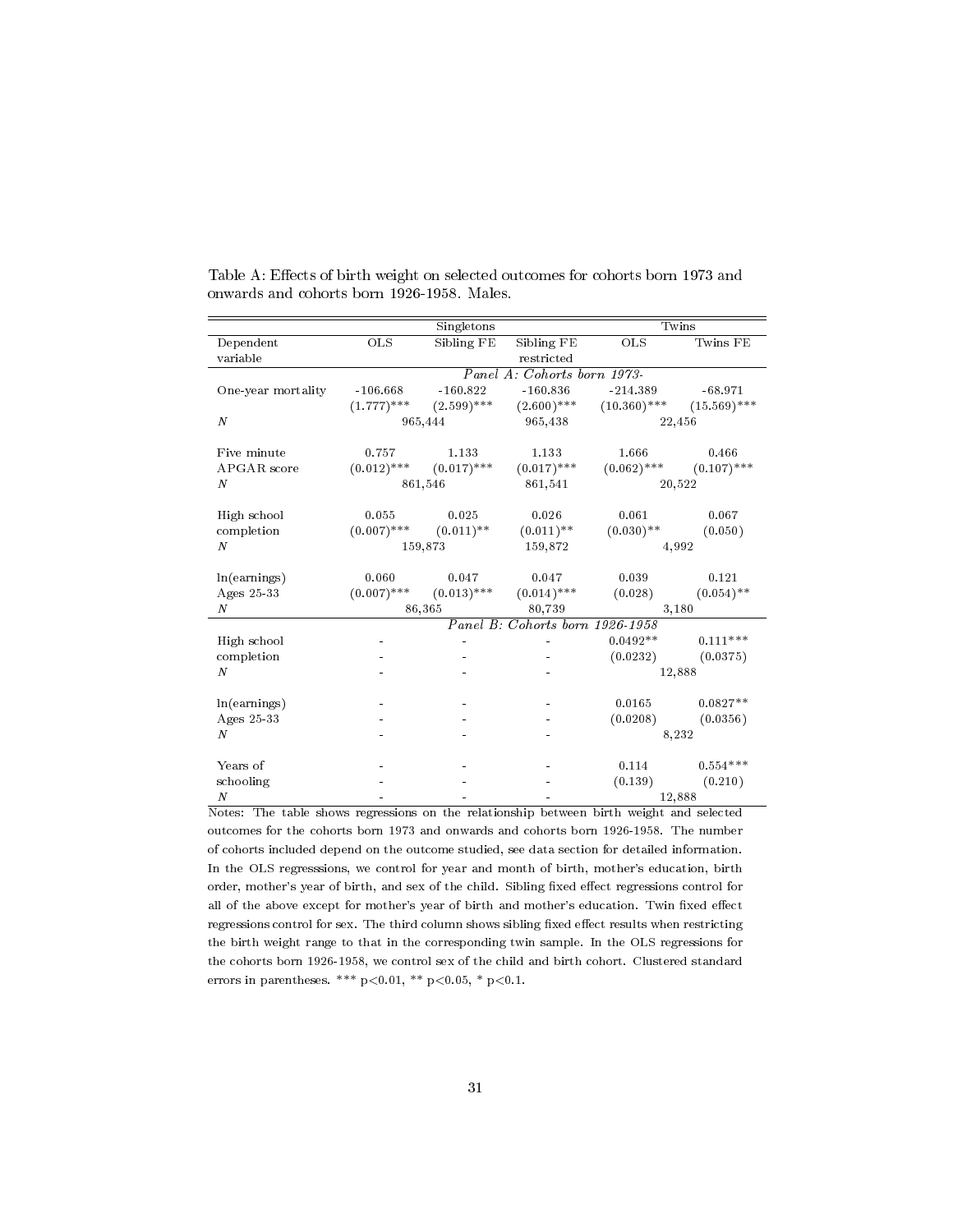|                       | Twins         |               |                                 |                |               |
|-----------------------|---------------|---------------|---------------------------------|----------------|---------------|
| Dependent<br>variable | <b>OLS</b>    | Sibling FE    | Sibling FE<br>restricted        | $_{\rm OLS}$   | Twins FE      |
|                       |               |               | Panel A: Cohorts born 1973-     |                |               |
| One-year mortality    | $-100.228$    | $-156.437$    | $-156.462$                      | $-172.516$     | $-29.857$     |
|                       | $(1.851)$ *** | $(2.760)$ *** | $(2.760)$ ***                   | $(10.721)$ *** | $(12.733)$ ** |
| $\cal N$              |               | 877,941       | 877,935                         | 21,754         |               |
| Five minute           | 0.704         | 1.132         | 1.132                           | 1.499          | 0.547         |
| APGAR score           | $(0.012)$ *** | $(0.017)$ *** | $(0.017)$ ***                   | $(0.067)$ ***  | $(0.099)$ *** |
| N                     |               | 780,130       | 780,125                         | 19,750         |               |
| High school           | 0.058         | 0.029         | 0.029                           | 0.016          | 0.075         |
| completion            | $(0.007)$ *** | $(0.010)$ *** | $(0.010)$ ***                   | (0.025)        | $(0.040)^*$   |
| $\boldsymbol{N}$      |               | 143,362       | 143,360                         | 5,050          |               |
| ln(earnings)          | 0.027         | 0.037         | 0.037                           | 0.001          | 0.141         |
| Ages 25-33            | $(0.008)$ *** | $(0.014)$ *** | $(0.015)$ **                    | (0.028)        | $(0.060)$ **  |
| N                     |               | 66,937        | 64,618                          | 2,864          |               |
|                       |               |               | Panel B: Cohorts born 1926-1958 |                |               |
| High school           |               |               |                                 | $0.0543***$    | $0.0867***$   |
| completion            |               |               |                                 | (0.0204)       | (0.0325)      |
| $\boldsymbol{N}$      |               |               |                                 | 13,266         |               |
| ln(earnings)          |               |               |                                 | $-0.0287$      | 0.100         |
| Ages 25-33            |               |               |                                 | (0.0378)       | (0.0753)      |
| N                     |               |               |                                 | 8,168          |               |
| Years of              |               |               |                                 | $0.374***$     | $0.604***$    |
| schooling             |               |               |                                 | (0.120)        | (0.184)       |
| $\boldsymbol{N}$      |               |               |                                 | 13,266         |               |

Table B: Effects of birth weight on selected outcomes for cohorts born 1973 and onwards and cohorts born 1926-1958. Females.

Notes: The table shows regressions on the relationship between birth weight and selected outcomes for the cohorts born 1973 and onwards and cohorts born 1926-1958. The number of cohorts included depend on the outcome studied, see data section for detailed information. In the OLS regresssions, we control for year and month of birth, mother's education, birth order, mother's year of birth, and sex of the child. Sibling fixed effect regressions control for all of the above except for mother's year of birth and mother's education. Twin fixed effect regressions control for sex. The third column shows sibling fixed effect results when restricting the birth weight range to that in the corresponding twin sample. In the OLS regressions for the cohorts born 1926-1958, we control sex of the child and birth cohort. Clustered standard errors in parentheses. \*\*\*  $p<0.01$ , \*\*  $p<0.05$ , \*  $p<0.1$ .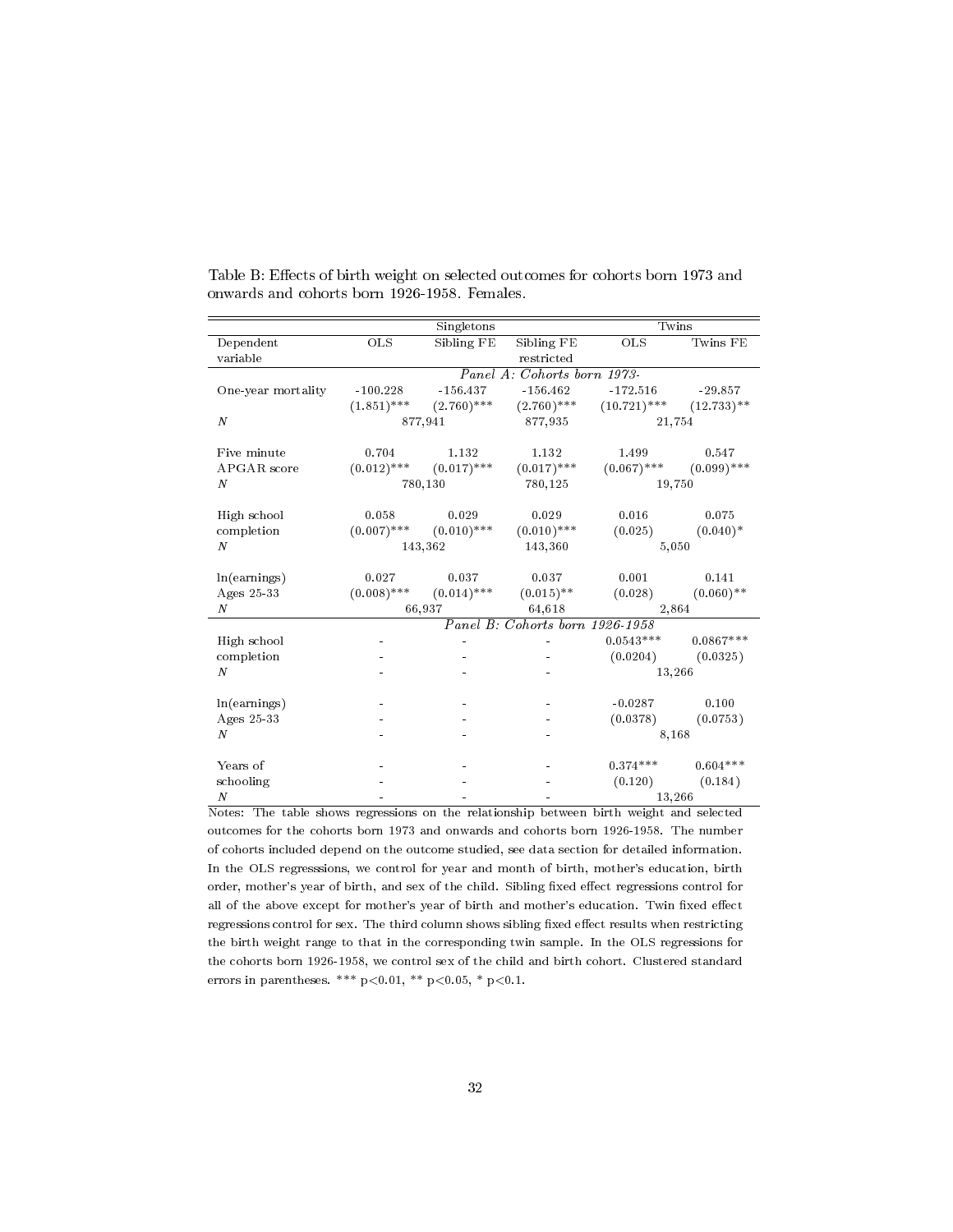|                         |                                             | Pooled                                |            | Males       |                  | Females          |  |  |
|-------------------------|---------------------------------------------|---------------------------------------|------------|-------------|------------------|------------------|--|--|
|                         | (1)                                         | (2)                                   | (3)        | (4)         | $\overline{(5)}$ | $\overline{(6)}$ |  |  |
|                         |                                             | Panel A: Permanent income (age 35-45) |            |             |                  |                  |  |  |
| A. Less than 1500 grams | $-0.0334$                                   | $-0.0229$                             | $-0.0842$  | $-0.0603$   | $-0.00186$       | $-0.00119$       |  |  |
|                         | (0.0466)                                    | (0.0459)                              | (0.0595)   | (0.0579)    | (0.0695)         | (0.0688)         |  |  |
| B. Less than 2000 grams | $-0.0319*$                                  | $-0.0283$                             | $-0.0414*$ | $-0.0439**$ | $-0.0257$        | $-0.0182$        |  |  |
|                         | (0.0179)                                    | (0.0176)                              | (0.0225)   | (0.0219)    | (0.0270)         | (0.0267)         |  |  |
| C. Less than 2500 grams | $-0.0252**$                                 | $-0.0206*$                            | $-0.0174$  | $-0.0133$   | $-0.0324*$       | $-0.0285$        |  |  |
|                         | (0.0117)                                    | (0.0115)                              | (0.0133)   | (0.0130)    | (0.0191)         | (0.0189)         |  |  |
| Observations            | 22,588                                      | 22,588                                | 11,214     | 11,214      | 11,374           | 11,374           |  |  |
| $#$ twin pairs          | 11,294                                      | 11,294                                | 5,607      | 5,607       | 5,687            | 5,687            |  |  |
|                         | Panel B: Permanent labor income (age 35-45) |                                       |            |             |                  |                  |  |  |
| A. Less than 1500 grams | $-0.0819$                                   | $-0.0688$                             | $-0.0853$  | $-0.0567$   | $-0.0798$        | $-0.0784$        |  |  |
|                         | (0.0540)                                    | (0.0531)                              | (0.0735)   | (0.0719)    | (0.0780)         | (0.0771)         |  |  |
| B. Less than 2000 grams | $-0.0375*$                                  | $-0.0328$                             | $-0.0209$  | $-0.0229$   | $-0.0484$        | $-0.0386$        |  |  |
|                         | (0.0208)                                    | (0.0205)                              | (0.0281)   | (0.0275)    | (0.0303)         | (0.0300)         |  |  |
| C. Less than 2500 grams | $-0.0339**$                                 | $-0.0286**$                           | $-0.0193$  | $-0.0142$   | $-0.0476**$      | $-0.0430**$      |  |  |
|                         | (0.0136)                                    | (0.0134)                              | (0.0166)   | (0.0162)    | (0.0214)         | (0.0211)         |  |  |
| Observations            | 22,200                                      | 22,200                                | 11,060     | 11,060      | 11,140           | 11,140           |  |  |
| $#$ twin pairs          | 11,100                                      | 11,100                                | 5,530      | 5,530       | 5,570            | 5,570            |  |  |
| Control for schooling   | No                                          | Yes                                   | No         | Yes         | No               | Yes              |  |  |

Table C: Birth weight and permanent income (ages 35-45). Non-linear specifications.

Notes: This table shows regressions on the effect of having a birth weight below different tresholds on permanent income for cohorts born 1933-1958. Columns (1) to (2) show results for the pooled sample of males and females. Columns (3) and (4) show results for males and columns (5) and (6) for females. All coefficients are from twin FE models. Panel A show reults for permanent total income and Panel B show results for permanent labor income. Income is defined as labor income from employment and self-employment plus taxable benefits, whereas labor income excludes the latter. Permanent income is calculated as the average income between the ages 35 and 45. Years of schooling is included in columns (2), (4), and (6) and is controlled for using discrete categories. The regressions on permanent income include cohorts born 1933-1958.  $\ast$   $p < 0.10, \ast \ast$   $p < 0.05, \ast \ast \ast$   $p < 0.01$ .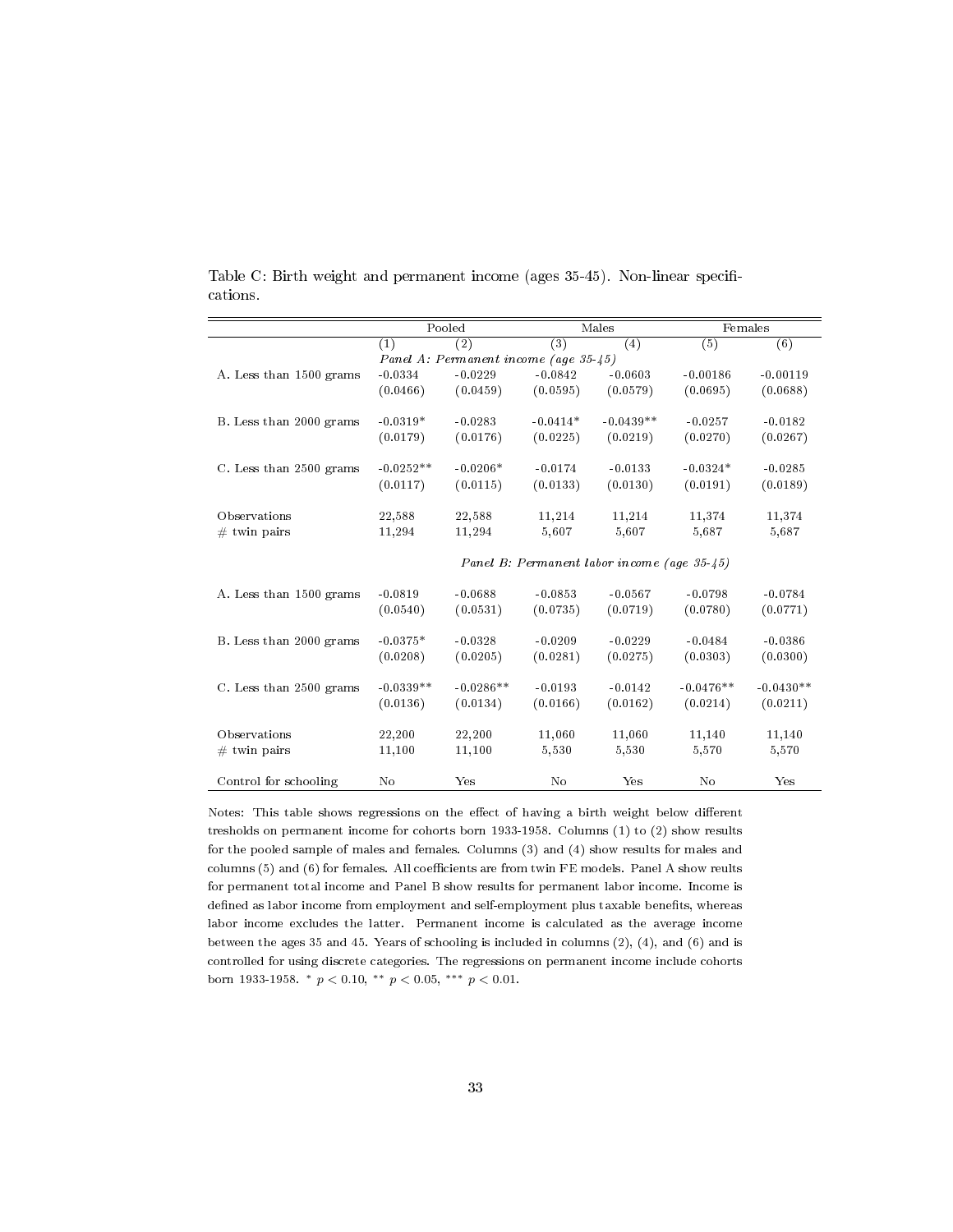|                                        | (1)       | $\left( 2\right)$ | (3)       | (4)     |
|----------------------------------------|-----------|-------------------|-----------|---------|
|                                        | Model A   |                   | Model B   |         |
| Log birth weight                       | $.106***$ | $0.111*$          | $.105***$ | $.109*$ |
|                                        | (.035)    | (.058)            | (.035)    | (.057)  |
| Log birth weight $^{\ast}$ C 1940-1949 |           | .008              |           | .013    |
|                                        |           | (.078)            |           | (.077)  |
| Log birth weight $^{\ast}$ C 1933-1939 |           | $-0.53$           |           | $-.051$ |
|                                        |           | (.102)            |           | (.100)  |
| Observations                           | 22,588    | 22,588            | 22,588    | 22,588  |
| Number of twin pairs                   | 11,294    | 11,294            | 11,294    | 11,294  |
|                                        |           |                   |           |         |

Table D: Effect of birth weight on permanent income by birth cohort categories

Notes: This table shows regressions on the effect of log birth weight on permanent income  $(ages\,35-45)$  across cohorts born 1933-1939, 1940-1949, and 1950-1958. All coefficients are from twin fixed effects models. Permanent income is calculated as the average income between the ages 35 and 45. Column 1 shows the estimate for the combined sample of men and women. Column 2 interacts birth weight with the birth cohort categories. Column 3 and 4 repeats the analysis in Column 1 and 2, but recodes the birth weight data into 50g bins, i.e., analyzes whether measurement error matters.  $*$   $p < 0.10$ ,  $**$   $p < 0.05$ ,  $***$   $p < 0.01$ .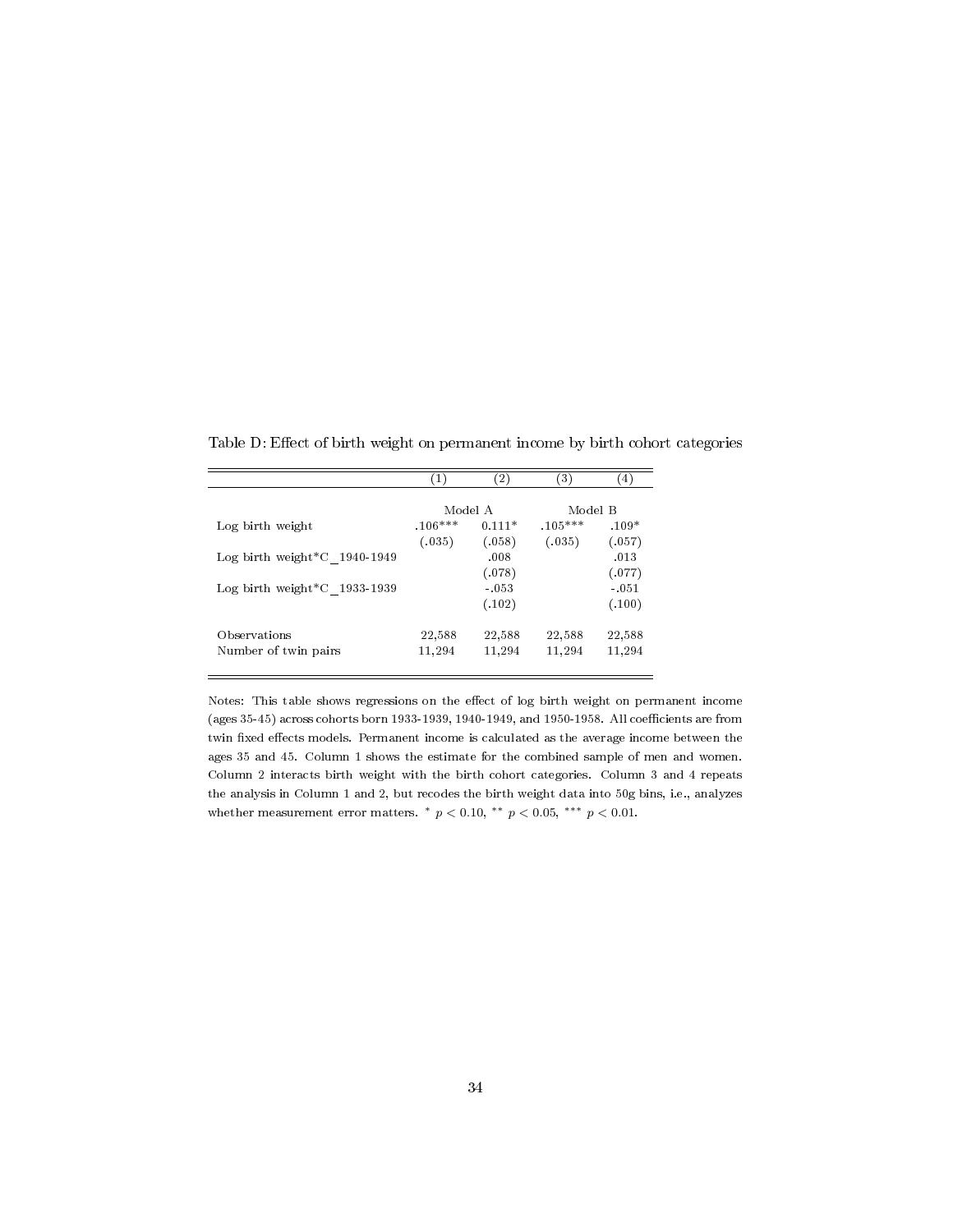|                      | Age        |           |           |                                |            |            |    |
|----------------------|------------|-----------|-----------|--------------------------------|------------|------------|----|
|                      | 30         | 35        | 40        | 45                             | 50         | 55         | 60 |
| Balanced panels      |            |           |           | Panel A: Income, males         |            |            |    |
| Log birth weight     | $0.123**$  | $0.112**$ | $0.106**$ | 0.0762                         | 0.0551     | 0.0515     |    |
|                      | (0.0485)   | (0.0473)  | (0.0494)  | (0.0542)                       | (0.0623)   | (0.0677)   |    |
| Observations         | 7,722      | 7,722     | 7,722     | 7,722                          | 7,722      | 7,722      |    |
| Number of twin pairs | 3,861      | 3,861     | 3,861     | 3,861                          | 3,861      | 3,861      |    |
|                      |            |           |           | Panel B: Labor income, males   |            |            |    |
| Log birth weight     | $0.122**$  | $0.116**$ | $0.110**$ | 0.0994                         | 0.0212     | $-0.0733$  |    |
|                      | (0.0484)   | (0.0506)  | (0.0539)  | (0.0766)                       | (0.0867)   | (0.108)    |    |
| Observations         | 6,668      | 6,668     | 6,668     | 6,668                          | 6,668      | 6,668      |    |
| Number of twin pairs | 3,334      | 3,334     | 3,334     | 3,334                          | 3,334      | 3,334      |    |
|                      |            |           |           | Panel C: Income, females       |            |            |    |
| Log birth weight     | $0.358***$ | $0.239**$ | 0.0819    | $-0.00162$                     | 0.0610     | 0.0894     |    |
|                      | (0.138)    | (0.109)   | (0.0773)  | (0.0581)                       | (0.0559)   | (0.0605)   |    |
| Observations         | 7,722      | 7,722     | 7,722     | 7,722                          | 7,722      | 7,722      |    |
| Number of twin pairs | 3,861      | 3,861     | 3,861     | 3,861                          | 3,861      | 3,861      |    |
|                      |            |           |           | Panel D: Labor income, females |            |            |    |
| Log birth weight     | $0.284*$   | 0.193     | 0.0412    | $-0.0353$                      | $-0.00902$ | $-0.00384$ |    |
|                      | (0.153)    | (0.122)   | (0.0872)  | (0.0730)                       | (0.0908)   | (0.135)    |    |
| Observations         | 5,536      | 5,536     | 5,536     | 5,536                          | 5,536      | 5,536      |    |
| Number of twin pairs | 2,768      | 2,768     | 2,768     | 2,768                          | 2,768      | 2,768      |    |

Table E: Birth weight across the lifecycle. Balanced panels.

Notes: This table shows regressions for a balanced panel on birth weight and income across the lifecycle for the cohorts born 1926-1958. All coefficients are from twin fixed effects models. Panels A and B show regressions on average 5-year income and average 5-year labor income among males. Panels C and D shows the corresponding regressions for females. Income is defined as labor income from employment and self-employment plus taxable benefits, whereas labor income excludes the latter. The ages in the table refer to the midpoints of the 5-year averages. No controls for schooling. The cohorts included in the regressions vary, see the text for details.  $*$   $p < 0.10$ ,  $**$   $p < 0.05$ ,  $***$   $p < 0.01$ .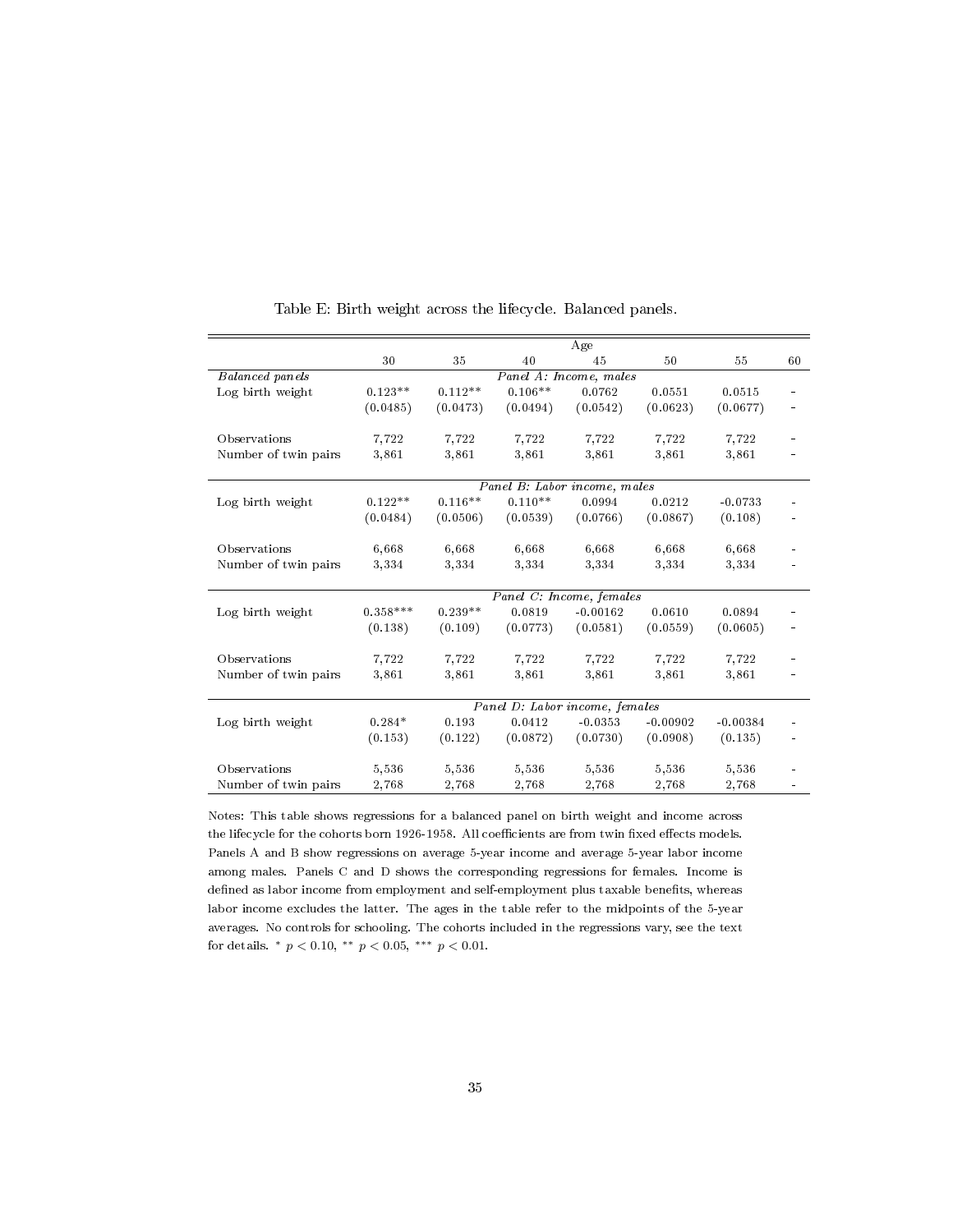|                          |             |            |           | Age        |             |             |             |
|--------------------------|-------------|------------|-----------|------------|-------------|-------------|-------------|
|                          | 30          | 35         | 40        | 45         | 50          | 55          | 60          |
| Male twins, unbalanced   |             |            |           |            |             |             |             |
| A. Less than 1500 grams  | $-0.0430$   | $-0.0424$  | $-0.0827$ | $-0.156**$ | $-0.127$    | $-0.0371$   | $-0.0328$   |
|                          | (0.0685)    | (0.0684)   | (0.0704)  | (0.0770)   | (0.0835)    | (0.0914)    | (0.111)     |
| B. Less than 2000 grams  | $-0.0604**$ | $-0.0376$  | $-0.0246$ | $-0.0237$  | $-0.0539*$  | $-0.0453$   | $-0.0194$   |
|                          | (0.0260)    | (0.0257)   | (0.0257)  | (0.0280)   | (0.0301)    | (0.0335)    | (0.0388)    |
| C. Less than 2500 grams  | $-0.0342**$ | $-0.0291*$ | $-0.0224$ | $-0.0182$  | $-0.0166$   | 0.00564     | $-0.0204$   |
|                          | (0.0153)    | (0.0153)   | (0.0153)  | (0.0168)   | (0.0180)    | (0.0199)    | (0.0234)    |
| Observations             | 10,636      | 11,632     | 12,554    | 12,368     | 12,044      | 9,886       | 7,292       |
| Number of twin pairs     | 5,318       | 5,816      | 6,277     | 6,184      | 6,022       | 4,943       | 3,646       |
|                          |             |            |           |            |             |             |             |
| Male twins, balanced     |             |            |           |            |             |             |             |
| A. Less than 1500 grams  | $-0.0319$   | $-0.0806$  | $-0.0869$ | $-0.0493$  | $-0.127$    | 0.0119      |             |
|                          | (0.0740)    | (0.0722)   | (0.0753)  | (0.0826)   | (0.0949)    | (0.103)     |             |
| B. Less than 2000 grams  | $-0.0404$   | $-0.0321$  | $-0.0434$ | $-0.0340$  | $-0.0746**$ | $-0.0808**$ |             |
|                          | (0.0283)    | (0.0276)   | (0.0288)  | (0.0316)   | (0.0363)    | (0.0394)    |             |
| C. Less than 2500 grams  | $-0.0293*$  | $-0.0193$  | $-0.0113$ | $-0.00627$ | 0.0164      | 0.0142      |             |
|                          | (0.0164)    | (0.0160)   | (0.0166)  | (0.0183)   | (0.0210)    | (0.0228)    |             |
| Observations             | 7,722       | 7,722      | 7,722     | 7,722      | 7,722       | 7,722       |             |
| Number of twin pairs     | 3,861       | 3,861      | 3,861     | 3,861      | 3,861       | 3,861       |             |
|                          |             |            |           |            |             |             |             |
| Female twins, unbalanced |             |            |           |            |             |             |             |
| A. Less than 1500 grams  | $-0.0626$   | 0.197      | 0.105     | $-0.0346$  | $-0.0998$   | $-0.127$    | $-0.288***$ |
|                          | (0.138)     | (0.121)    | (0.1000)  | (0.0803)   | (0.0744)    | (0.0808)    | (0.104)     |
| B. Less than 2000 grams  | $-0.0338$   | $-0.0608$  | $-0.0564$ | 0.0251     | 0.00187     | $-0.0590*$  | $-0.0195$   |
|                          | (0.0538)    | (0.0467)   | (0.0385)  | (0.0311)   | (0.0288)    | (0.0307)    | (0.0370)    |
| C. Less than 2500 grams  | $-0.0177$   | $-0.0485$  | $-0.0174$ | $-0.00937$ | $-0.0420**$ | $-0.0417*$  | $-0.0570**$ |
|                          | (0.0382)    | (0.0332)   | (0.0272)  | (0.0218)   | (0.0203)    | (0.0216)    | (0.0252)    |
| Observations             | 9,656       | 11,064     | 12,228    | 12,484     | 12,434      | 10,428      | 8,126       |
| Number of twin pairs     | 4,828       | 5,532      | 6,114     | 6,242      | 6,217       | 5,214       | 4,063       |
|                          |             |            |           |            |             |             |             |
| Female twins, balanced   |             |            |           |            |             |             |             |
| A. Less than 1500 grams  | $-0.166$    | 0.172      | 0.106     | 0.0302     | 0.0124      | $-0.00505$  |             |
|                          | (0.175)     | (0.137)    | (0.0976)  | (0.0733)   | (0.0705)    | (0.0764)    |             |
| B. Less than 2000 grams  | $-0.0801$   | $-0.0991*$ | $-0.0459$ | 0.0372     | 0.00232     | $-0.0109$   |             |
|                          | (0.0654)    | (0.0513)   | (0.0365)  | (0.0274)   | (0.0264)    | (0.0286)    |             |
| C. Less than 2500 grams  | $-0.0187$   | $-0.0206$  | 0.0206    | $0.0335*$  | 0.0153      | $-0.00516$  |             |
|                          | (0.0469)    | (0.0368)   | (0.0262)  | (0.0197)   | (0.0189)    | (0.0205)    |             |
| Observations             | 6,980       | 6,980      | 6,980     | 6,980      | 6,980       | 6,980       |             |
| Number of twin pairs     | 3,490       | 3,490      | 3,490     | 3,490      | 3,490       | 3,490       |             |
|                          |             |            |           |            |             |             |             |

Table F: Birth weight and  $income$  across the lifecycle. Non-linear specifications. No control for schooling.

Notes: This table shows regressions on the effect of having a birth weight below different tresholds on average 5-year income at different ages. All coefficients are from twin fixed effects models. The coefficients presented in the different rows come from separate regressions. The ages in the tables refer to the midpoints of the 5-year averages. No controls for schooling. <sup>∗</sup>  $p < 0.10,$  \*\*  $p < 0.05,$  \*\*\*  $p < 0.01$ .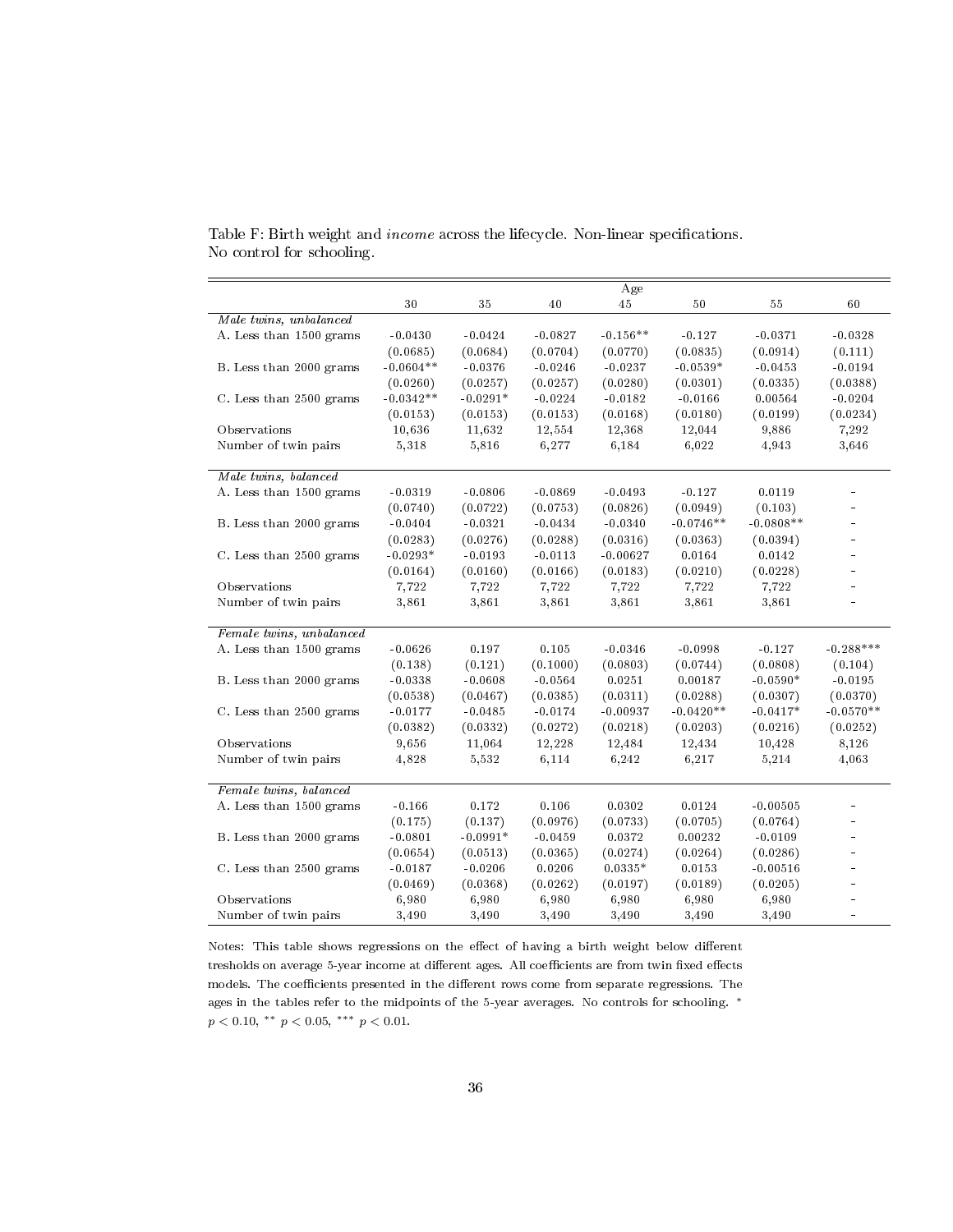|                          |              |            |            | Age         |             |            |                |
|--------------------------|--------------|------------|------------|-------------|-------------|------------|----------------|
|                          | 30           | 35         | 40         | 45          | 50          | 55         | 60             |
| Male twins, unbalanced   |              |            |            |             |             |            |                |
| A. Less than 1500 grams  | $-0.0368$    | $-0.0469$  | $-0.0969$  | $-0.307***$ | $-0.427***$ | $-0.0223$  | $-0.0371$      |
|                          | (0.0719)     | (0.0761)   | (0.0871)   | (0.104)     | (0.130)     | (0.181)    | (0.358)        |
| B. Less than 2000 grams  | $-0.0620**$  | $-0.0410$  | 0.00460    | $-0.0283$   | $-0.129***$ | $-0.0847$  | $-0.125$       |
|                          | (0.0273)     | (0.0286)   | (0.0323)   | (0.0383)    | (0.0462)    | (0.0642)   | (0.123)        |
| C. Less than 2500 grams  | $-0.0447***$ | $-0.0327*$ | $-0.00386$ | $-0.0474**$ | 0.00593     | 0.0558     | $-0.0527$      |
|                          | (0.0160)     | (0.0170)   | (0.0191)   | (0.0228)    | (0.0274)    | (0.0375)   | (0.0736)       |
| Observations             | 10,518       | 11,400     | 12,126     | 11,712      | 11,058      | 8,662      | 5,840          |
|                          |              |            |            |             |             |            |                |
| Number of twin pairs     | 5,259        | 5,700      | 6,063      | 5,856       | 5,529       | 4,331      | 2,920          |
| Male twins, balanced     |              |            |            |             |             |            |                |
| A. Less than 1500 grams  | $-0.0177$    | $-0.107$   | $-0.0772$  | $-0.212*$   | $-0.107$    | 0.0496     |                |
|                          | (0.0756)     | (0.0789)   | (0.0841)   | (0.119)     | (0.135)     | (0.168)    |                |
| B. Less than 2000 grams  | $-0.0425$    | $-0.0269$  | $-0.0534*$ | $-0.0560$   | $-0.0863*$  | $-0.0838$  |                |
|                          | (0.0286)     | (0.0298)   | (0.0318)   | (0.0452)    | (0.0511)    | (0.0634)   |                |
| C. Less than 2500 grams  | $-0.0290*$   | $-0.0163$  | $-0.0183$  | $-0.0194$   | 0.0108      | 0.0357     |                |
|                          | (0.0160)     | (0.0167)   | (0.0178)   | (0.0253)    | (0.0286)    | (0.0356)   |                |
| Observations             | 6,668        | 6,668      | 6,668      | 6,668       | 6,668       | 6,668      |                |
| Number of twin pairs     | 3,334        | 3,334      | 3,334      | 3,334       | 3,334       | 3,334      | L.             |
|                          |              |            |            |             |             |            |                |
| Female twins, unbalanced |              |            |            |             |             |            |                |
| A. Less than 1500 grams  | $-0.0710$    | 0.0935     | 0.0570     | $-0.127$    | $-0.0379$   | $-0.176$   | $-0.565**$     |
|                          | (0.142)      | (0.124)    | (0.110)    | (0.0966)    | (0.130)     | (0.157)    | (0.285)        |
| B. Less than 2000 grams  | $-0.0175$    | $-0.0632$  | $-0.0464$  | 0.0277      | 0.0136      | $-0.0707$  | $-0.158$       |
|                          | (0.0550)     | (0.0480)   | (0.0426)   | (0.0374)    | (0.0504)    | (0.0618)   | (0.110)        |
| C. Less than 2500 grams  | $-0.0175$    | $-0.0575*$ | $-0.0457$  | $-0.0168$   | $-0.0666*$  | $-0.0819*$ | $-0.107$       |
|                          | (0.0391)     | (0.0342)   | (0.0298)   | (0.0257)    | (0.0347)    | (0.0420)   | (0.0713)       |
| Observations             | 9,426        | 10,618     | 11,526     | 11,504      | 10,984      | 8,666      | 5,964          |
| Number of twin pairs     | 4,713        | 5,309      | 5,763      | 5,752       | 5,492       | 4,333      | 2,982          |
|                          |              |            |            |             |             |            |                |
| Female twins, balanced   |              |            |            |             |             |            |                |
| A. Less than 1500 grams  | $-0.0980$    | 0.235      | 0.141      | 0.0699      | 0.112       | 0.0554     |                |
|                          | (0.189)      | (0.150)    | (0.108)    | (0.0901)    | (0.112)     | (0.167)    |                |
| B. Less than 2000 grams  | $-0.0572$    | $-0.0550$  | $-0.0332$  | 0.0292      | 0.00661     | 0.000876   |                |
|                          | (0.0735)     | (0.0584)   | (0.0419)   | (0.0351)    | (0.0436)    | (0.0649)   | $\blacksquare$ |
| C. Less than 2500 grams  | $-0.0209$    | $-0.0347$  | 0.0194     | 0.0102      | 0.0253      | $-0.0172$  |                |
|                          | (0.0513)     | (0.0408)   | (0.0292)   | (0.0245)    | (0.0304)    | (0.0453)   |                |
| Observations             | 5,536        | 5,536      | 5,536      | 5,536       | 5,536       | 5,536      |                |
| Number of twin pairs     | 2,768        | 2,768      | 2,768      | 2,768       | 2,768       | 2,768      | ÷.             |

Table G: Birth weight and labor income across the lifecycle. Non-linear specifications.

Notes: This table shows regressions on the effect of having a birth weight below different tresholds on average 5-year labor income at different ages. All coefficients are from twin fixed  $\operatorname{effects}$  models. The coefficients presented in the different rows come from separate regressions. The ages in the tables refer to the midpoints of the 5-year averages. No controls for schooling. \*  $p < 0.10$ , \*\*  $p < 0.05$ , \*\*\*  $p < 0.01$ .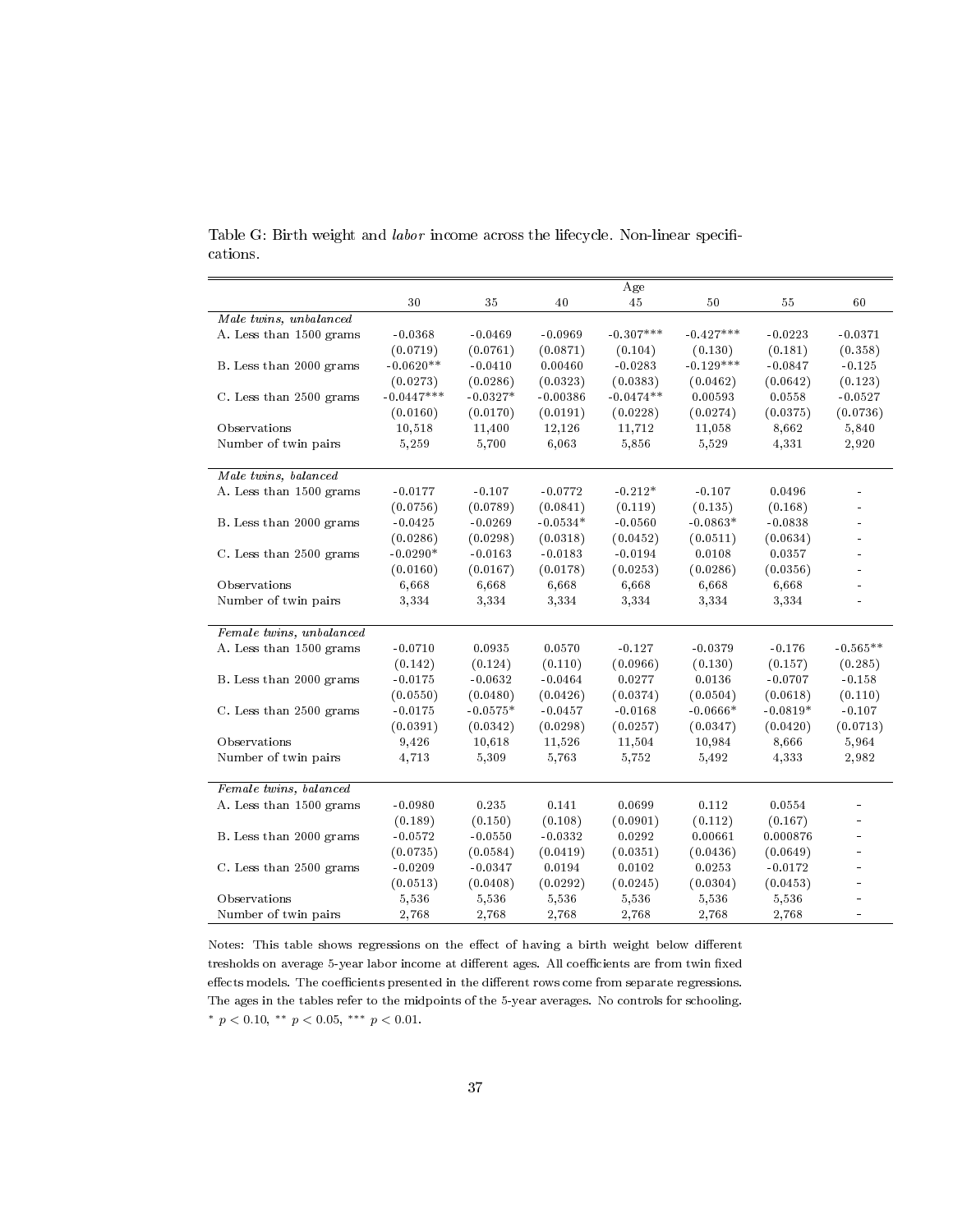

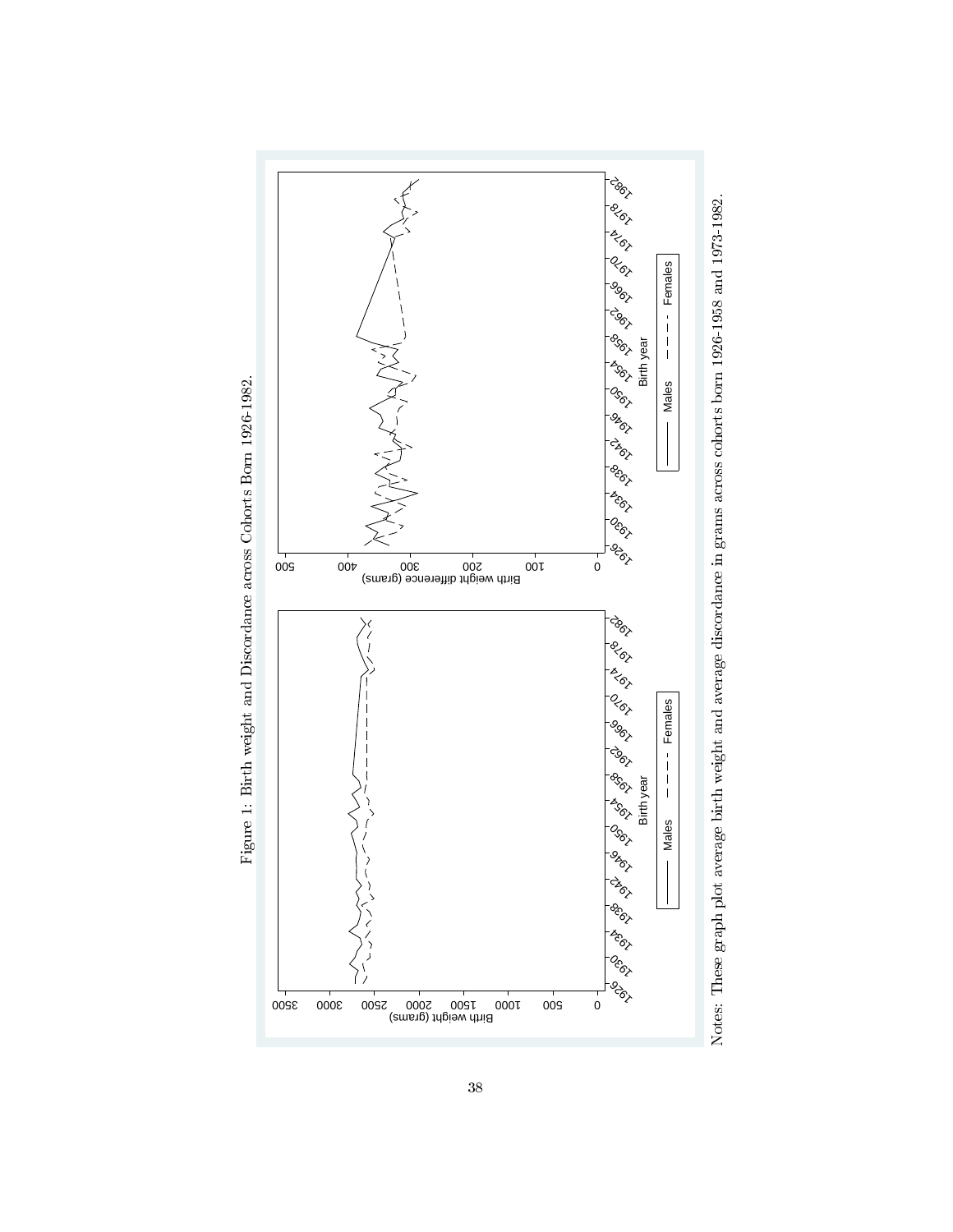

Figure 2: Life Expectancy at Birth. Males and Females.

Notes: This graph plots average life expectancy at birth for the cohorts born 1926-1958. Source: www.mortality.org.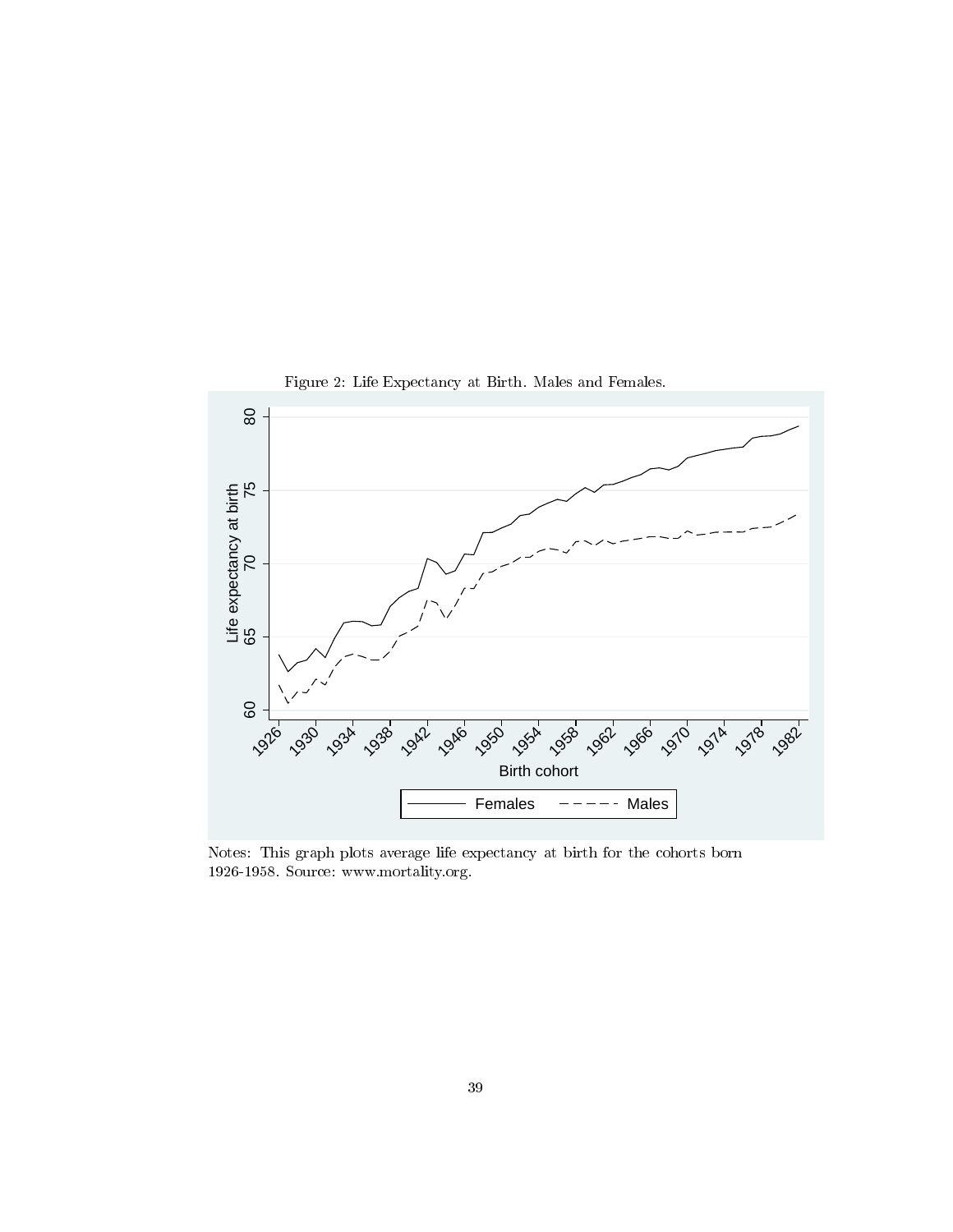

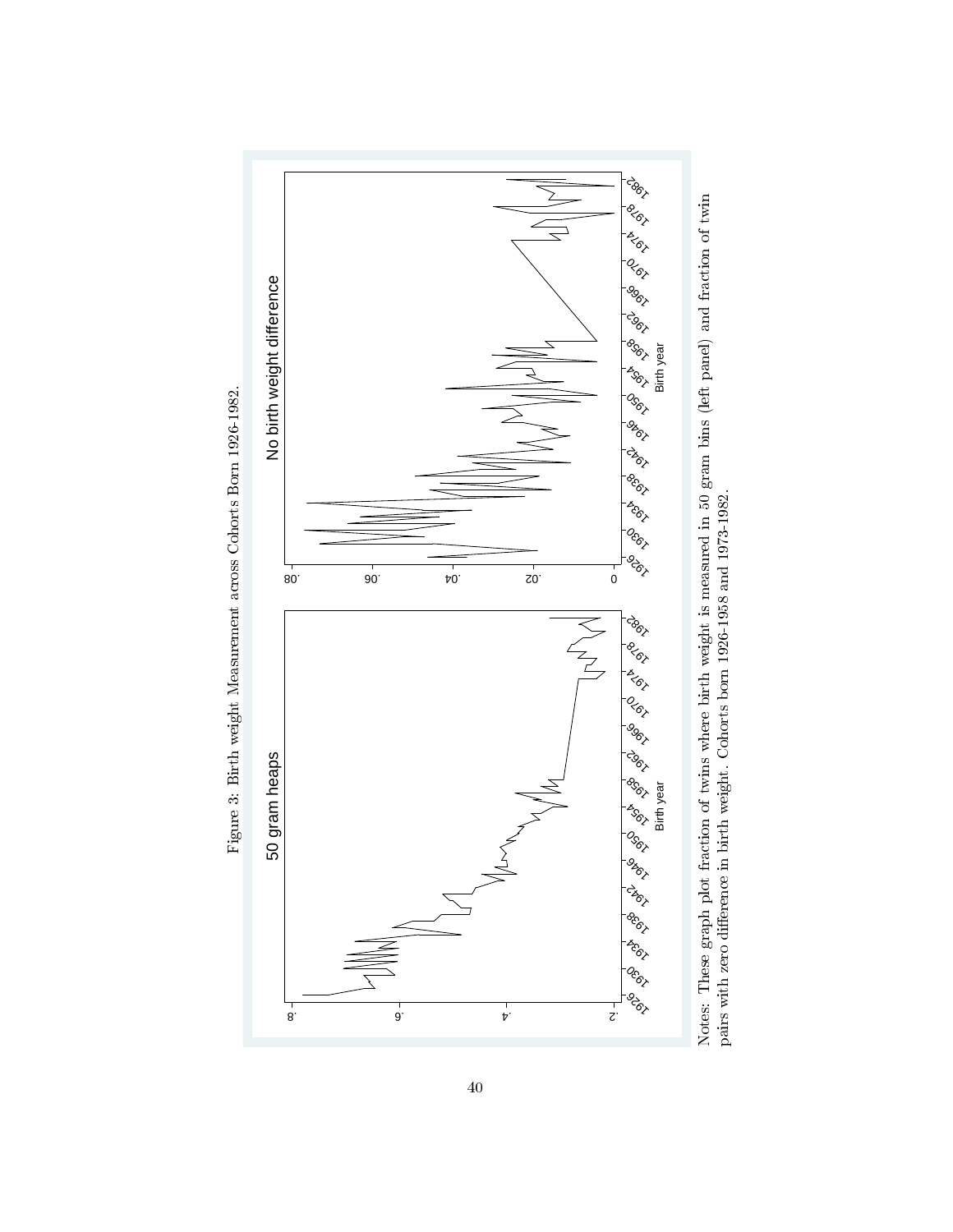Figure 4: Birth Weight and Permanent Income. Non-Parametric Estimates. Males.



Notes: This graph plots estimates from OLS and twin fixed effects regressions on the effect of birth weight on permanent income among males, where birth weight is measured in 100 grams bins. The reference category is weighting below 1500 grams. Permanent income is calculated as the average income between the ages 35 and 45. Cohorts born 1933-1958 are included in the regressions.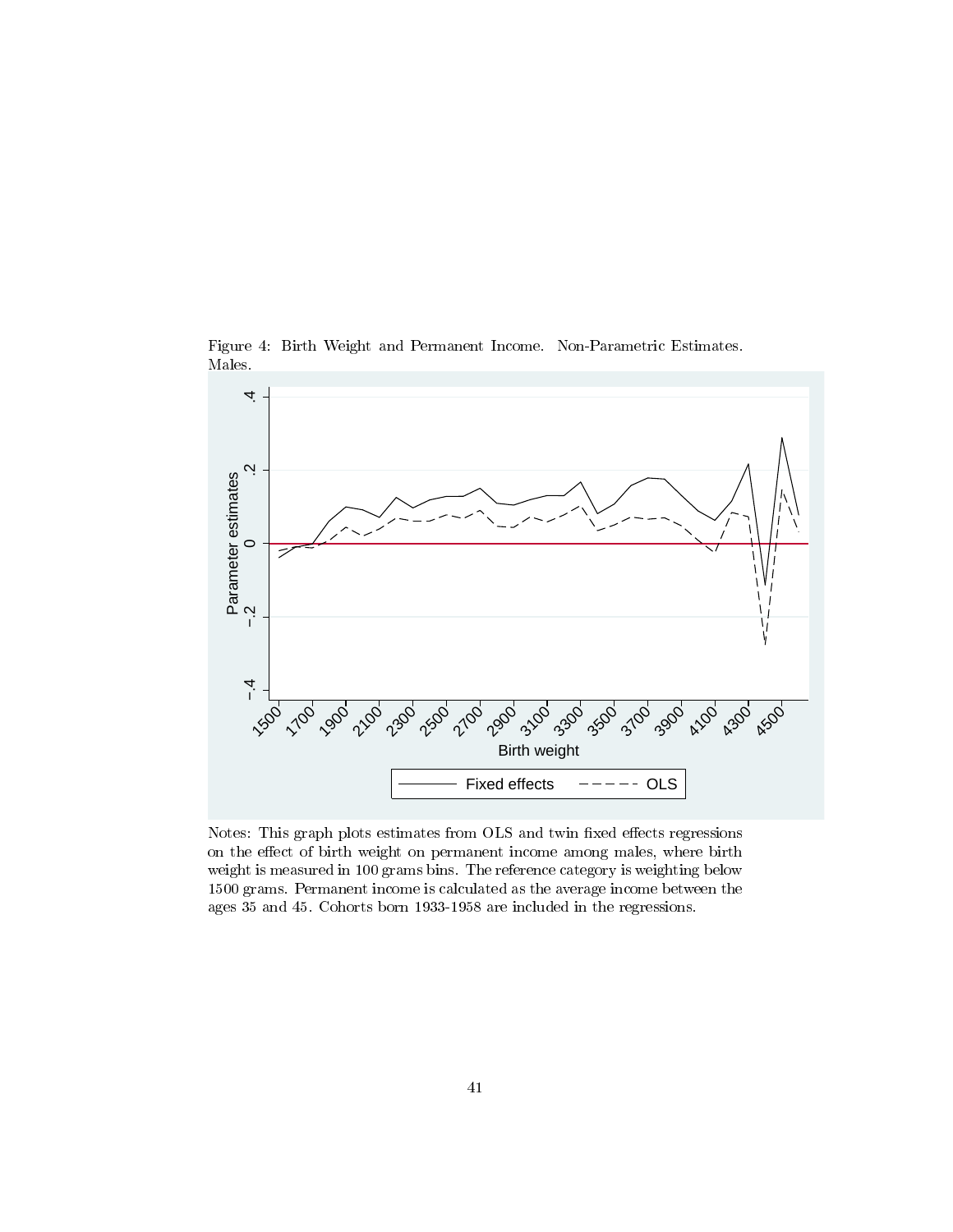Figure 5: Birth Weight and Permanent Income. Non-Parametric Estimates. Females.



Notes: This graph plots estimates from OLS and twin fixed effects regressions on the effect of birth weight on permanent income among females, where birth weight is measured in 100 grams bins. The reference category is weighting below 1500 grams. Permanent income is calculated as the average income between the ages 35 and 45. Cohorts born 1933-1958 are included in the regressions.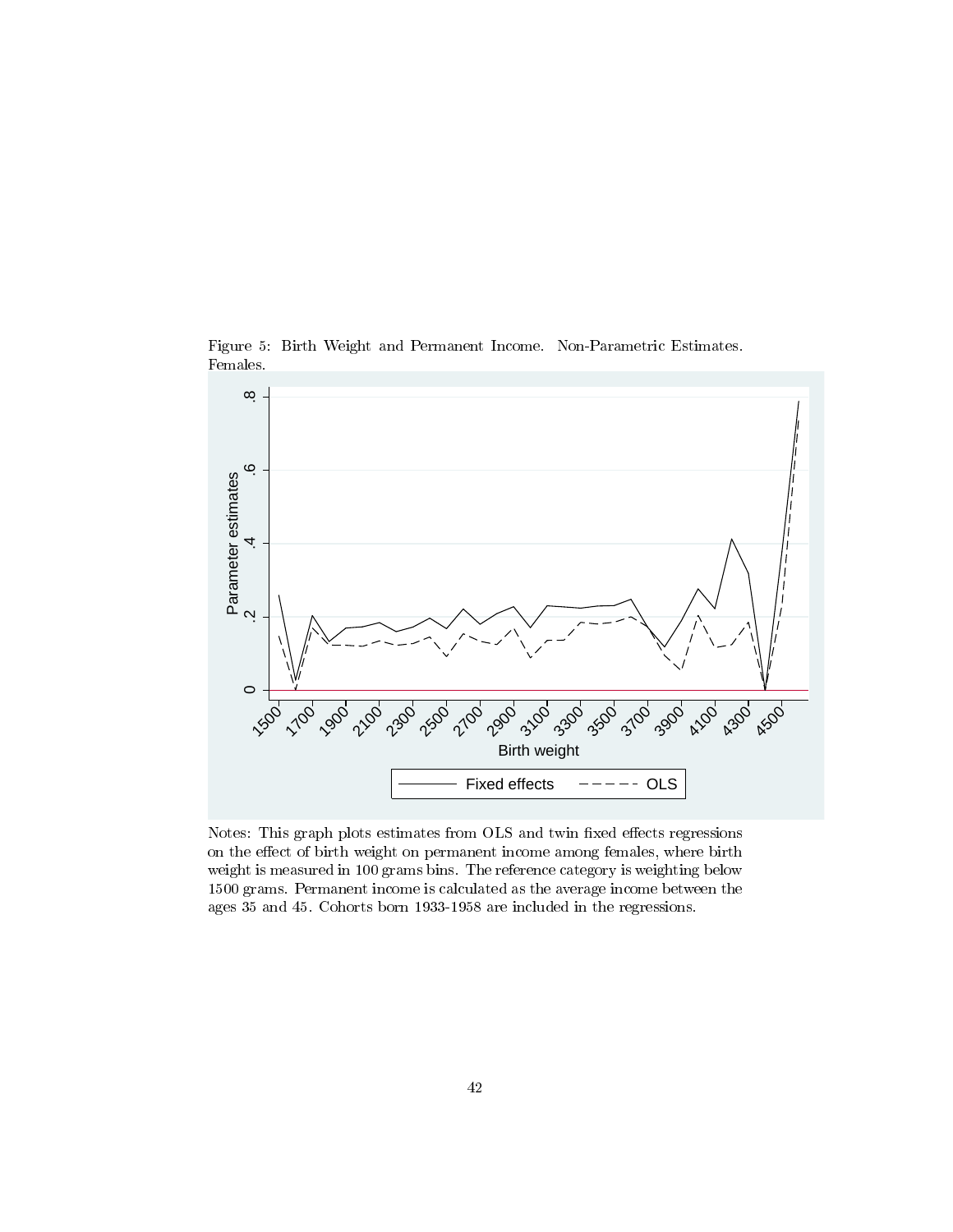

Figure 6: Birth Weight and Income over the Lifecycle. OLS and Twin FE. Males.

Notes: The upper panel of the graph plots estimates from twin FE (left) and OLS (right) regressions on the effect of birth weight on income across the lifecyle among males. Coefficients are interpreted as the effect on 4 year moving income averages since at each age, 4 years of data are used. The coefficient shown for age 50 uses data from ages 50-53, the coefficient for age 51 uses data from ages 51-54 and so on. The OLS regressions control for calendar year of observation and nothing else. The lower panel plots the difference in OLS and FE estimates and the corresponding confidence intervals of the difference.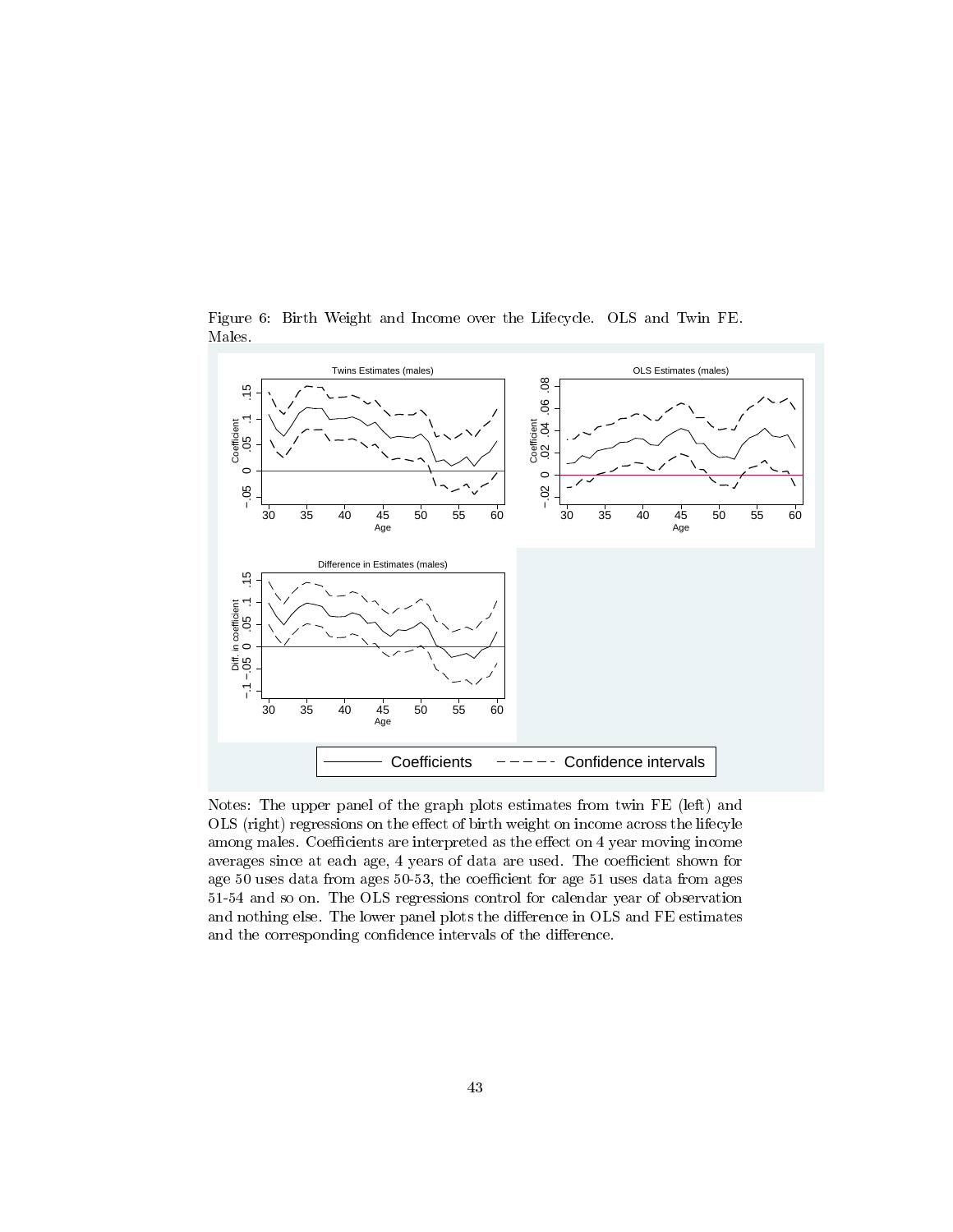

Figure 7: Birth Weight and Income over the Lifecycle. OLS and Twin FE. Females

Notes: The upper panel of the graph plots estimates from twin FE (left) and OLS (right) regressions on the effect of birth weight on income across the lifecyle among females. Coefficients are interpreted as the effect on 4 year moving income averages since at each age, 4 years of data are used. The coefficient shown for age  $50$  uses data from ages  $50-53$ , the coefficient for age  $51$  uses data from ages 51-54 and so on. The OLS regressions control for calendar year of observation and nothing else. The lower panel plots the difference in OLS and FE estimates and the corresponding confidence intervals of the difference.